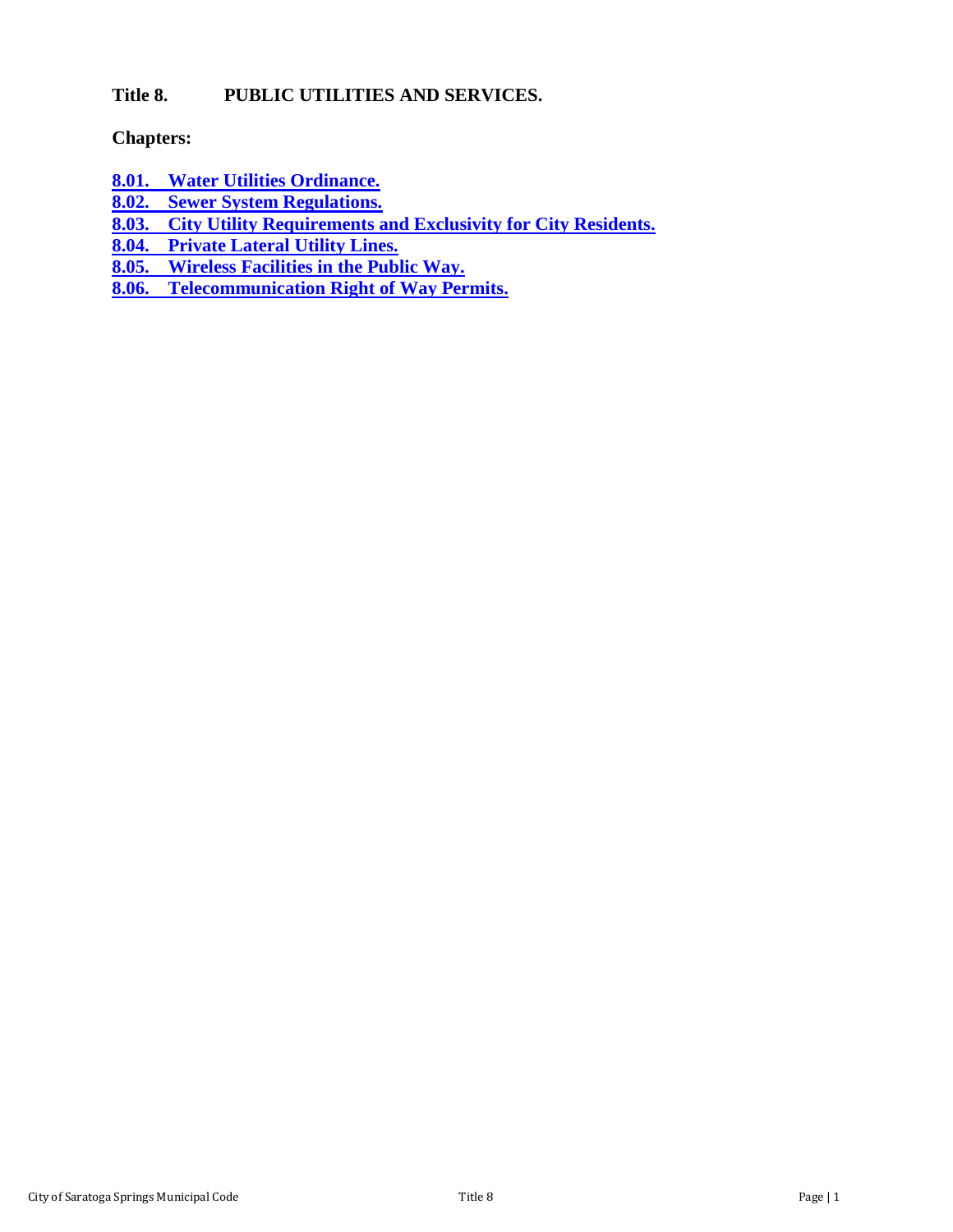<span id="page-1-0"></span>**Chapter 8.01. Water Utilities Ordinance.**

**Sections:**

| 8.01.01. | <b>Definitions.</b>                                                         |
|----------|-----------------------------------------------------------------------------|
| 8.01.02. | <b>Public Works Department and System.</b>                                  |
| 8.01.03. | <b>Public Works Director.</b>                                               |
| 8.01.04. | Determination of Acceptability of Water Rights, Water Sources, and          |
|          | <b>Waterworks.</b>                                                          |
| 8.01.05. | <b>City May Develop Water Rights, Sources, and Waterworks.</b>              |
| 8.01.06. | All New Developments to Receive Water Service from City Water System;       |
|          | <b>Requirements to Provide Water Rights and Facilities for Development.</b> |
| 8.01.07. | <b>Annexation Requirements.</b>                                             |
| 8.01.08. | <b>Application for Water Service and Connection.</b>                        |
| 8.01.09. | <b>Rates and Connection Fees.</b>                                           |
| 8.01.10. | <b>Hearing Examiner, Rates, and Rebates.</b>                                |
| 8.01.11. | <b>Use Without Payment Prohibited.</b>                                      |
| 8.01.12. | <b>Delinquency—Discontinuance of Service.</b>                               |
| 8.01.13. | <b>Theft of Water Utility; Separate Connection.</b>                         |
| 8.01.14. | <b>Period for Visitors.</b>                                                 |
| 8.01.15. | <b>Access to Property.</b>                                                  |
| 8.01.16. | <b>No Liability for Damages.</b>                                            |
| 8.01.17. | <b>Scarcity of Water, Excessive Use.</b>                                    |
| 8.01.18. | <b>Waste of Water.</b>                                                      |
| 8.01.19. | <b>Water Meters.</b>                                                        |
| 8.01.20. | <b>Applications for Installation Permit.</b>                                |
| 8.01.21. | <b>Moving or Replacing Water Lines.</b>                                     |
| 8.01.22. | <b>Discontinuation of Service.</b>                                          |
| 8.01.23. | <b>Fire Hydrants.</b>                                                       |
| 8.01.24. | <b>Cross Connections and Backflow.</b>                                      |

# <span id="page-1-1"></span>**8.01.01. Definitions**.

As used in this Chapter, the follow terms shall have the following meanings:

- 1. **"ERC"** shall have the same meaning per Chapter 7.01 of the City Code, as amended.
- 2. **"Public Works Director"** shall mean the person, or authorized representative, who is appointed by the City Manager, with the advice and consent of the City Council, to serve as the Public Works Director for the City of Saratoga Springs, Utah.
- 3. **"Water System"** shall mean all water rights, sources, and waterworks necessary to meet all City, state, and federal requirements to provide sufficient water service to property developed within the City, which requirements are to be met by property owners within the City who develop, re-develop, use, and annex their property within the City.
- 4. **"Waterworks"** shall mean all the facilities required by City ordinances, resolutions, and regulations necessary to provide treatment, transmission, distribution, fireflow, and storage of physical water, water rights, and water sources within the City of Saratoga Springs.

(Ord. 19-25)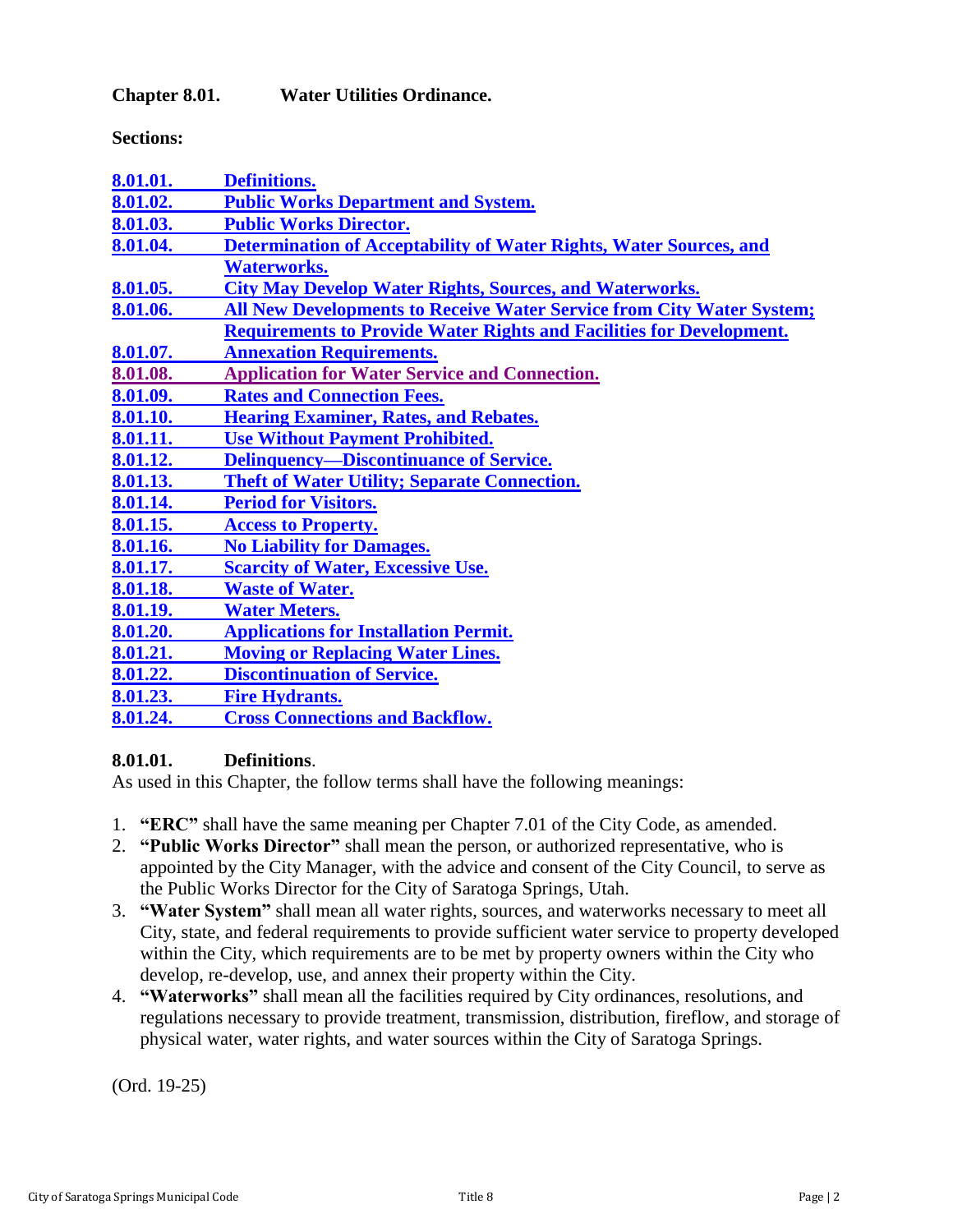# <span id="page-2-0"></span>**8.01.02. Public Works Department and System.**

The Public Works Department of the City shall administer the operation and maintenance of the Water System of the City.

(Ord. 19-25; Ord. 11-9; Ord. 08-12, Ord. 98-0813-001, Ord. 98-0625-1942, Ord. 99-0112-1)

### <span id="page-2-1"></span>**8.01.03. Public Works Director.**

The City's Public Works Director shall manage and supervise the City Water System pursuant to the provisions of this part and pursuant to resolutions, rules, and regulations adopted by the City Council. The Public Works Director shall report to the City Manager regarding the Water System. All of the functions and activities of the Public Works Director shall be carried on under the direction of the City Manager.

(Ord. 19-25; Ord. 11-9; Ord. 08-12, Ord. 98-0813-001, Ord. 98-0625-1942, Ord. 99-0112-1)

### <span id="page-2-2"></span>**8.01.04. Determination of Acceptability of Water Rights, Water Sources, and Waterworks.**

Prior to acceptance of water rights and sources, the City shall evaluate the rights and sources proposed for conveyance and may refuse, in the City's sole and absolute discretion, to accept any right or source that it determines to be insufficient in annual quantity or rate of flow, has not been approved for change to municipal purposes within the City, or has not been approved for diversion from City-owned waterworks by the State Engineer. The following are requirements, principles, and guidelines to be used in the City's acceptance of water rights and sources:

- 1. In determining the quantity of water available under the water right and source requirements, the City may, among other things, evaluate the priority of the water rights and sources and the historic average quantities of water available to the water rights and sources.
- 2. The City shall require an approval of the change of use and/or change of point of diversion, as applicable, from the State Engineer and canal companies in order to quantify and verify the water rights.
- 3. The City may require an increase in the proposed water right dedication to account for carrier losses, required depletion, and any other condition that may affect the City's ability to fully utilize the water to be dedicated.
- 4. The City shall be satisfied as to the title to all associated property and easements, may require title insurance or other evidence of title, and shall inspect the water sources, waterworks, and distribution systems to ensure that the same have been constructed in accordance with the Engineering Standard Technical Specifications and Drawings and are in good working order.
- 5. Such acceptance shall only be official upon written notification from the City.

(Ord. 19-25)

### <span id="page-2-3"></span>**8.01.05 City May Develop Water Rights, Sources, and Waterworks**.

1. The City in its sole and absolute discretion may assist in the development of water rights,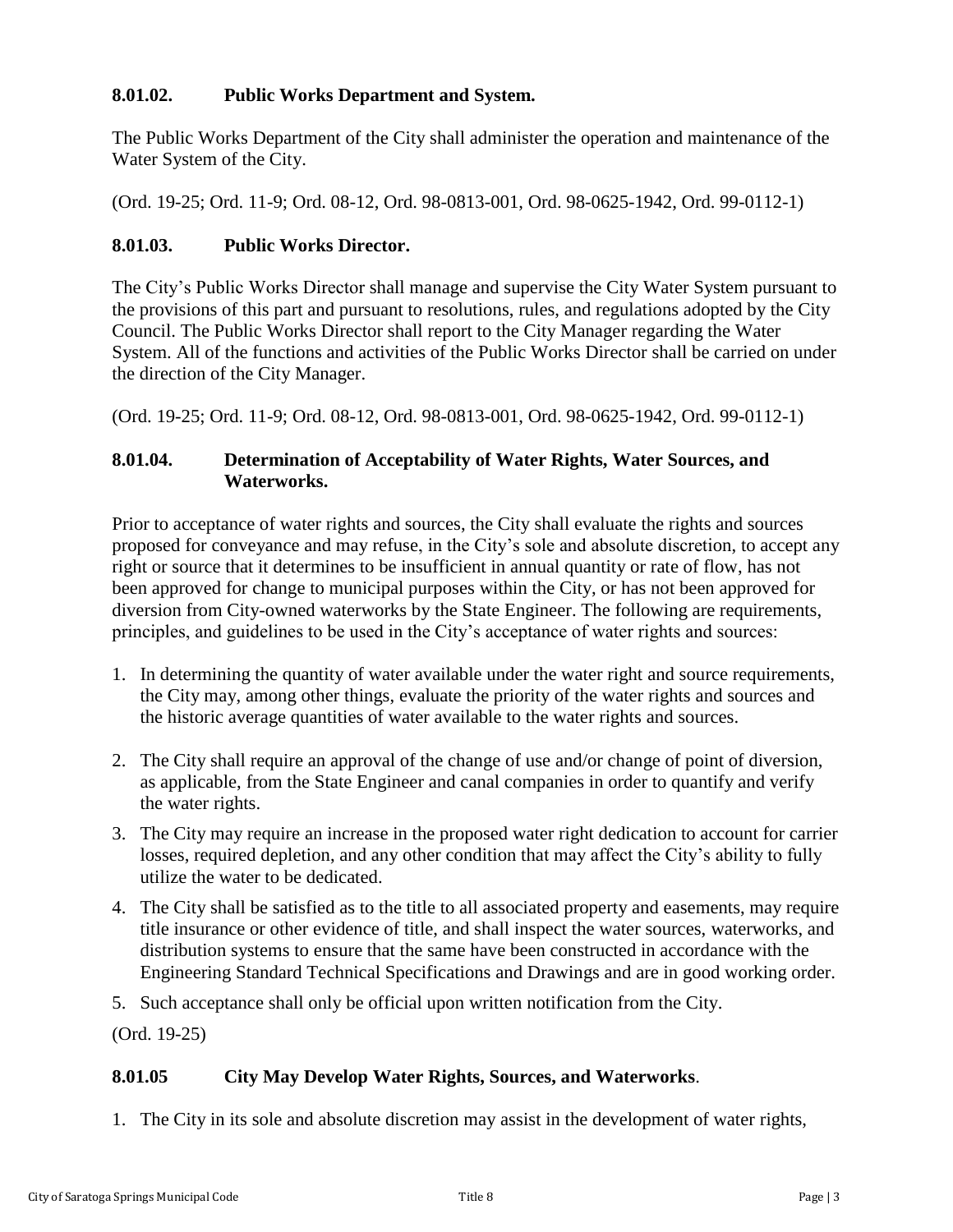sources, and waterworks for the City Water System. The City may use resources it has available or it may use its bonding ability to help finance such development, including, where appropriate, the formation of special improvement districts or other appropriate entities; provided, however, that to the extent that the City pays for the development of water rights, water sources, or waterworks, it shall not provide the same to any party without at least fair market compensation and reimbursement of the costs incurred by the City.

2. Where property owners are required to advance the costs for development of water rights, water sources, and waterworks for the City Water System, the City may acquire the same from the developers by provisions for development credits to be used by the developer or sold to others or by any other appropriate means allowed by law.

(Ord. 19-25; Ord. 17-22; Ord. 14-3, Ord. 11-9; Ord. 8-16; Ord. 08-12; Ord. 98-0813-001; Ord. 99-0112-1; Ord. 98-0625-1942)

# <span id="page-3-0"></span>**8.01.06. All New Developments to Receive Water Service from City Water System; Requirements to Provide Water Rights and Facilities for Development.**

- 1. **City Water Service Required**. All property developed within the corporate limits of the City shall receive drinking and secondary water service from the City Water System.
- 2. **Required Water Rights, Water Sources, and Waterworks**. All property within the boundaries of the City for which the owner initiates an application for development approval or subdivision or site plan approval shall provide to the City—for the City Water System the water rights, water sources, and waterworks sufficient to satisfy the existing and future uses and occupants of the property by the City Water System in accordance with Cityadopted ordinances, resolutions, and regulations
- 3. **Specific Water Right Requirements for Development**. Water Rights are required for all land that is developed in the City as follows:
	- a. Drinking (Culinary) Water Requirement
		- i. For residential development, 0.30 acre-feet of drinking water rights and sources are required per ERC and shall be dedicated to or procured from the City—at the City's discretion—prior to the time of recording of the plat in which the lot or unit is located. If the lot is existing, but water rights and sources have not been dedicated to or procured from the City in sufficient quantities to meet the requirements of this section, they are required to be dedicated to or procured from the City prior to the issuance of a building permit.
		- ii. For non-residential development, 0.30 acre-feet of drinking water rights and sources shall be dedicated to or procured from the City—at the City's discretion—for each ERC. The water rights and sources shall be dedicated or procured from the City at the time of building permit unless the City and property owner agree otherwise in writing.
		- iii. This subsection does not include any water rights, water sources, or waterworks that may be required pursuant to the International Fire Code for fire protection, including but not limited to storage, flow, and duration requirements.
	- b. Irrigation (Secondary) Water Requirement
		- i. For residential development, 3.13 acre-feet of irrigation water rights and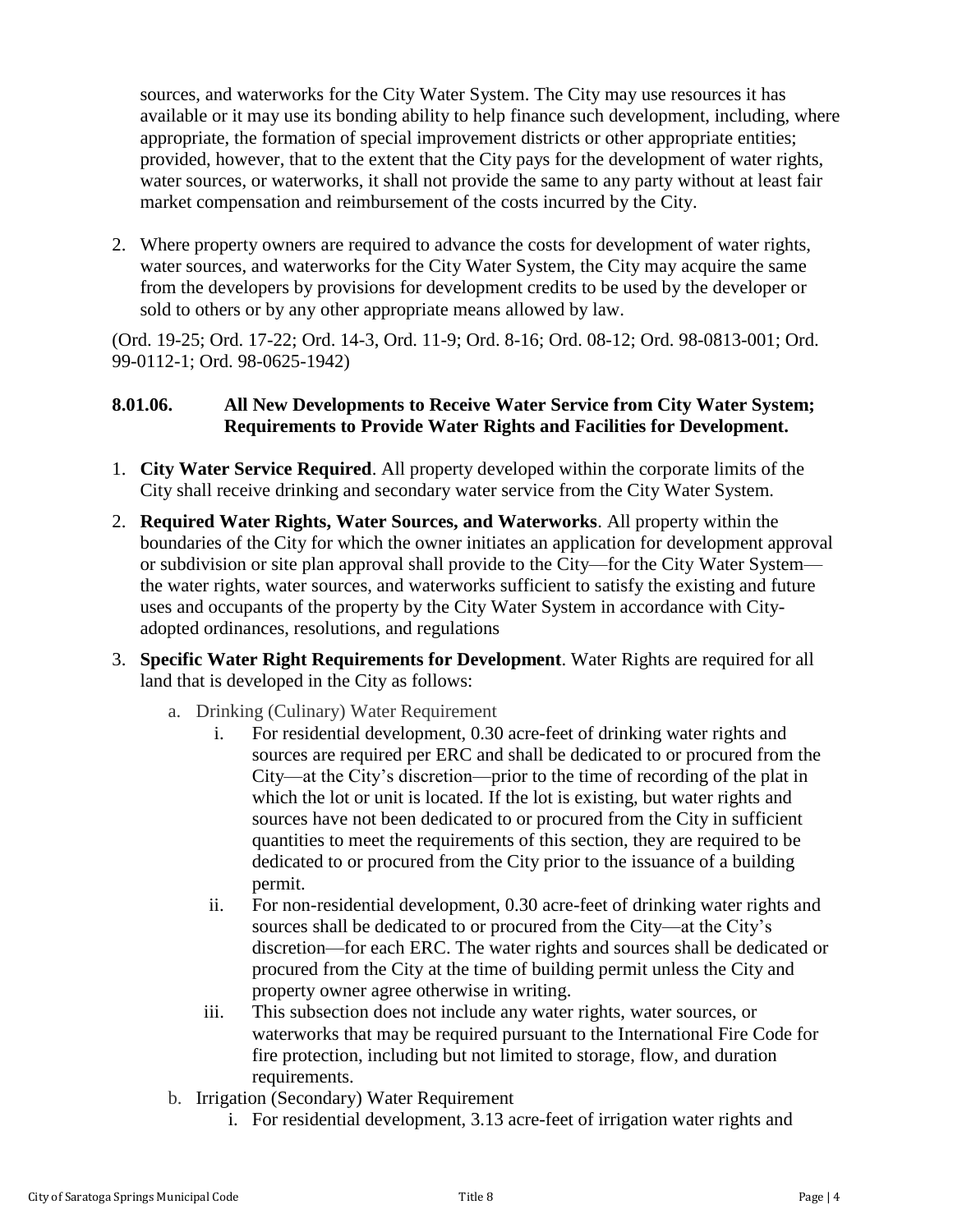sources per net irrigable acre shall be dedicated to or procured from the City—at the City's discretion—prior to the time of recording the plat in which the irrigable acreage is located. If no plat is to be recorded and water rights or sources for the irrigable acreage have not been dedicated to or procured from the City in sufficient quantities to meet the requirements of this section, they are required to be dedicated to or procured from the City prior to the issuance of a building permit on the lot in which the irrigable acreage is located.

- ii. For all non-residential development, 3.13 acre-feet of irrigation water and sources per net irrigable acre shall be dedicated to or procured from the City prior to the issuance of a building permit.
- iii. For the purposes of this Section, a "net irrigable acre" is defined as the total square footage of land remaining after deleting all impervious surfaces such as pavement, buildings, and sidewalks. If the net irrigable acreage cannot be determined from landscaping or site plans, it shall be defined as follows: 35% of the area dedicated for rights-of-way, 64% of the area dedicated for residential lots, 90% of any area dedicated for irrigated open space, parks, and trail corridors, and 0% of non-irrigated open space, parks, and trail corridors. If the net irrigable acreage is determined by the City Engineer as 0%, the property owner shall be required to record a deed restriction on the property indicating that (i) such property may not be irrigated from a drinking or secondary water connection, and (ii) if the property owner chooses to irrigate the property in the future, the property owner shall be required to dedicate or procure from the City sufficient irrigation water as determined by the City Engineer to meet the requirements of this section.
- 4. Notwithstanding anything in this Section to the contrary, the owner shall be required to dedicate to or purchase from the City—at the City's discretion—additional water rights and sources if the proposed development will require water usage above that required in this Section.

(Ord. 20-15, Ord. 19-25, Ord. 17-22, Ord. 14-3, Ord. 11-9; Ord. 8-16; Ord. 08-12, Ord. 98-0813- 001, Ord.98-0625-1942, Ord. 99-0112-1)

# <span id="page-4-0"></span>**8.01.07. Annexation Requirements.**

- 1. For all annexation applications, the property owner shall be required to convey such water rights, water sources, waterworks—including the land on which the waterworks are located—to the City for the City Water System, or arrange for the future completion and conveyance to the City as accepted by the City in writing, as a condition precedent to annexation.
- 2. Where an annexation contains property which is being annexed without the consent of the owner, the City may elect to not require the conveyance of water rights, water sources, and waterworks at the time of annexation as long as the annexation resolution or ordinance annexing the property specifically identifies such parcels and provides that the City will require the conveyance of water rights, water sources, and waterworks prior to any approval for the development of those parcels.

(Ord. 19-25)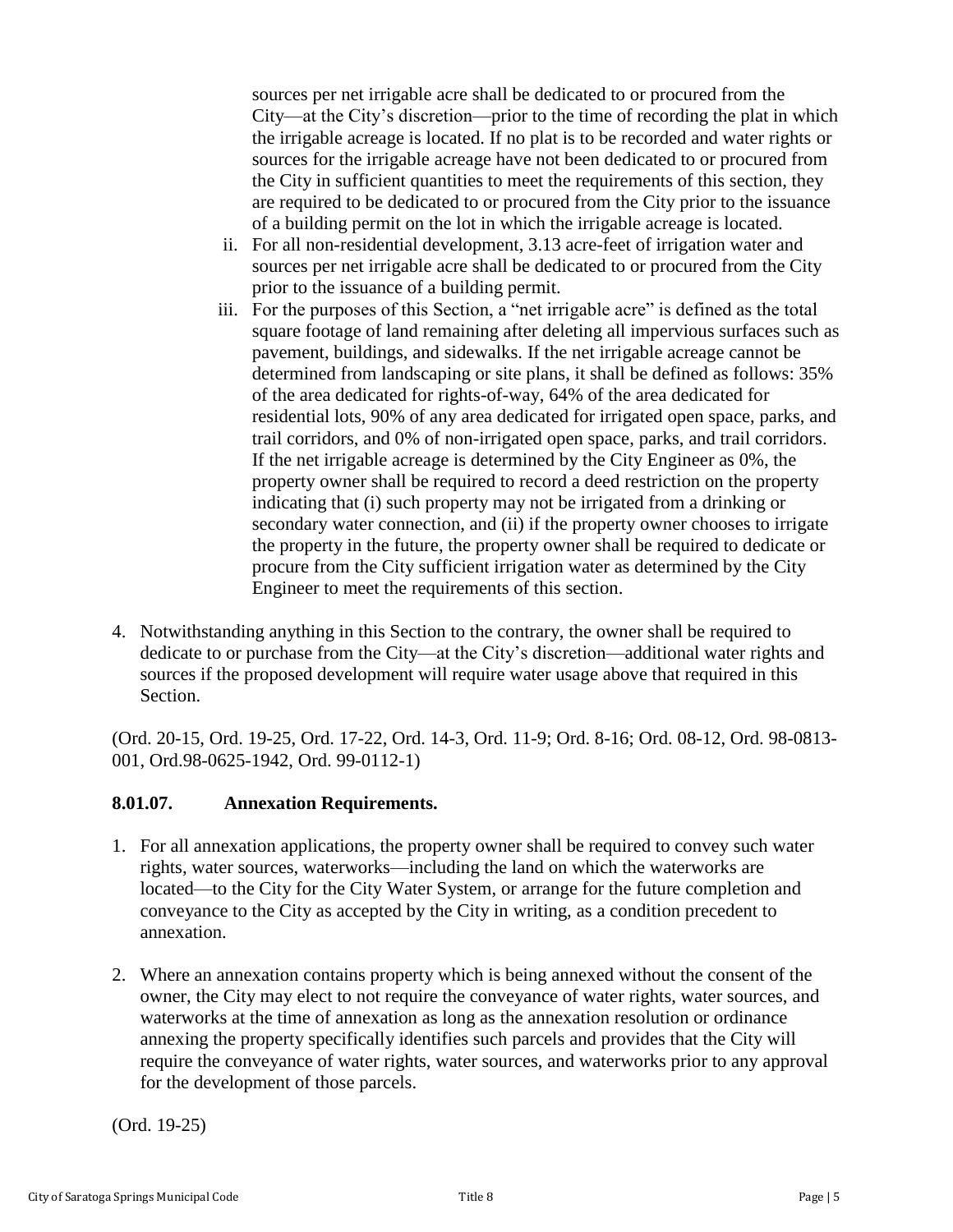## <span id="page-5-0"></span>**8.01.08. Application for Water Service and Connection.**

Any person or entity desiring or required to secure a new connection to the City Water System shall file with the Public Works Department for each connection a written and signed connection application as required by the Public Works Director. Such person or entity shall be required to pay all fees required by City regulations including but not limited to connection fees, impact fees, assessments, and service fees, and to purchase water rights from the City at current rates if any rights are available. Applications for water service must be made by the property owner. Accounts shall be in the name of the property owner.

(Ord. 22-9, Ord. 19-25, Ord. 11-9, Ord. 08-12, Ord. 98-0813-001, Ord. 98-0625-1942, Ord. 99- 0112-1)

## <span id="page-5-1"></span>**8.01.09. Rates and Connection Fees.**

The rates, delinquency fees, connection fees, reservoir fees, inspection fees, and other fees and charges for connection and water service from the City Water System shall be fixed from time to time by resolution enacted by the City Council. The Council may from time to time promulgate rules for levying, billing, guaranteeing, collecting, and management and control of the Water System. Rates for services furnished shall be uniform with respect to each class or classes of service established or that may hereafter be established. The City Council may also adopt special rates for users using exceptionally large amounts of water. Each property connected to water service shall be liable for the payment of all charges and each property owner accepts service on the terms required by the City. Accounts for water services shall be in the name of the property owner.

(Ord. 22-9, Ord. 19-25, Ord. 12-9, Ord. 11-9, Ord. 08-12, Ord. 98-0813-001, Ord. 98-0625-1942, Ord. 99-0112-1)

# <span id="page-5-2"></span>**8.01.10. Hearings Examiner, Rates, and Rebates.**

A Hearings Examiner shall act as a Board of Equalization of water rates to hear complaints and make corrections of any water bills deemed to be illegal. The decision of the Public Works Director shall be appealed within 10 calendar days and may only be overturned by the Hearings Examiner if there is not substantial evidence on the record supporting the decision of the Public Works Director. Substantial evidence is defined as that quantum and quality of relevant evidence that is adequate to convince a reasonable mind to support a conclusion. The Hearings Examiner may, if it sees fit, waive or modify the water bill of any indigent person.

(Ord. 19-25, Ord. 11-9, Ord. 08-12, Ord. 98-0813-001, Ord. 98-0625-1942, Ord. 99-0112-1)

# <span id="page-5-3"></span>**8.01.11. Use Without Payment Prohibited.**

It shall be unlawful for any person by himself or through family, servants, or agents to utilize City water, sources, or waterworks without paying as provided herein. It shall be unlawful to injure, contaminate, deface, or impair any part or appurtenance of the water system. Such violation shall be deemed a Class B Misdemeanor punishable according to the Utah State Fine and Bail Schedule.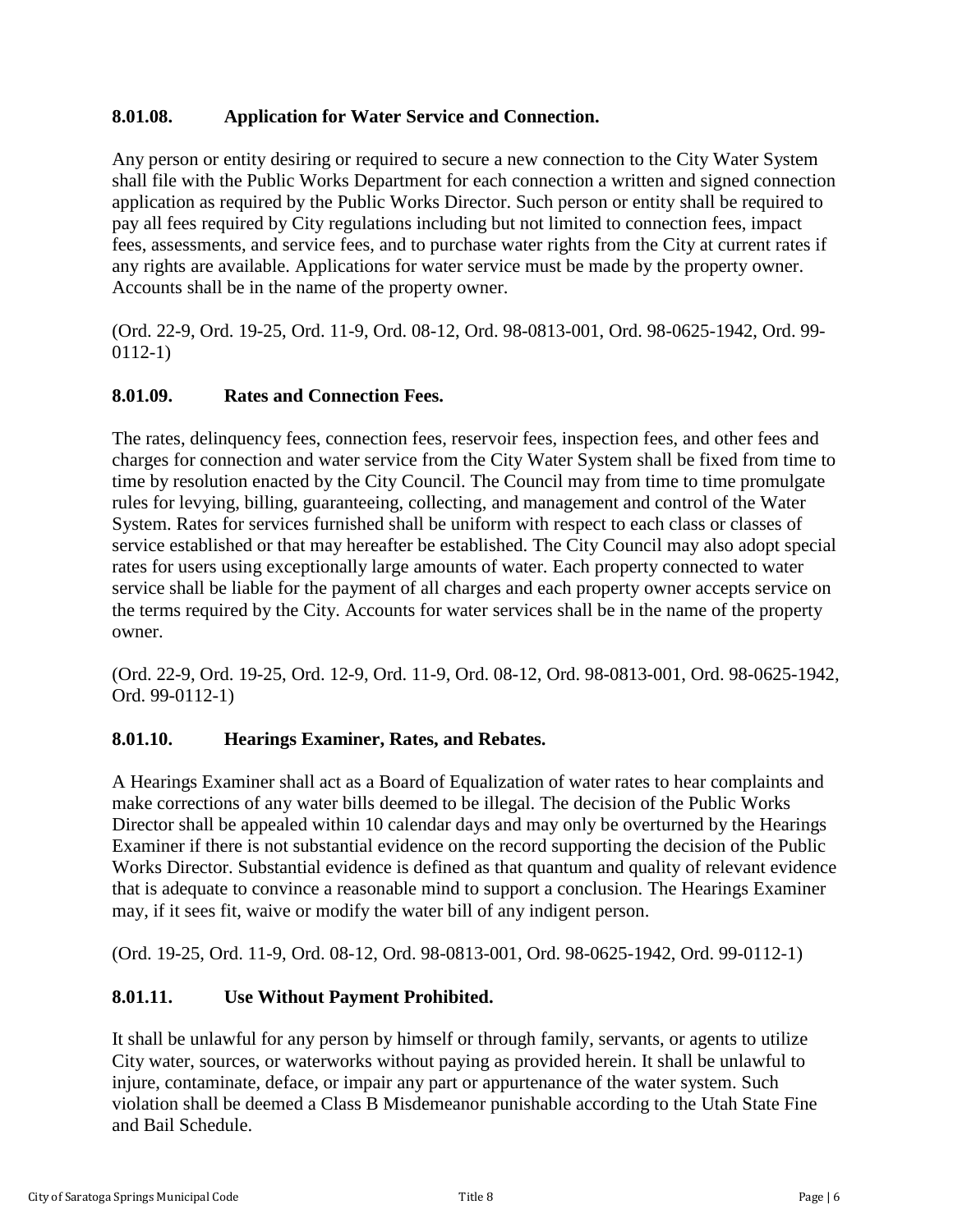(Ord. 19-25, Ord. 11-9, Ord. 08-12, Ord. 98-0813-001, Ord. 98-0625-1942, Ord. 99-0112-1)

## <span id="page-6-0"></span>**8.01.12. Delinquency—Discontinuance of Service.**

- 1. The City shall furnish to each user, or mail to, or leave at his place of residence or usual place of business, a written or printed statement stating thereon the amount of water service charges assessed against him once each month or at such other regular interval as the City Council shall direct.
- 2. The statement shall specify the amount of the bill for the water service and the place of payment and date due. If any person fails to pay the water charges within thirty days of the date due, a duly authorized representative of the City shall give the customer notice in writing of intent to discontinue the service unless the customer pays the bill in full within ten days from the date of notice.
- 3. If the water service is thereafter discontinued for failure to make payment, then before the water service to the premises shall again be provided, all delinquent water charges must have been paid to the Treasurer or arrangements made for their payment in a manner satisfactory to the City.
- 4. In the event water is turned off for nonpayment of water charges, then before the water service to the premises shall again be provided, the customer shall pay, in addition to all delinquent water charges, such extra charge for turning the water on and off as the City Council may have established by resolution.
	- a. Until such a resolution has been adopted, there shall be added an extra charge of \$25.00 for turning on the water the first time it is reconnected, \$50.00 the second time, and \$100.00 each time thereafter. In addition to such payments and penalties, a delinquent customer may be required to make and file a new application and deposit if the previous deposit has been applied to the payment of delinquent bills.
	- b. The City Manager is authorized and empowered to enforce the payment of all delinquent water charges by an action at law in the name of the City.

(Ord. 19-25, Ord. 18-1, Ord. 11-9; Ord. 08-12, Ord. 98-0813-001, Ord. 98-0625-1942, Ord. 99- 0112-1)

# <span id="page-6-1"></span>**8.01.13. Theft of Water Utility; Separate Connections.**

It shall be unlawful for any person to commit or attempt to commit any offenses listing as Theft of Utility Services in Utah Code Section 76-6-409.3, as amended, a violation of which shall be criminally prosecuted as set forth in such statute.

It shall be unlawful for two or more families or service users to be supplied from the same service pipe, connection, or water meter unless special permission for such combination usage has been granted by the Public Works Director and the premises served are owned by the same owner. In all such cases, a failure on the part of any one of the users to comply with this Section shall warrant a withholding of a supply of water through the service connections until compliance or payment has been made, and in any event, the property owner shall be primarily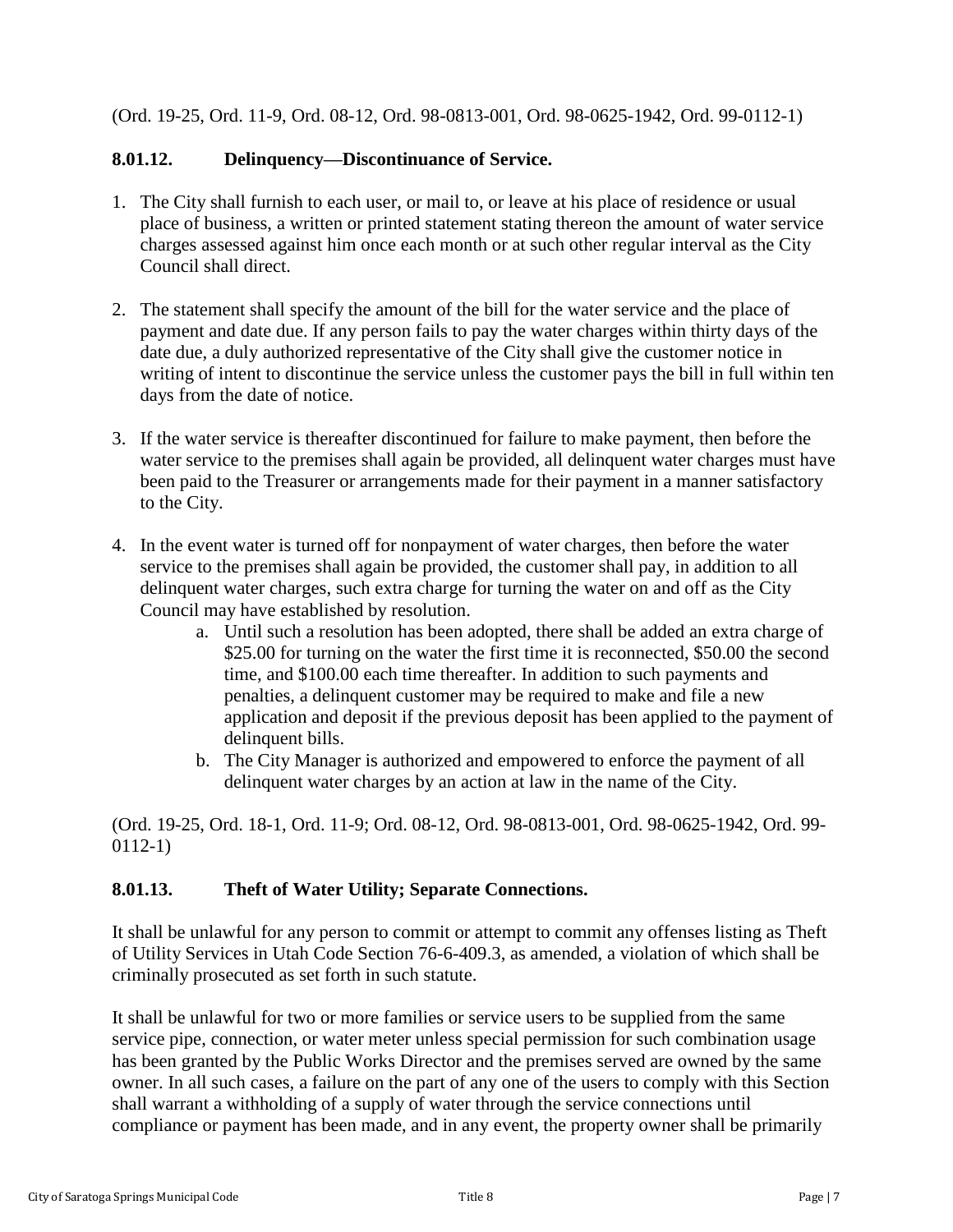liable to the City for all water services utilized on all such premises. Nothing herein shall be deemed to preclude the power of the City to require separate pipes, connections, or meters at a subsequent time.

(Ord. 19-25, Ord. 11-9, Ord. 08-12, Ord. 98-0813-001, Ord. 98-0625-1942, Ord. 99-0112-1)

# <span id="page-7-0"></span>**8.01.14. Period for Visitors.**

Individuals visiting the premises of an authorized user in a recreational vehicle, not including a mobile home, and continuing to live therein during the period of visitation may receive water service from the service pipes or facilities of the host during the visitation period, which shall not exceed one month. Continued use thereafter shall be deemed unauthorized and a violation of the provisions of this part relating to separate connections and unauthorized use.

(Ord. 19-25, Ord. 11-9, Ord. 08-12, Ord. 98-0813-001, Ord. 98-0625-1942, Ord. 99-0112-1)

# <span id="page-7-1"></span>**8.01.15. Access to Property.**

The Public Works Department shall at all times be authorized to access any place supplied with water services from the City system for the purpose of examining the apparatus, ascertaining the water service being used, and the manner of the use of water service, subject to providing reasonable notice to the property owner.

(Ord. 19-25, Ord. 11-9, Ord. 08-12, Ord. 98-0813-001, Ord. 98-0625-1942, Ord. 99-0112-1)

# <span id="page-7-2"></span>**8.01.16. No Liability for Damages.**

The City shall not be liable for any damage to a water service user by reason of stoppage or interruption of his or her water supply service for any reason. This Section shall not be construed to extend the liability of the City beyond that provided in the Governmental Immunity Act, and shall be construed to be consistent therewith with the Act.

(Ord. 19-25, Ord. 11-9, Ord. 08-12, Ord. 98-0813-001, Ord. 98-0625-1942, Ord. 99-0112-1)

### <span id="page-7-3"></span>**8.01.17. Scarcity of Water; Excessive Use**

- 1. In time of scarcity of water, whenever in the judgment of the City Council to be necessary, the City Council may by proclamation limit the use of water to such extent as may be necessary. It shall be unlawful for any person or his or her family, servants, or agents, to violate any proclamation made by the City Council pursuant to this part.
- 2. It shall be unlawful for any person to use an excessive number of plumbing fixtures simultaneously or to use sprinklers or combinations of sprinklers or fixtures that will, in the opinion of the Public Works Director, materially affect the pressure or create a scarcity in the supply of water in the City Water System or any part thereof, and the City Council may from time to time, by resolution, specify restrictions on the maximum flow, fixture count, sprinklers, or combinations thereof which may have such effect.
- 3. The Public Works Director shall, after determining that such excessive use exists, notify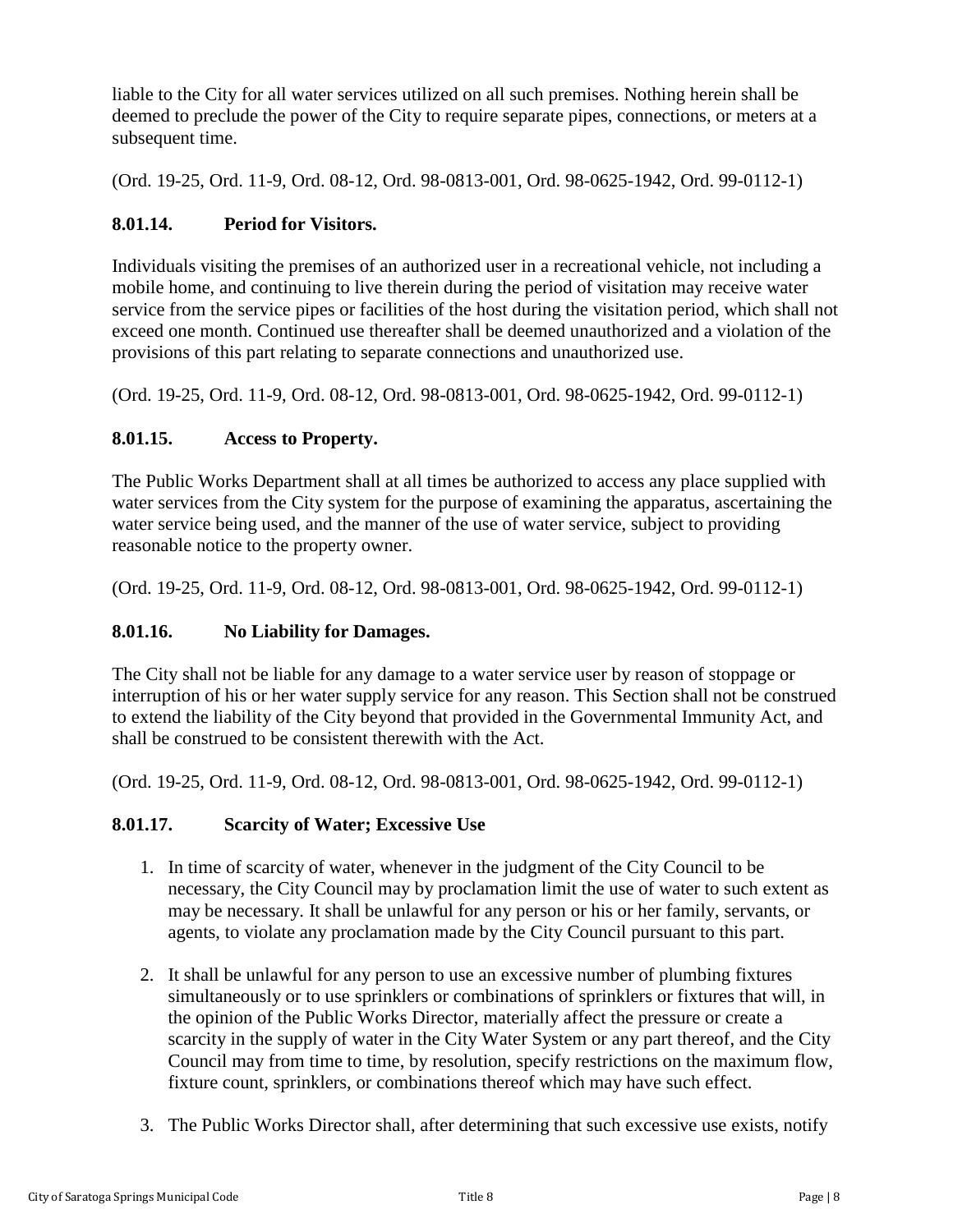the affected water user or the owner of the premises whereon such use occurs of such determination in writing, order such use discontinued, and advise that such continued usage constitutes a violation of this part.

(Ord. 19-25, Ord. 11-9, Ord. 08-12, Ord. 98-0813-001, Ord. 98-0625-1942, Ord. 99-0112-1)

## <span id="page-8-0"></span>**8.01.18. Waste of Water.**

- 1. It shall be unlawful for any water user to waste water including, but not limited to:
	- a. Allowing it to be wasted by stops, taps, valves, or leaky joints or pipes, or to allow tanks or watering troughs to leak or overflow;
	- b. Wastefully running water from hydrants, faucets, or stops or through basins, water closets, urinals, sinks, or other apparatus; or
	- c. Using water for purposes other than for those uses for which a user applied, for uses in violation of City, federal, or state rules and regulations, or for uses not specifically authorized in a City, federal, or state permit or application.
- 2. If a user of City water engages in practices which result in the needless waste of water and continues after reasonable notice, the City may terminate the right of the individual to use City water. Notice of the intention to terminate a water connection shall be given at least five days prior notice. A decision to terminate a water connection may be appealed to the City Manager within 10 calendar days.

(Ord. 19-25, Ord. 11-9, Ord. 08-12, Ord. 98-0813-001, Ord. 98-0625-1942, Ord. 99-0112-1)

# <span id="page-8-1"></span>**8.01.19. Water Meters.**

- 1. Except as otherwise expressly permitted by this part, all structures, dwelling units, establishments, and persons using water from the City Water System must have such number of water meters connected to their Water System as are necessary in the judgment of the Public Works Director to adequately measure use and determine water charges to the respective users.
- 2. Drinking water meters and residential irrigation meters will be furnished by the City upon application for a connection and upon payment of such connection fees and other costs as may be established by the City Council from time to time by resolution. Irrigation water meters larger than 1-inch shall be furnished by the owner in size and type meeting City Standards.
- 3. Meters shall be deemed to be and remain the property of the City. Whenever a dispute between the Public Works Director and the property owner arises as to the appropriate number of meters to be installed on any premises, the matter may be appealed to the City Manager within 10 calendar days.
- 4. The Public Works Director shall cause meter readings to be taken regularly for the purpose of recording the necessary billings for water service.
- 5. Meters may be checked, inspected, or adjusted at the discretion of the City, and they shall not be adjusted or tampered with by the customer. Meter boxes shall not be opened for the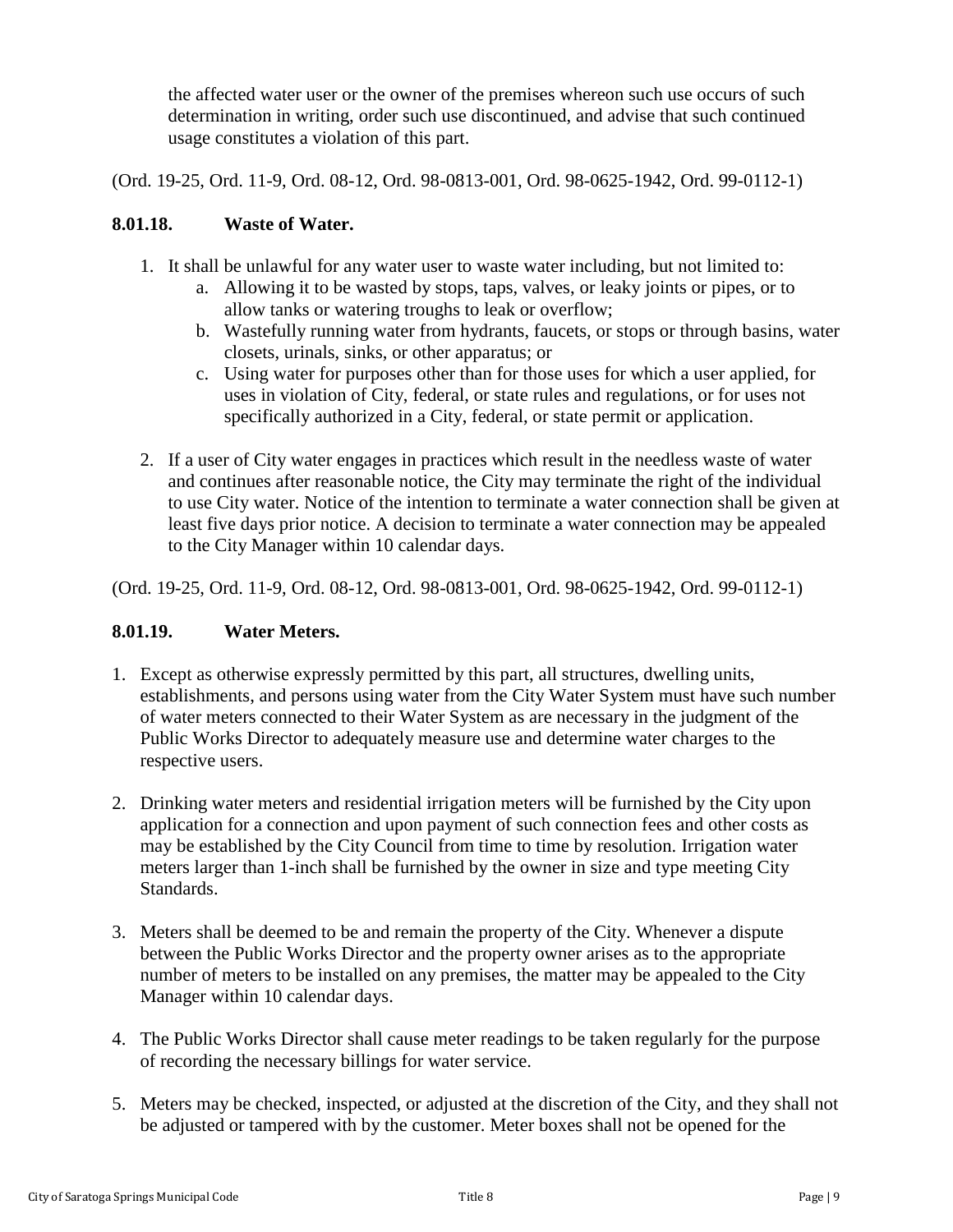purpose of turning on or off the water except by an authorized representative of the City unless special permission is given by the City through its representatives to the customer to do so.

- 6. If a customer submits a written request to the Public Works Director to test the customer's water meter, the City may, in its discretion, order a test of the meter measuring the water delivered to such customer. If such request is made within twelve months after the date of the last previous test, the customer may be required to pay the cost of such test. If the meter is found in such test to record from 97% to 103% of accuracy under methods of testing satisfactory to the Public Works Director, the meter shall be deemed to accurately measure the use of water.
- 7. If the City's meters fail to register at any time, the water delivered during the period of failure shall be estimated on the basis of previous consumption during a period which is not questioned. In the event a meter is found to be recording less than 97% or more than 103% of accuracy, the City shall make such adjustments in the customer's previous bills as are just and fair under the circumstances.
- 8. All damages or injury to the lines, meters, or other materials of the City on or near the customer's premises caused by any act or negligence of the customer shall in the discretion of the City be repaired by and at the expense of the customer, and the customer shall pay all costs and expenses, including reasonable attorney fees, which may arise or accrue to the City through its efforts to repair the damage to the lines, meters, or to other equipment of the City or collect such costs from the customer.
- 9. The owners of residential and commercial establishments within the City of Saratoga Springs shall have the responsibility to ensure that: the exterior of the water meters is properly cared for and maintained; and that such water meters are not buried, covered with weeds, or hidden; and that access is maintained to the water meters for the meter readers employed by the City of Saratoga Springs. Violators of this provision shall be fined in accordance with Title 20.

(Ord. 19-25, Ord. 11-9, Ord. 08-12, Ord. 98-0813-001, Ord. 98-0625-1942, Ord. 99-0112-1)

# <span id="page-9-0"></span>**8.01.20. Applications for Installation Permit.**

- 1. Applications for permits to make water connections or to alter, lay, or repair water lines connected directly or indirectly to the City Water System must be made in writing by a licensed plumber, his authorized agent, or by the owner of the premises, who shall describe the nature or the work to be done for which the application is made. The application shall be granted if the Public Works Director determines that:
	- a. the connection, repair, alteration, or installation will cause no damage to the street in which the water main is laid, or that it will not be prejudicial to the interests of persons whose property has been or may thereafter be connected to the water system; and
	- b. the connection conforms to the ordinances, regulations, specifications, and standards of the City; and
	- c. the plumbing in the house or building to be connected meets the provisions of the building, residential, fire, and plumbing codes of the City.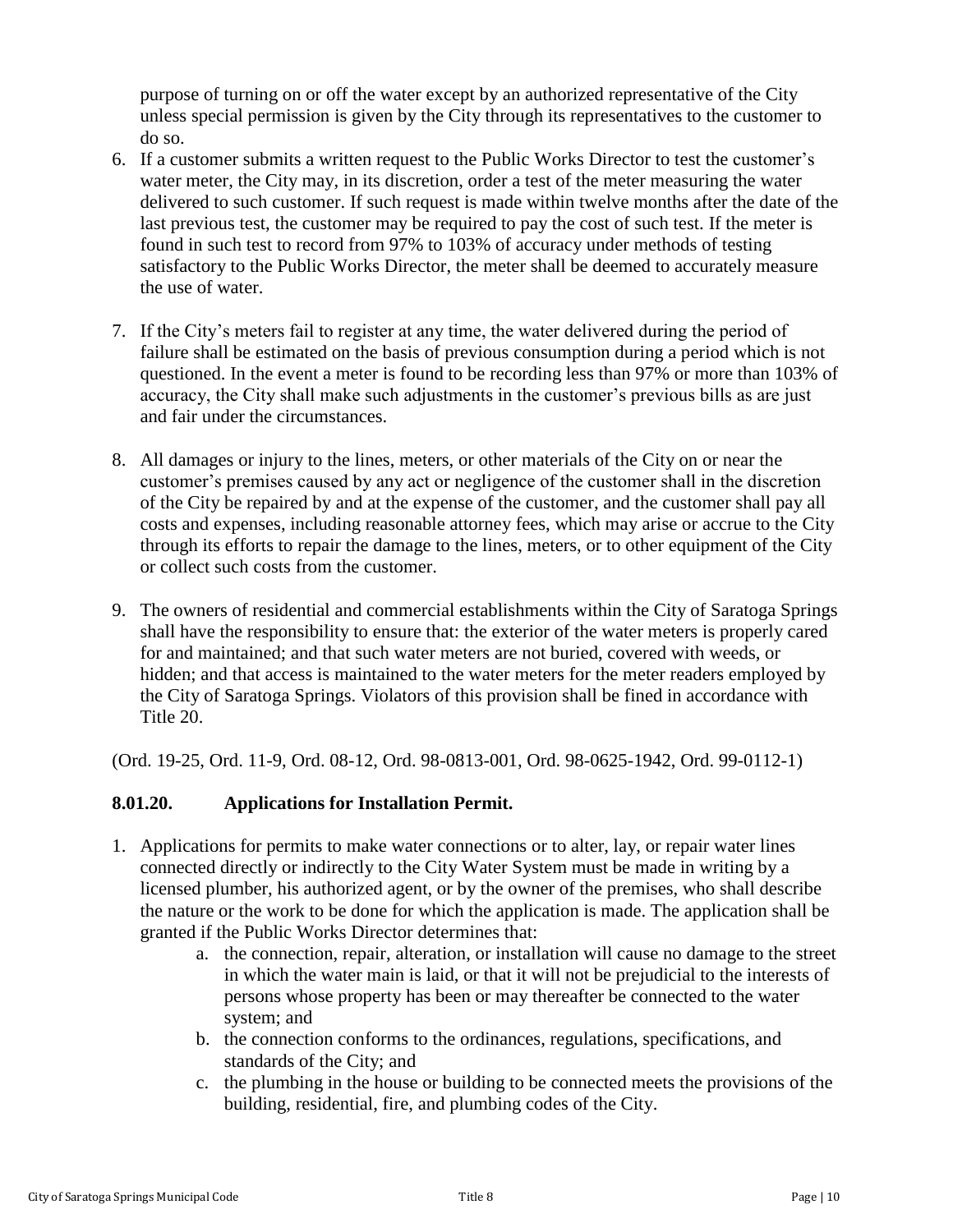- 2. All connections, alterations, or installations shall be to the line and grade designated by the Public Works Director.
- 3. Fees for permits or for inspection services shall be of such amounts as the City Council shall from time to time determine by resolution.

(Ord. 19-25, Ord. 11-9, Ord. 08-12, Ord. 98-0813-001, Ord. 98-0625-1942, Ord. 99-0112-1)

# <span id="page-10-0"></span>**8.01.21. Moving or Replacing Water Lines.**

In the event that the City in its sole discretion determines that any water line of the City must be moved or replaced, the City shall bear that portion of the cost of such move or replacement which applies to main lines up to the property line of the customer. The cost of reconnecting such new line or lines from the house of the customer to his property line shall be borne by the customer.

(Ord. 19-25, Ord. 11-9, Ord. 08-12, Ord. 98-0813-001, Ord. 98-0625-1942, Ord. 99-0112-1)

# <span id="page-10-1"></span>**8.01.22. Discontinuation of Service.**

Any customer desiring to discontinue service shall notify the City in writing of such fact at least ten days before the date when such service shall be discontinued. On giving such written notice, the customer shall not be responsible for water bills incurred after the date specified in the notice. Any credit balance in favor of the customer as a result of an advance payment of bills or a deposit will be refunded upon discontinuance of service.

(Ord. 19-25, Ord. 11-9, Ord. 08-12, Ord. 98-0813-001, Ord. 98-0625-1942, Ord. 99-0112-1)

# <span id="page-10-2"></span>**8.01.23. Fire Hydrants.**

Water for fire hydrants will be furnished free of charge by the City. Installation and repairs on such hydrants shall be at the expense of the City and shall be made under the direction of the City. All customers shall grant the City, upon demand, a right-of-way or easement to install and maintain such hydrants on their premises if the City concludes that hydrants shall be so installed for the protection of the residents of the City. Subdividers and developers will be required to install hydrants as provided by the Land Development Code and engineering standards and specifications at no cost to the City. Upon final approval of the subdivision improvements the hydrants will become the property of the City.

(Ord. 19-25, Ord. 11-9, Ord. 08-12, Ord. 98-0813-001, Ord. 98-0625-1942, Ord. 99-0112-1)

# <span id="page-10-3"></span>**8.01.24. Cross Connections and Backflow.**

This section shall be known as the "Saratoga Springs Cross Connection Ordinance", and may be so cited.

# 1. **Purposes**:

a. To protect the public potable water supply of the City of Saratoga Springs from the possibility of contamination or pollution by isolation within the customer's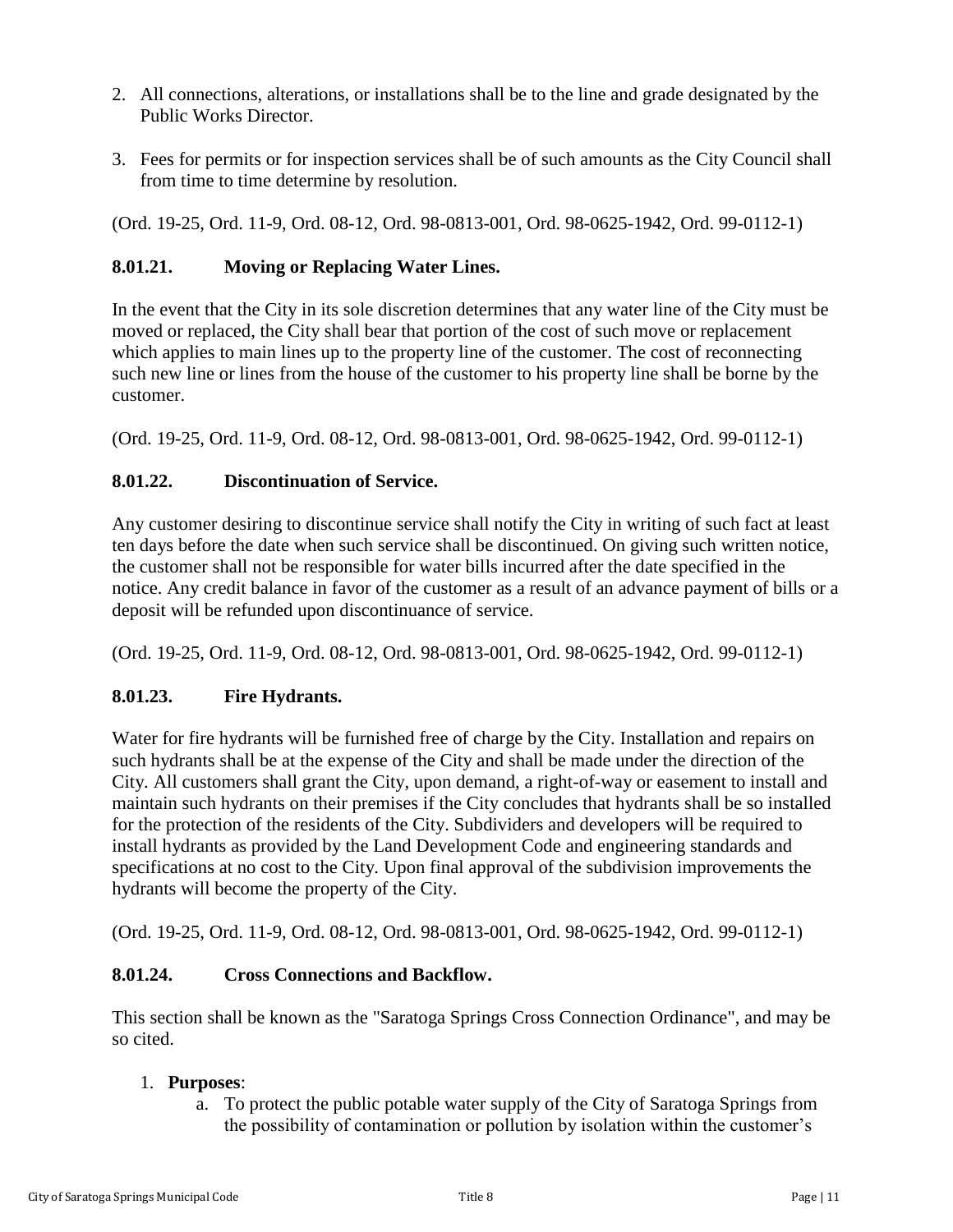internal distribution system(s) such contaminants or pollutants which could backflow into the public water systems;

- b. To promote the elimination or control of existing cross-connections, actual or potential, between the customer's in-plant potable water system(s) and nonpotable water systems(s), plumbing fixtures, and industrial piping system(s); and
- c. To provide for the maintenance of a continuing program of Cross Connection Control, which will systematically and effectively prevent the contamination or pollution of all potable water systems.
- 2. **Responsibility.** The City shall be responsible for the protection of the public potable water distribution system from contamination or pollution due to the backflow of contaminants or pollutants through the water service connection.
- 3. **Unlawful connection.** It shall be unlawful for any person to connect any part of the City's pressurized irrigation system to any part of a drinking water system so as to create a potential cross-connection whereby irrigation water could be introduced into any system that provides drinking water.
	- a. An exception may be made if the City determines that a particular water connection cannot connect to any part of the City's pressurized irrigation system.
	- b. If in the judgment of the City an approved backflow prevention assembly is required at the customer's water service connection or within the customer's private water system for the safety of the water system, the designated agent of the City shall give notice in writing to said customer to install such approved backflow prevention assembly(s) at specific locations(s) on his premises. The customer shall immediately install such approved assembly(s) at the customer's own expense, and failure, refusal, or inability on the part of the customer to install, have tested, and maintain said assembly(s) shall constitute grounds for discontinuing water service to the premises until such requirements have been satisfactorily met.

# 4. **Building Department.**

- a. The Building Department has the responsibility to not only review building plans and inspect plumbing as it is installed, but, it has the explicit responsibility of preventing cross connections from being designed and built into the structures within its jurisdiction. Where the review of building plans suggests or detects the potential for a cross connection being made an integral part of the plumbing system the Building Department has the responsibility to require such cross connections be eliminated.
- b. The Building Department's responsibility begins at the point of service (the downstream side of the meter) and carries throughout the entire length of the customer's water system. The Building Inspector should inquire about the intended use of water at a point where one is actually called for by the plans. When and if such a cross connection is discovered, the Building Inspector shall require removal of said cross connection.

# 5. **Certified Backflow Assembly Technician.**

a. Only certified Backflow Assembly Technicians shall do the testing, maintenance, and repair of City-approved backflow prevention assemblies. The Certified Technician must tag each double check valve, pressure vacuum breaker, reduced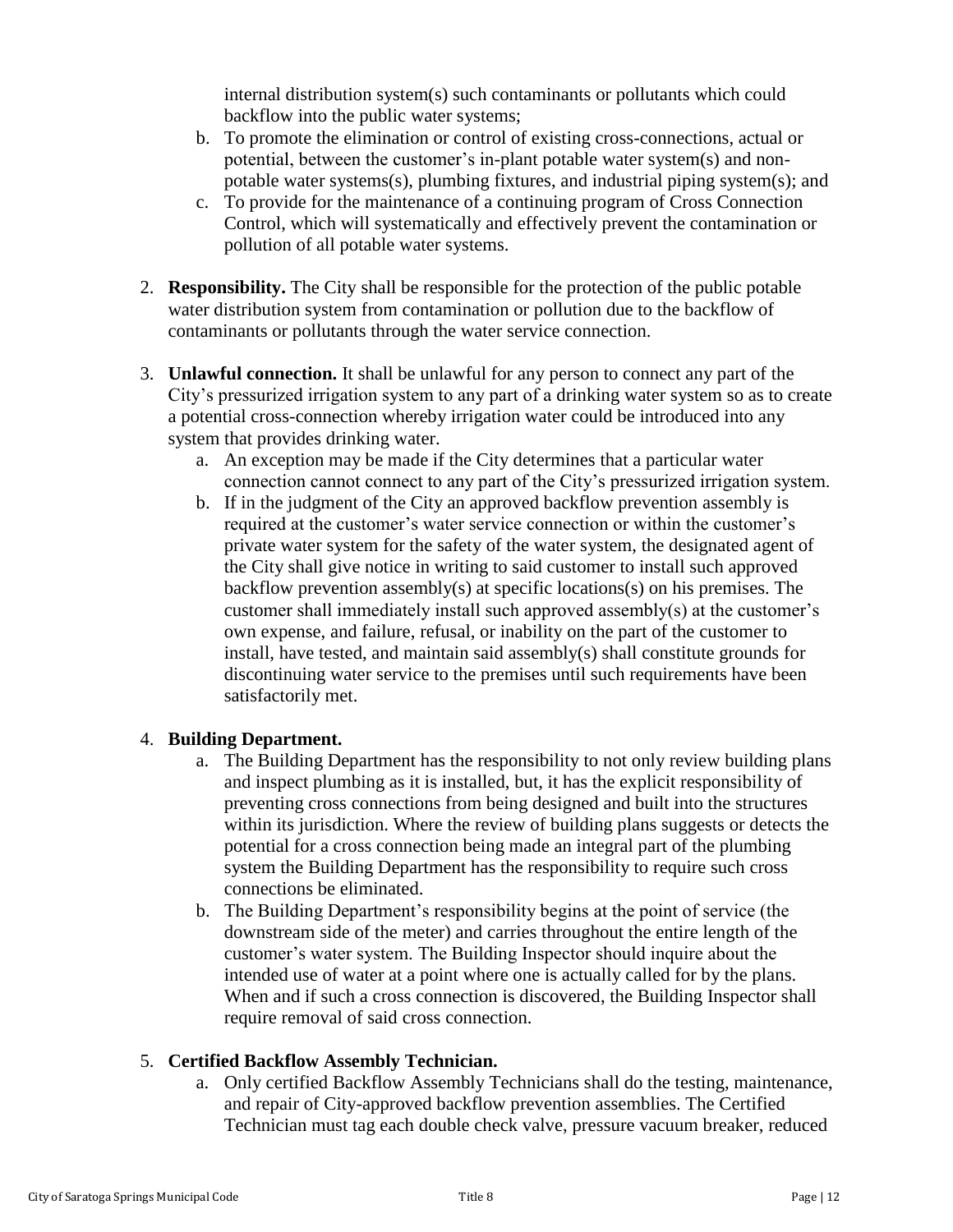pressure backflow assembly, and air gap, showing the serial number of the assembly, date tested, and by whom. The technician's license number must also be on this tag.

b. In the case of a customer requiring a commercially-available technician, any certified technician is authorized to make the test and report the results of that test to the customer, City, and the Utah Department of Environmental Quality Division of Drinking Water. If such a commercially tested assembly is in need of repair, a licensed plumber must make the actual repair.

## 6. **Definitions.**

- a. **"Approved Backflow Assembly"** means a backflow assembly accepted by the Utah Department of Health as meeting an applicable specification or as suitable for the proposed use.
- b. **"Auxiliary Water Supply":**
	- i. means any water supply on or available to the premises other than the City's public water supply; and
	- ii. may include water from another municipality's public potable water supply or any natural source(s) such as a well, spring, river, stream, harbor, etc., or "used waters" or "industrial fluids." These waters may be contaminated or polluted or they may be objectionable and constitute an unacceptable water source over which the City does not have authority for sanitary control.
- c. **"Back Pressure"** means the flow of water or other liquids, mixtures, or substances under pressure into the distribution pipes of potable water supply system from any source(s) other than the intended source.
- d. **"Back-Siphonage"** means the flow of water or other liquids, mixtures, or substances into the distribution pipes of a potable water supply system from any source(s) other than the intended source caused by the reduction of pressure in the potable water supply system.
- e. **"Backflow"** means the reversal of the normal flow of water caused by either back-pressure or back-siphonage.
- f. **"Backflow Prevention Assembly"** means an assembly or means designed to prevent backflow.
	- i. Specifications for backflow prevention assemblies are contained within the Utah Administrative Code and the Cross Connection Control Program for Utah.
	- ii. All backflow prevention assemblies must be approved by the Utah Department of Health prior to installation.
	- iii. A listing of these approved backflow prevention assemblies is available from the Utah Department of Health.
- g. **"Designated Agent"** means the person designated to be in charge of the Public Works Department of the City of Saratoga Springs, is invested with the authority and responsibility for the implementation of an effective cross connection control program and for the enforcement of the provisions of this ordinance.

# 7. **Requirements.**

- a. **Policy:**
	- i. No water service connection to any premises shall be installed or maintained by the City unless the water supply is protected as required by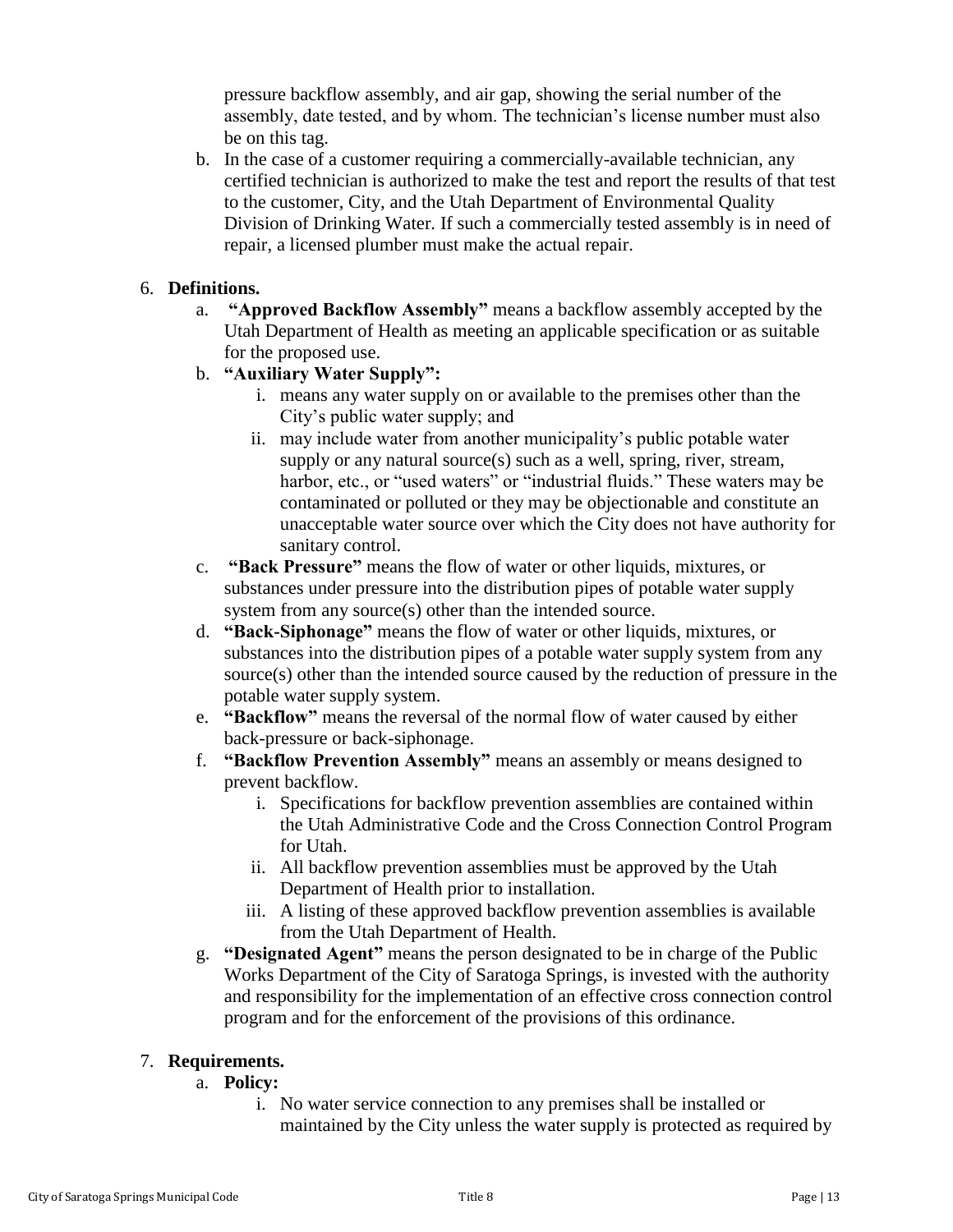State laws, regulations, codes, and City ordinances. Service of water to any premises shall be discontinued by the City if an unapproved cross connection is found or if a City-approved backflow prevention assembly is not installed, tested, and maintained, or if it is found that a backflow prevention assembly has been removed, by-passed, or if any unprotected cross connection exists on the premises. Service will not be restored until such conditions or defects are corrected.

- ii. An approved backflow prevention assembly shall be installed on each service line to a customer's water system, at or near the property line or immediately inside the building being served. In all cases, the assembly will be installed before the first branch line leading off the service line, whenever the City deems the protection of the water supply to be in the best interest of the water supply customers.
- iii. The type of prevention assembly required shall depend upon the degree of hazard which exists at the point of cross connection, whether direct or indirect, as stipulated in the International Plumbing Code.
- iv. All presently installed backflow prevention assemblies which do not meet the requirements of this Section but were approved assemblies for the purposes described herein at the time of installation and which have been properly maintained, shall be removed and disconnected within one year of the passing of this ordinance.
- b. It shall be the duty and responsibility of the customer at any premises where backflow prevention assemblies are installed to have certified inspections and operational tests made at least once per year at the customer's expense. In those instances where the City deems the hazard to be great, the City may require certified inspections and tests at a more frequent interval. These inspections and tests shall be performed by a Certified Backflow Assembly Technician. It shall be the duty of the City to see that these tests are made according to the regulations set forth by the Utah Department of Environmental Quality Division of Drinking Water.
- c. Backflow prevention assemblies shall be installed in water supply lines to provide at least the degree of protection stipulated in the International Plumbing Code. All backflow prevention assemblies shall be exposed for easy observation and be readily accessible.
- d. All backflow prevention assemblies installed in a potable water supply system for protection against backflow shall be maintained in good working condition by the person or persons having control of such assemblies. Upon inspection, any assembly found to be defective or inoperative shall be replaced or repaired. No assembly shall be removed from use, relocated, or substituted without written approval of the City.
- e. All backflow prevention assemblies shall be tested within ten working days of initial installation.
- f. No backflow prevention assembly shall be installed so as to create a safety hazard, such as installation over an electrical panel, steam pipes, boilers, pits, or above ceiling level.

(Ord. 19-25, Ord. 11-9, Ord. 08-12, Ord. 98-0813-001, Ord. 98-0625-1942, Ord. 99-0112-1)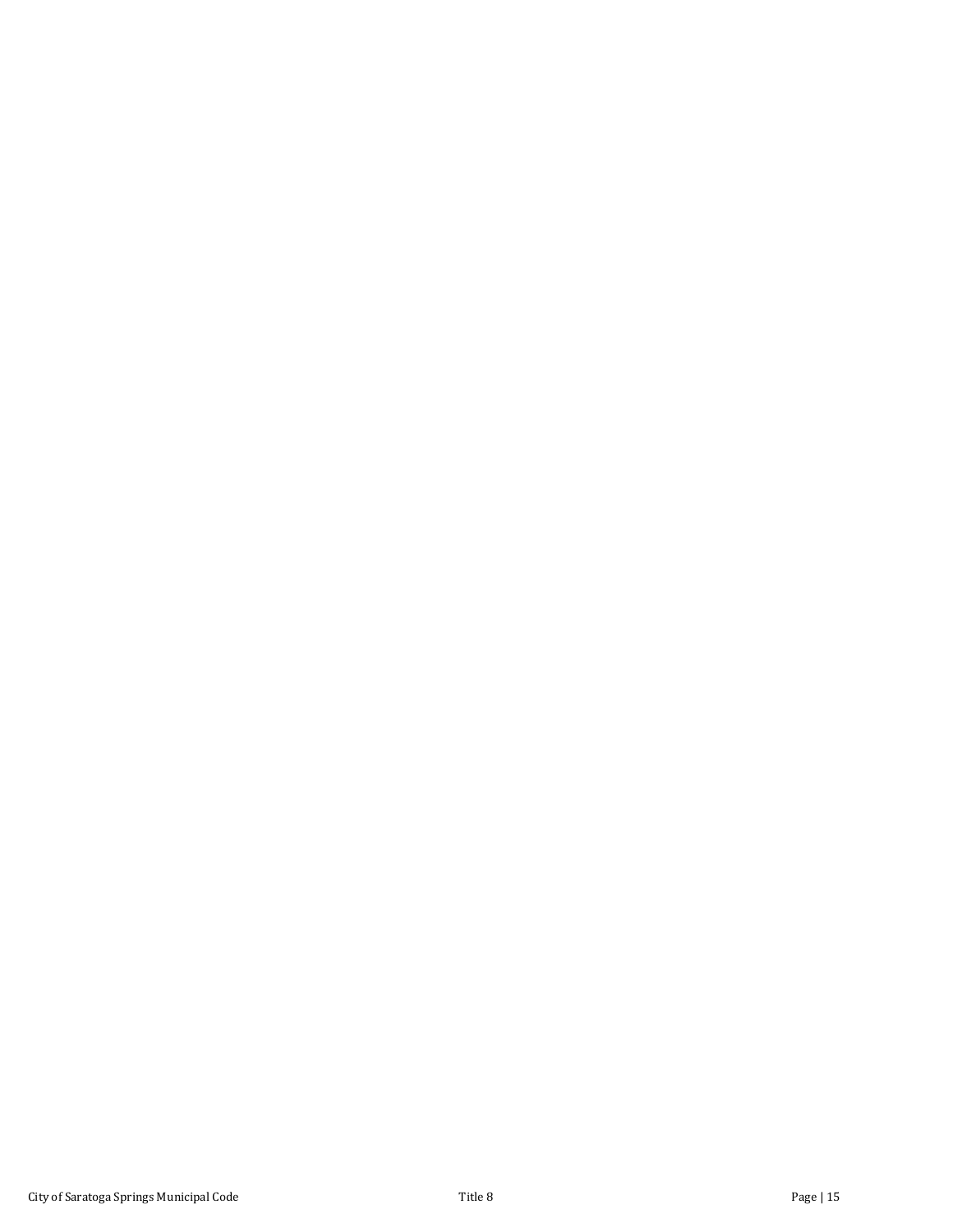<span id="page-15-0"></span>**Chapter 8.02. Sewer System Regulations.**

**Sections:**

| 8.02.01. | <b>Use of Public Sewers Required.</b>                            |
|----------|------------------------------------------------------------------|
| 8.02.02. | <b>Definitions.</b>                                              |
| 8.02.03. | <b>Excavation for Sanitary Sewers.</b>                           |
| 8.02.04. | <b>Use Regulations.</b>                                          |
| 8.02.05. | <b>Powers and Authority of Inspectors.</b>                       |
| 8.02.06. | <b>Violation; Penalties.</b>                                     |
| 8.02.07. | <b>Rates; Purpose.</b>                                           |
| 8.02.08. | <b>Annual Determination of Total Costs.</b>                      |
| 8.02.09. | <b>Contribution; Determination.</b>                              |
| 8.02.10. | <b>Service Charge; Penalties.</b>                                |
| 8.02.11. | <b>Prohibited Discharges.</b>                                    |
| 8.02.12. | <b>Sewer Extension Provisions; Application; Fees.</b>            |
| 8.02.13. | <b>Regulations Pertaining to Service Laterals.</b>               |
| 8.02.14. | <b>Responsibility of City and Applicant (User or Developer).</b> |
| 8.02.15. | <b>City Installed Sewer Stubs.</b>                               |

## <span id="page-15-1"></span>**Section 8.02.01. Use of Public Sewers Required.**

- 1. It is unlawful for any person to place, deposit, or permit to be deposited in any unsanitary manner on public or private property within the City, or in any area under the jurisdiction of the City, any human or animal excrement, garbage, or other objectionable waste.
- 2. It is unlawful to discharge into any natural outlet within the City or in any area under the jurisdiction of the City any sewage or other polluted waters, except where suitable treatment has been provided in accordance with subsequent provisions of this article.
- 3. Except as provided in this article, it is unlawful to construct or maintain any privy, privy vault, septic tank or system, cesspool, private sewage treatment facility, or other structure, tank, system, or facility, which is intended or used for the disposal of wastewater.
	- a. Septic systems are permitted for new subdivisions only when the following criteria are met:
		- i. The nearest public sewer line is more than 300 feet from any property line;
		- ii. The property is zoned A, RA, Rr, or R-1;
		- iii. The property is at least one acre in size;
		- iv. Every individual lot is served by an individual septic system; shared systems are not permitted;
		- v. A percolation test is performed by a qualified and certified independent third party prior to preliminary plat approval;
		- vi. Approval from Utah County Health Department is obtained for each lot and all conditions of approval must be verified prior to plat recordation;
		- vii. A note in substantially the following form is placed on the plat: "Lots shall be subject to Health Department wastewater requirements in place at the time of building permit application; preliminary percolation subdivision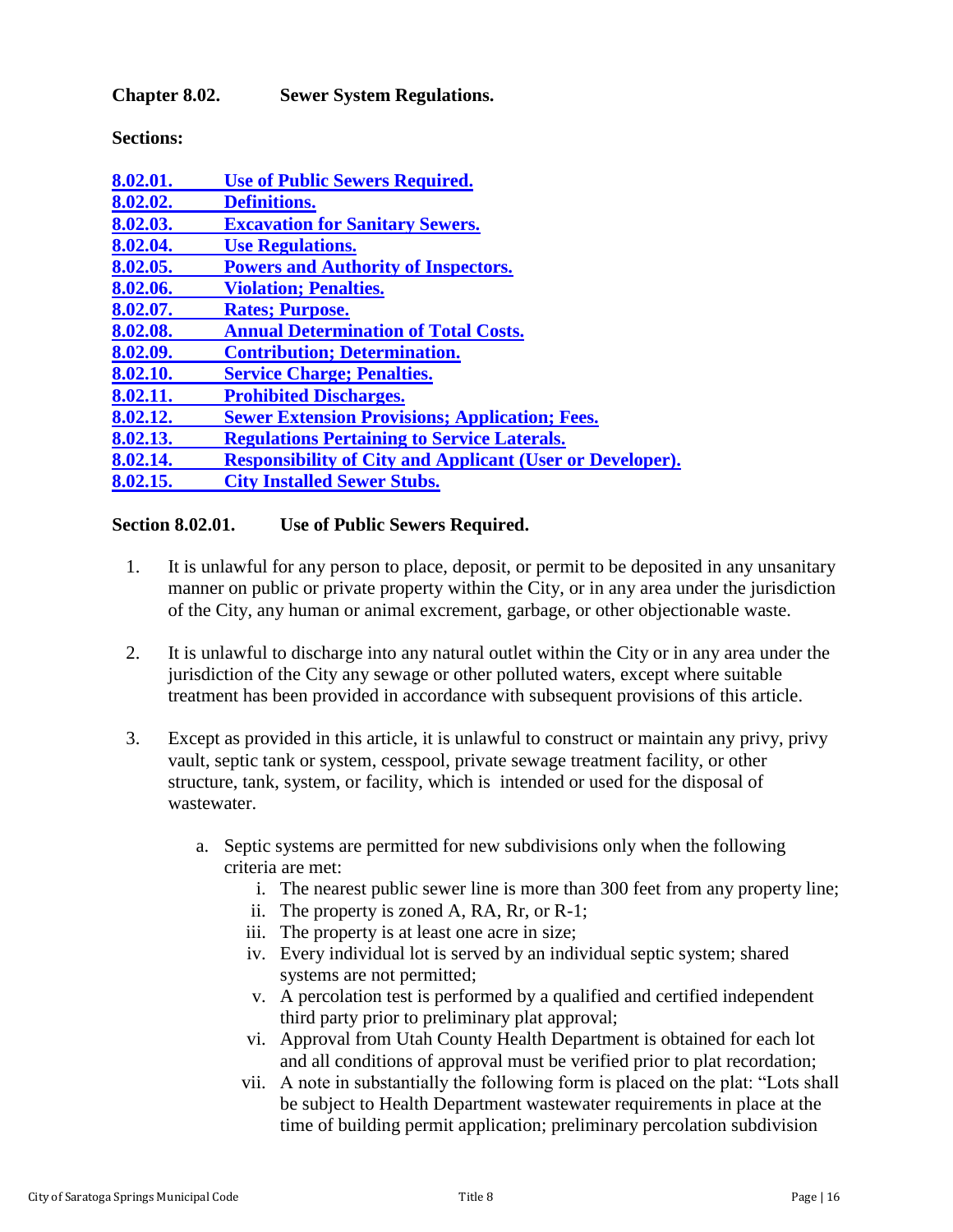feasibility tests are not a guarantee that lots will be eligible for a septic permit";

- viii. No portion of the septic system is located within one hundred feet of the compromise line of Utah Lake, which is at an elevation of 4489.045 feet, United States Coast and Geodetic Survey Datum, adjusted 1929, per the 1985 Utah Lake Compromise and Flood Management Agreement; and
	- ix. Pursuant to Subsection 4 below, at such time as sewer becomes available, the owner shall connect to the City's sewer system.
- 4. All existing houses, structures, buildings, lots, or properties used for human occupancy, situated within the City shall, at the owner's expense, install suitable toilet facilities therein and to connect such facilities directly with the City's sewer system in accordance with the provisions of this article within sixty days after date of official notice to do so; provided, that the public sewer is within 300 feet of any portion of the property line and the City has determined that the public safety and or general welfare of the citizens will be compromised by remaining on septic.

(Ord. 14-16; Ord. 11-9; Ord. 09-16 (07-14-09))

### <span id="page-16-0"></span>**8.02.02. Definitions.**

Unless the context specifically indicates otherwise, the meanings of terms used in this Chapter shall be as follows:

- 1. **"Biochemical Oxygen Demand (BOD)"** means oxygen utilized in the biochemical oxidation of organic matter under standard laboratory procedure in five days at twenty degrees centigrade (20°C), expressed in milligrams per liter (mg/I).
- 2. **"Building Drain"** means that part of the lowest piping of a drainage system that receives the discharge from soil, waste and other drainage pipes inside and that extends thirty inches (762 mm) in developed length of pipe beyond the exterior walls of the building and conveys the drainage to the building sewer.
- 3. **"Building Sewer"** means that part of the drainage system that extends from the end of the building drain and conveys the discharge to a public sewer, private sewer, individual sewage disposal system, or other point of disposal.
- 4. **"Combined Sewer"** means a sewer intended to receive both wastewater and storm or surface water.
- 5. **"Easement"** means an acquired legal right for the specific use of land owned by others.
- 6. **"Floatable oil"** means oil, fat, or grease in a physical state such that it will separate by gravity from wastewater by treatment in an approved pretreatment facility. Wastewater shall be considered free of floatable fat if it is properly pretreated and the wastewater does not interfere with the collection system.
- 7. **"Garbage"** means the animal and vegetable waste resulting from the handling, preparation, cooking, and serving of foods.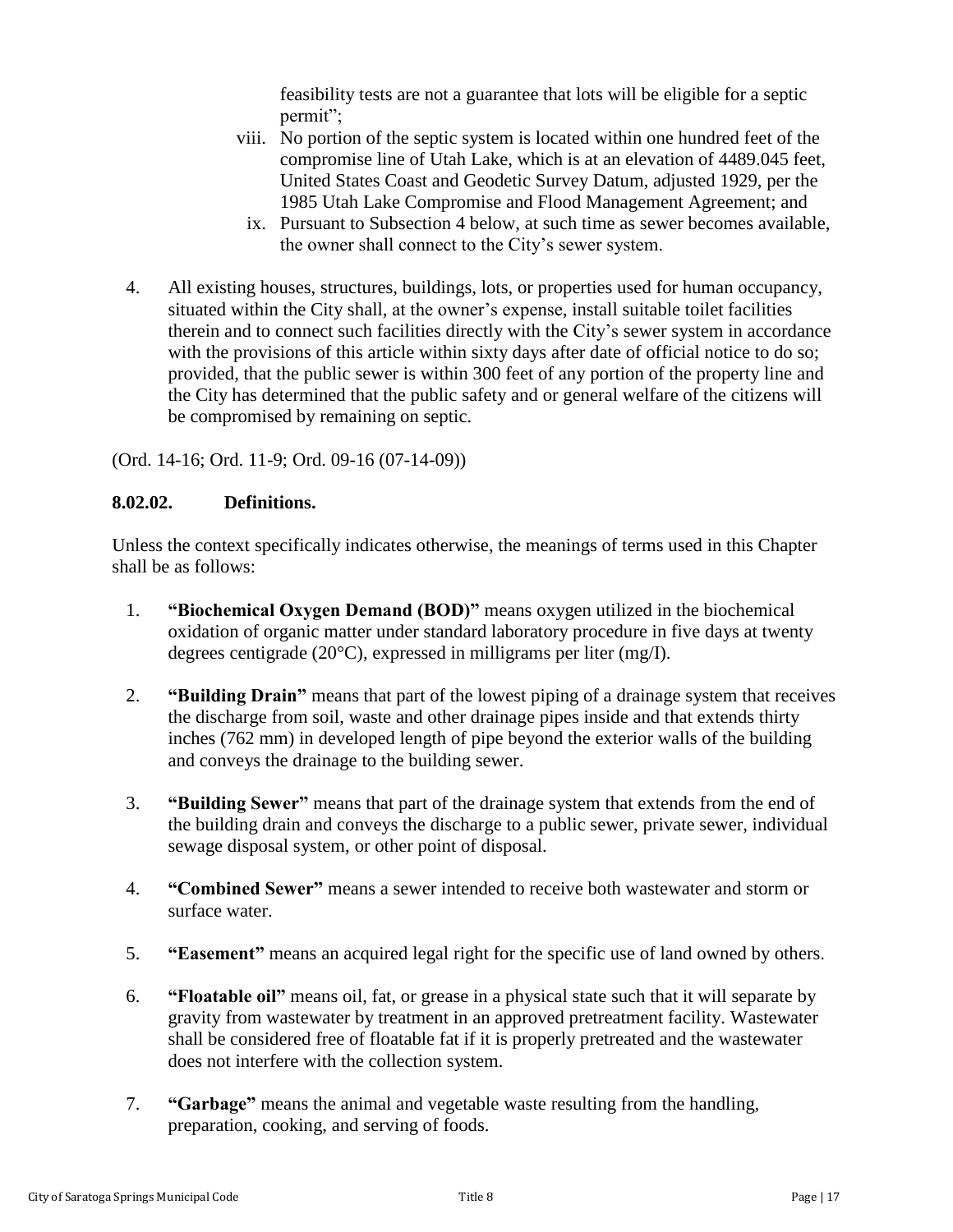- 8. **"Industrial Wastes"** means the wastewater from industrial processes, trade or business as distinct from domestic or sanitary wastes.
- 9. **"Natural Outlet"** means any outlet, including storm sewers and combined sewer overflows, into a watercourse, pond, ditch, lake, or other body of surface or ground water.
- 10. **"Person"** means any individual, firm, company, association, society, corporation, or group.
- 11. **"pH"** means the logarithm of the reciprocal of the hydrogen ions, in grams, per liter of solution. Neutral water, for example, has pH value of seven and hydrogen ion concentration of ten.
- 12. **"Properly Shredded Garbage"** means the wastes from the preparation, cooking, and dispensing of food that has been shredded to such a degree that all particles will be carried freely under the flow conditions normally prevailing in public sewers, with no particle greater than one-half inch (1.27 centimeters) in any dimension.
- 13. **"Public sewer"** means a common sewer controlled by a governmental agency or public utility.
- 14. **"Sanitary Sewer"** means a sewer that carries liquid and water carried wastes from residences, commercial buildings, industrial plants, and institutions, together with minor quantities of ground, storm, and surface waters that are not admitted intentionally.
- 15. **"Septic System"** means a self-contained underground system for the collection, storage, treatment, neutralization, or stabilization and disposal of wastewater that occurs on the property.
- 16. **"Sewage"** means the spent water of a community. The preferred term is "wastewater". See definition of wastewater in this Section.
- 17. **"Sewer"** means a pipe or conduit that carries wastewater or drainage water.
- 18. **"Slug"** means any discharge of water or wastewater which in concentration of any given constituent or in quantity of flow exceeds for any period of duration longer than fifteen minutes more than five times the average twenty-four hour concentration of flows during normal operation and shall adversely affect the collection system or performance of the wastewater treatment works.
- 19. **"Storm Drain"** or **"storm sewer"** means a drain or sewer for conveying water, ground water, subsurface water, or unpolluted water from any source.
- 20. **"Suspended solids"** means the total suspended matter that either floats on the surface of or is in suspension in water, wastewater, or other liquid and that is removable by laboratory filtering as prescribed in standard methods for the examination of water and wastewater, and referred to a non-filterable residue.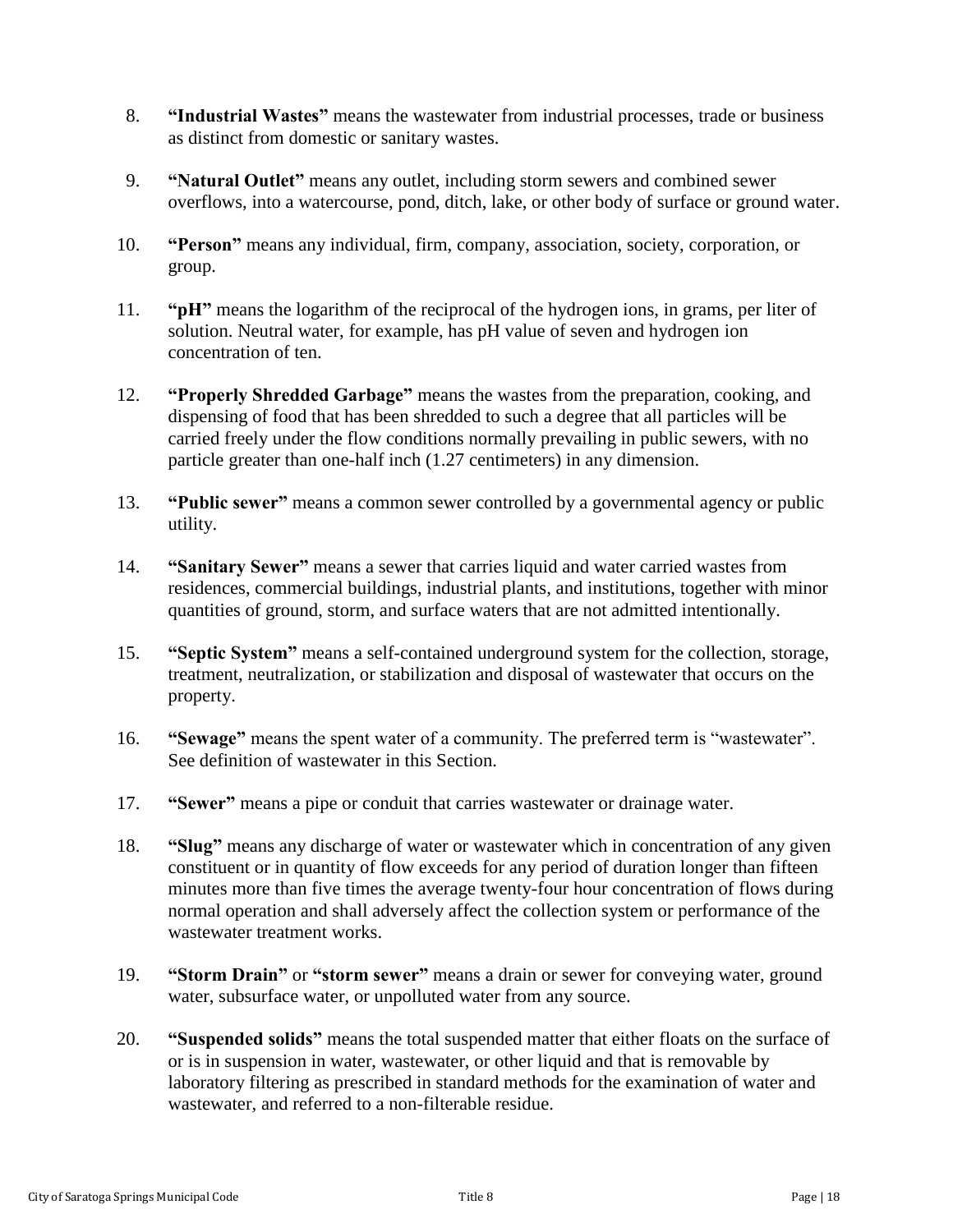- 21. **"Unpolluted water"** means water of quality equal to or better than the effluent criteria in effect, or water that would not cause violation of receiving water quality standards and would not be benefited by discharge to the sanitary sewers and wastewater treatment facilities provided.
- 22. **"Wastewater"** means the spent water of a community. From the standpoint of source, it may be a combination of the liquid and water carried wastes from residences, commercial buildings, industrial plants, and institutions, together with any ground water, surface water, and storm water that may be present.
- 23. **"Wastewater facilities"** means the structures, equipment, and processes required to collect, carry away, and treat domestic and industrial wastes and dispose of the effluent.
- 24. **"Wastewater Treatment Works"** means an arrangement of devices and structures for treating wastewater, industrial waste, and sludge. Sometimes used as synonymous with "waste treatment plant", "wastewater treatment plant" or "water pollution control plant".
- 25. **"Watercourse"** means a natural or artificial channel for the passage of water either continuously or intermittently.

(Ord. 14-16; Ord. 11-9; Ord. 09-16 (07-14-09))

### <span id="page-18-0"></span>**8.02.03. Excavation for Sanitary Sewers.**

- 1. **Permit Required:** No unauthorized persons shall uncover, make any connections with or opening into, or use, alter, or disturb any public sewer or appurtenance thereof without first obtaining a written permit from the City.
- 2. **Classifications of Permits:** There shall be two classes of building sewer permits: (a) for residential and commercial service; and (b) for service to establishments producing industrial wastes. In either case, the owner or his agent shall make application on a special form furnished by the City. The permit application shall be supplemented by any plans, specifications, or other information considered pertinent in the judgment of the City.
- 3. **Costs Borne by Owners:** All costs and expense incidental to the installation and connection of the building sewer shall be borne by the owners. The owners shall indemnify the City from any loss or damage that may directly or indirectly be occasioned by the installation of the building sewer.
- 4. **Separate Building Sewer Required; Exception:** A separate and independent building sewer shall be provided for every building; except, where one building stands at the rear of another on an interior lot and no private sewer is available or can be constructed to the rear building through an adjoining alley, court, yard, or driveway, the building sewer from the front building may be extended to the rear building and the whole considered as one building sewer, but the City does not and will not assume any obligation or responsibility for damage caused by or resulting from any such single connection aforementioned.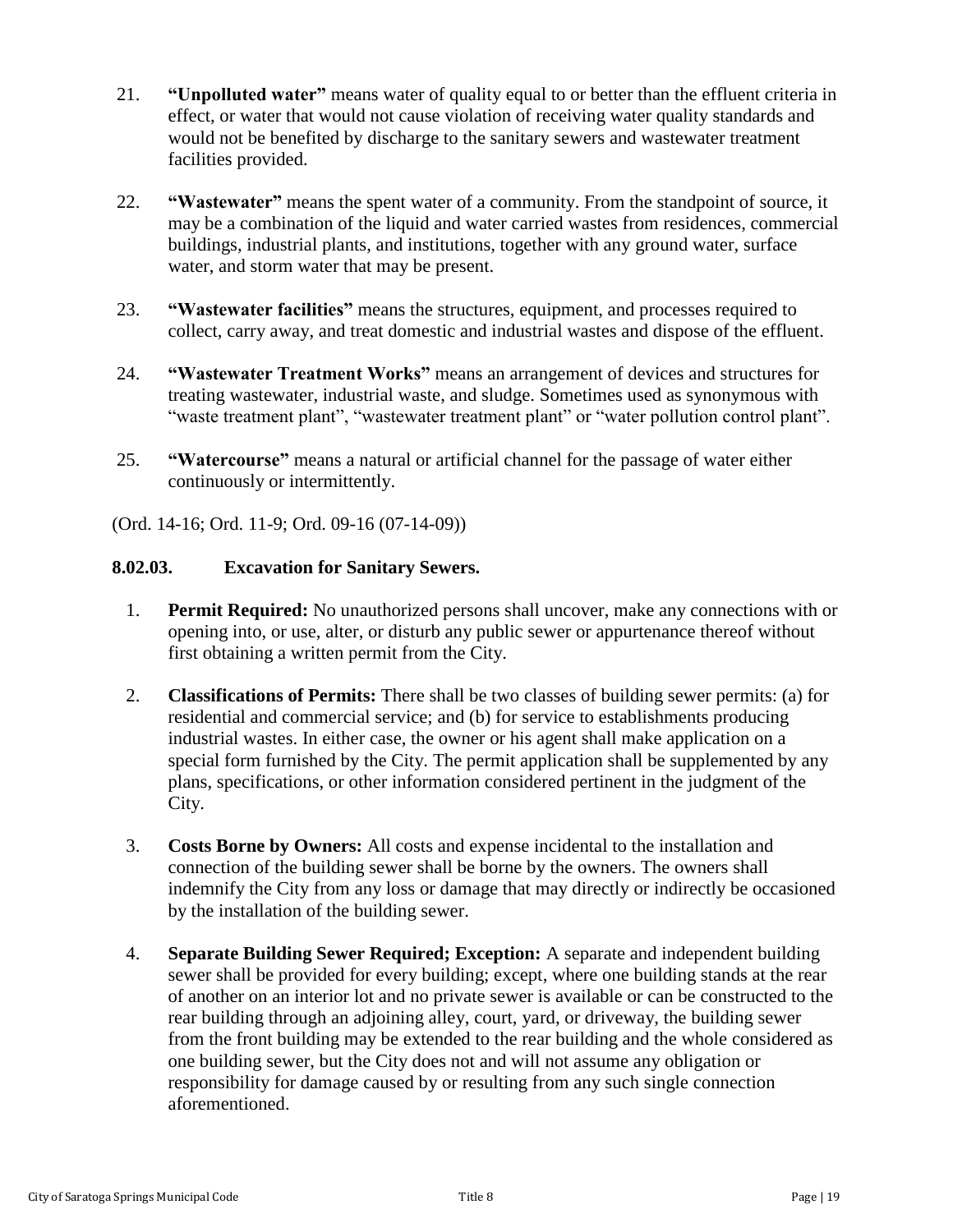5. **Use of Old Building Sewers:** Old building sewers may be used in connection with new buildings only when they are found, upon examination and test by the City, to meet all requirements of this article.

## 6. **Code Compliance:**

- a. The size, slope, alignment, materials of construction of all sanitary sewers, including building sewers, and the methods to be used in excavating, placing of the pipe, jointing, testing, and backfilling the trench, shall all conform to the requirements of the building and plumbing codes or other applicable rules and regulations of the City. In the absence of suitable code provisions or in amplification thereof, the materials and procedures set forth in appropriate specifications of the ASTM and WPCF manual of practice no. 9 shall apply.
- b. The connection of the building sewer into the public sewer shall conform to the requirements of the building and plumbing code or other applicable rules and regulations of the City or the procedures set forth in appropriate specifications of the ASTM and the WPCF manual of practice no. 9.
- c. All such connections shall be made gastight and watertight and verified by proper testing. Any deviation from the prescribed procedures and materials must be approved by the City before installation.
- 7. **Gravity Flow:** Whenever possible, the building sewer shall be brought to the building at an elevation below the basement floor. In all buildings in which any building drain is too low to permit gravity flow to the public sewer, sanitary sewage carried by such building drain shall be lifted by an approved means and discharged to the building sewer.
- 8. **Surface Runoff or Ground Water:** No person shall make connection of roof downspouts, foundation drains, areaway drains, or other sources of surface runoff or ground water to a building sewer or building drain which in turn is connected directly or indirectly to a public sanitary sewer, unless such connection is approved by the City for purposes of disposal of polluted surface drainage.
- 9. **Notification for Inspection:** The applicant for the building sewer permit shall notify the City when the building sewer is ready for inspection and connection to the public sewer. The connection and testing shall be made under the supervision of the City or its representative.
- 10. **Excavations Require Barricades and Lights; Restoration:** All excavations for building sewer installation shall be adequately guarded with barricades and lights so as to protect the public from hazard. Streets, sidewalks, parkways, and other public property disturbed in the course of the work shall be restored in a manner satisfactory to the City.

(Ord. 11-9; Ord. 09-16 (07-14-09))

# <span id="page-19-0"></span>**8.02.04. Use Regulations.**

1. **Discharge of Unpolluted Waters:** No person shall discharge or cause to be discharged any unpolluted waters such as storm water, surface water, ground water, roof runoff, subsurface drainage, or cooling water to any sewer; except, storm water runoff from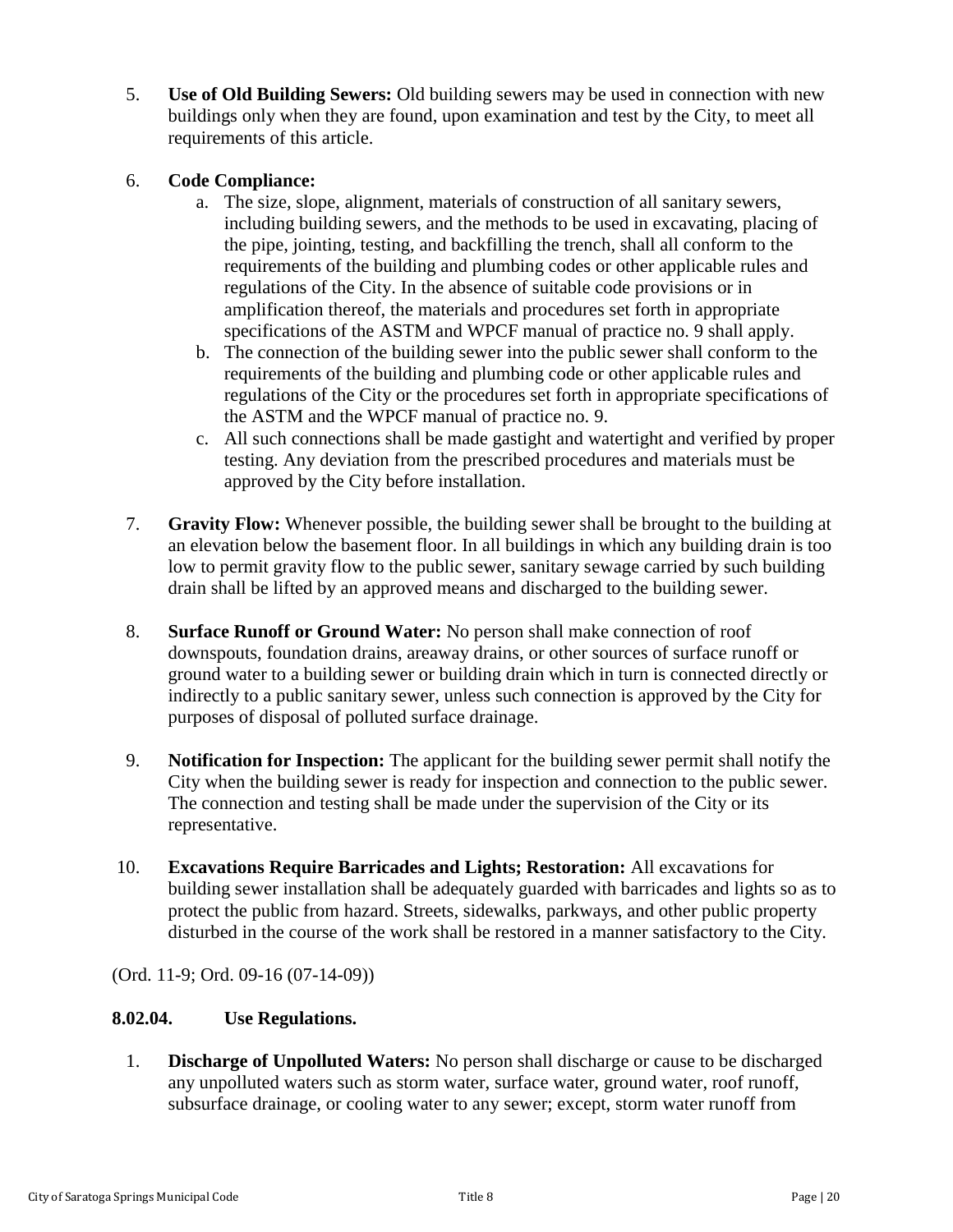limited areas, which storm water may be polluted at times, may be discharged to the sanitary sewer by permission of the City.

- 2. **Storm Sewers:** Storm water, other than that exempted under Subsection (1) of this Section, and all other unpolluted drainage, shall be discharged to such sewers as are specifically designated as storm sewers or to a natural outlet approved by the City and other regulatory agencies. Unpolluted industrial cooling water or process waters may be discharged, on approval of the City, to a storm sewer or natural outlet.
- 3. **Prohibited Water or Wastes:** No person shall discharge or cause to be discharged any of the following described water or wastes to any public sewers:
	- a. any gasoline, benzene, naphtha, fuel oil, or other flammable or explosive liquid, solid, or gas;
	- b. any waters containing toxic or poisonous solids, liquids, or gases in sufficient quantity, either singly or by interaction with other wastes, to injure or interfere with any sewage treatment process, or that constitute a hazard to humans or animals, create a public nuisance, or create any hazard in the receiving waters of the wastewater treatment plant;
	- c. causing damage or hazard to structures, equipment, and personnel of the wastewater works; or
	- d. solid or viscous substances in quantities or of such size capable of causing obstruction to the flow in sewers, or their interference with the proper operation of the wastewater facilities, such as ashes, cinders, sand, mud, straw, shavings, metal, glass, rags, feathers, tar, plastics, wood, underground garbage, whole blood, paunch manure, hair and fleshings, entrails and paper dishes, cups, milk containers, etc., either whole or ground by garbage grinders.
- 4. **Limited Discharges:** The following described substances, materials, waters, or waste shall be limited in discharges to municipal systems to concentrations or quantities which will not harm either the sewers, wastewater treatment process, or equipment, will not have an adverse effect on the receiving stream, or will not otherwise endanger lives, limb, public property or constitute a nuisance. The City may set limitations lower than the limitations established in the regulations below if more severe limitations are necessary to meet the objectives of this Section. In reviewing such exceptions, the City will give its consideration to such factors as the quantity of subject waste in relation to flows and velocities in the sewers, materials of construction of the sewers, the wastewater treatment process employed, capacity of the wastewater treatment plant, degree of treatability of the waste in the wastewater treatment plant, and other pertinent factors. The limitations or restrictions on materials or characteristics of waste or wastewaters discharged to the sanitary sewer which shall not be violated without approval of the City are as follows:
	- a. Wastewater having a temperature higher than 150°F;
	- b. Wastewater containing more than twenty five milligrams per liter of petroleum oil, non-biodegradable cutting oils, or product of mineral oil origin;
	- c. Wastewater from industrial plants containing floatable oils, fat, or grease;
	- d. Any garbage that has not been "properly shredded", as defined in Section 8.02.02. Garbage grinders may be connected to sanitary sewers from homes, hotels, institutions, restaurants, hospitals, catering establishments, or similar places where garbage originates from the preparation of food in kitchens for the purpose of consumption on the premises or when served by caterers;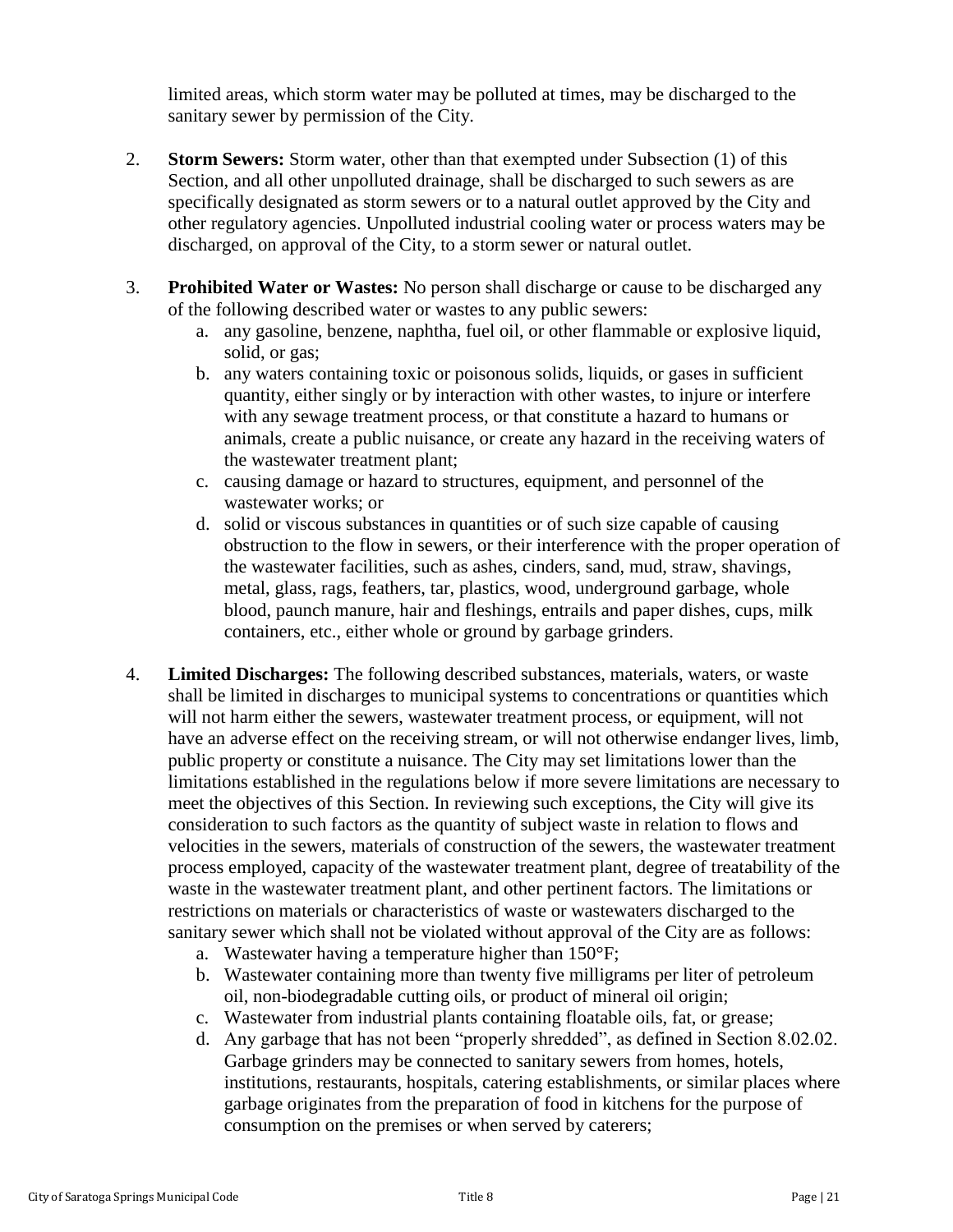- e. Any waters or wastes containing iron, chromium, copper, zinc, and similar objectionable or toxic substances to such degree that any such material received in the composite wastewater at the wastewater treatment works exceeds the limits established by the City for such materials;
- f. Any waters or wastes containing odor producing substances which may exceed limits established by the City;
- g. Any radioactive wastes or isotopes of such half-life or concentration as may exceed limits established by the City in compliance with applicable state or federal regulations;
- h. Quantities of flow, concentrations, or both, which constitute a "slug" as defined in Section 8.02.02;
- i. Waters or wastes containing substances which are not amenable to treatment or reduction by the wastewater treatment processes employed, or are amenable to treatment only to such degree that the wastewater treatment plant effluent cannot meet the requirements of other agencies having jurisdiction over discharge to the receiving waters;
- j. Any water or wastes that, by interaction with other waste or wastes in the public sewer system, release obnoxious gases, form suspended solids that interfere with the collection system, or create a condition deleterious to structures and treatment processes.

# 5. **Discharge Of Hazardous Wastes; Authority Of City:**

- a. If any waters or wastes are discharged, or are proposed to be discharged to the public sewers, which waters contain the substances or possess the characteristics enumerated in this Section, and which, in the judgment of the City, may have a deleterious effect upon the wastewater facilities, processes equipment or receiving waters, or which otherwise create a hazard to life or constitute a public nuisance, the City may:
	- i. reject the wastes;
	- ii. require pretreatment to an acceptable condition for discharge to the public sewers;
	- iii. require control over the quantities and rates of discharge; and
	- iv. require payment to cover the added cost of handling and treating the wastes not covered by existing taxes or sewer charges.
- b. When considering the above alternatives, the City shall give consideration to the economic impact of each alternative on the discharger. If the City permits the pretreatment or equalization of waste flows, the design and installation of the plants and equipment shall be subject to the review and approval of the City.

### 6. **Interceptors:**

- a. Grease, oil, and sand interceptors shall be provided when, in the opinion of the City, they are necessary for the proper handling of liquid wastes containing floatable grease in excessive amounts as specified in Subsection (4) of this Section, or any flammable wastes, sand, or other harmful ingredients; except interceptors shall not be required for private living quarters or dwelling units.
- b. All interceptors shall be of a type and capacity approved by the City and shall be located as to be readily and easily accessible for cleaning and inspection. In the maintaining of these interceptors, the owner shall be responsible for the proper removal and disposal by appropriate means of the captivated material and shall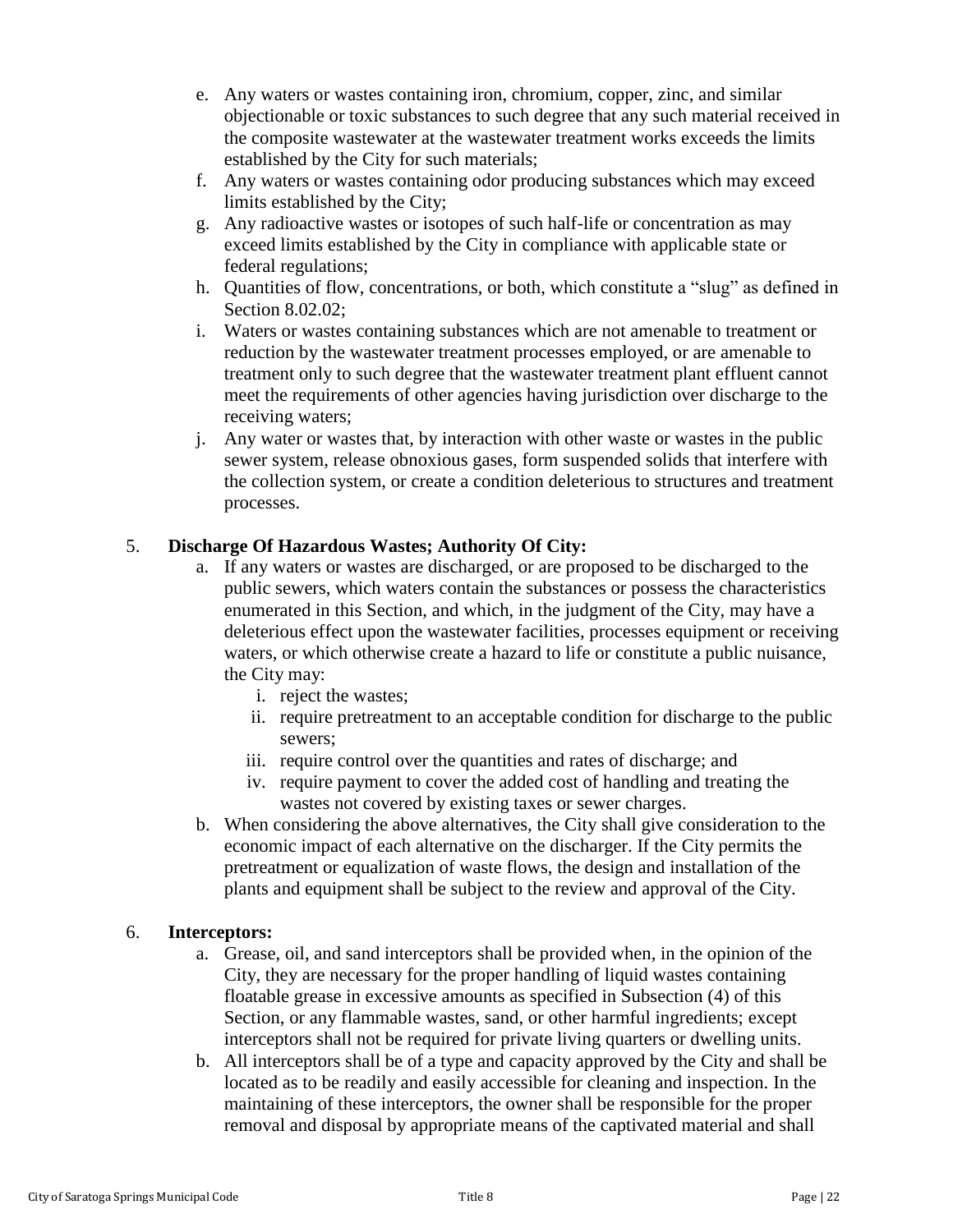maintain records of dates and means of disposal which are subject to review by the City. Any removal and hauling of the collected materials not performed by owner's personnel must be performed by currently licensed waste disposal firms.

- 7. **Maintenance of Facilities:** Where pretreatment or flow equalizing facilities are provided or required for any waters or wastes, they shall be maintained continuously in satisfactory and effective operation by the owner at his expense.
- 8. **Observation, Sampling, and Measuring Facility:** When required by the City, the owner of any property serviced by a building sewer carrying industrial wastes shall install a suitable structure, together with such necessary meters and other appurtenances in the building sewer to facilitate observation, sampling, and measurement of the wastes. Such structure, when required, shall be accessibly and safely located and shall be constructed in accordance with plans approved by the City. The structure shall be installed by the owner at his expense and shall be maintained by him so as to be safe and accessible at all times.
- 9. **Information Required For Monitoring Compliance:** The City may require a user of sewer services to provide information needed to determine compliance with this article. These requirements may include:
	- a. wastewater discharge peak rate and volume over a specified time period;
	- b. chemical analyses of wastewater;
	- c. information on raw materials, processes, and products affecting wastewater volume and quality;
	- d. quantity and disposition of specific liquid, sludge, oil, solvent, or other materials important to sewer use control;
	- e. a plot plan of sewers on the user's property showing sewer and pretreatment facility location;
	- f. details of wastewater pretreatment facilities; and
	- g. details of systems to prevent and control the losses of materials through spills to the City sewer.
- 10. **Standards:** All measurements, tests, and analyses of the characteristics of water and wastes to which reference is made in this article shall be determined in accordance with the latest edition of standard methods for the examination of water and wastewater, published by the American Public Health Association. Sampling methods, location, times, durations, and frequencies are to be determined on an individual basis subject to approval by the City.
- 11. **Special Agreements:** No statement contained in this article shall be construed as preventing any special agreement or arrangement between the City and any industrial concern whereby an industrial waste of unusual strength or character may be accepted by the City for treatment.

<span id="page-22-0"></span>(Ord. 11-9; Ord. 09-16 (07-14-09))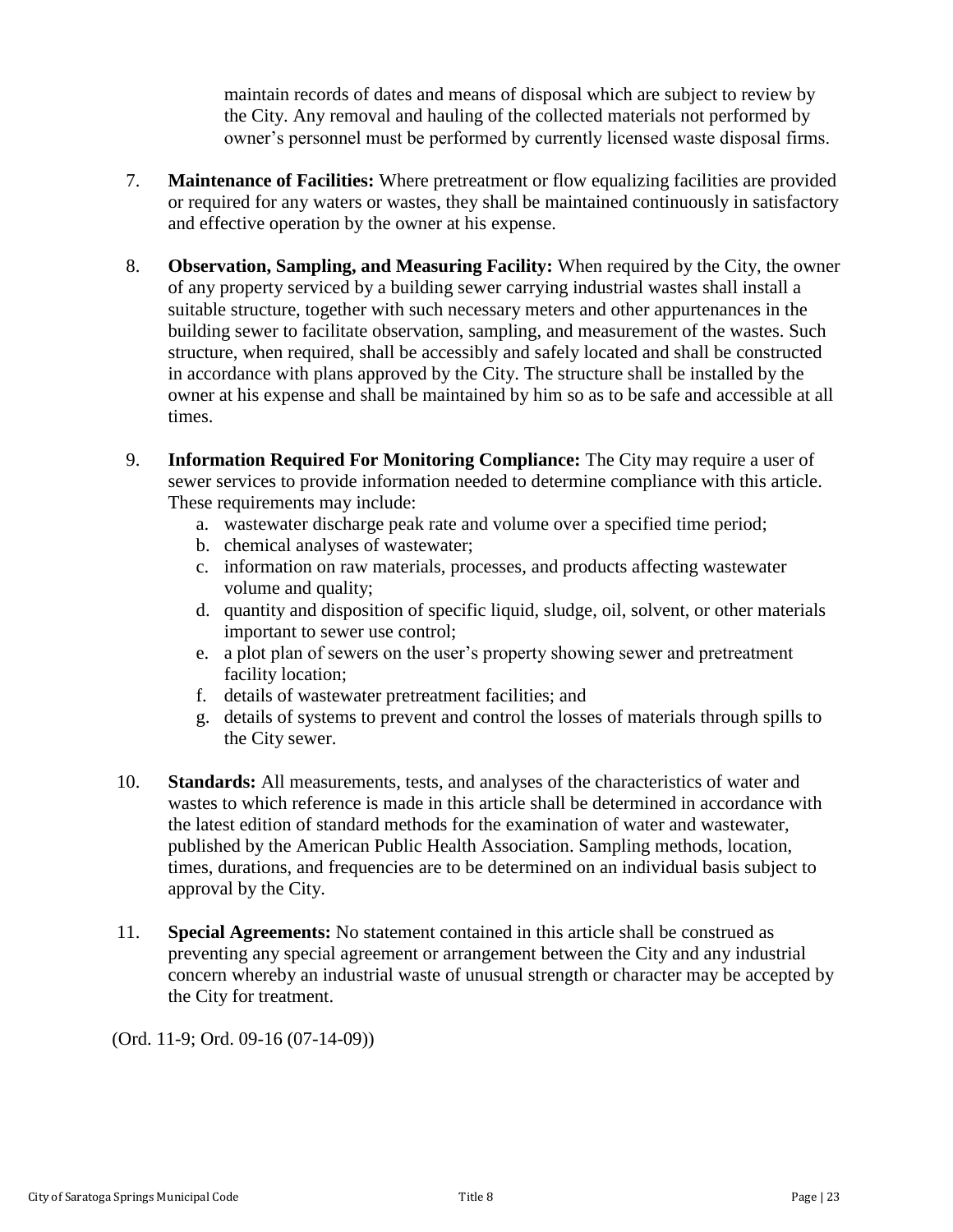## **8.02.05. Powers and Authority of Inspectors.**

- 1. **Entrance Authorized:** Employees of the City bearing proper credentials and identification shall be permitted to enter all properties for the purposes of inspection, observation, measurement, sampling, and testing pertinent to discharge to the community system in accordance with the provisions of this article.
- 2. **Obtain Information:** The City is authorized to obtain information concerning industrial processes which have a direct bearing on the kind and source of discharge to the wastewater collection system. The industry may withhold information considered confidential. The industry must establish that the revelation to the public of the information in question might result in an advantage to competitors.
- 3. **Safety; Liability:** While performing the necessary work on private properties referred to in Subsection (1) of this Section, the City shall observe all safety rules applicable to the premises established by the company, and the company shall be held harmless for injury or death to the City employees, and the City shall indemnify the company against loss or damage to its property by City employees and against liability claims and demands for personal injury or property damages asserted against the company growing out of the gauging and sampling operation, except as such may be caused by negligence or failure of the company to maintain safe conditions as required in Section 8.02.04.
- 4. **Private Property with Easement:** The employees of the City bearing proper credentials and identification shall be permitted to enter all private properties through which the City holds a duly negotiated easement for the purposes of, but not limited to, inspection, observation, measurement, sampling, repair, and maintenance of any portion of the wastewater facilities lying within the easement. All entry and subsequent work, if any, on the easement, shall be done in full accordance with the terms of the duly negotiated easement pertaining to the private property involved.

(Ord. 11-9; Ord. 09-16 (07-14-09))

# <span id="page-23-0"></span>**8.02.06. Violation; Penalties.**

- 1. **Disorderly Conduct:** No person shall maliciously, willfully, or negligently break, damage, destroy, uncover, deface or tamper with any structure, appurtenance or equipment which is a part of the wastewater facilities. Any person violating this provision shall be subject to immediate arrest under charge of disorderly conduct.
- 2. **Notice of Violation:** Any person found to be violating any provision of this article, except Subsection (1) of this Section, shall be served by the City with written notice stating the nature of the violation and providing a reasonable time limit for the satisfactory correction thereof. The offender shall, within the period of time stated in such notice, permanently cease all violations.
- 3. **Misdemeanor:** Any person who shall continue any violation beyond the time limit provided for in Subsection (2) of this Section shall be guilty of a class B misdemeanor. Each day in which any such violation shall continue shall be deemed a separate offense.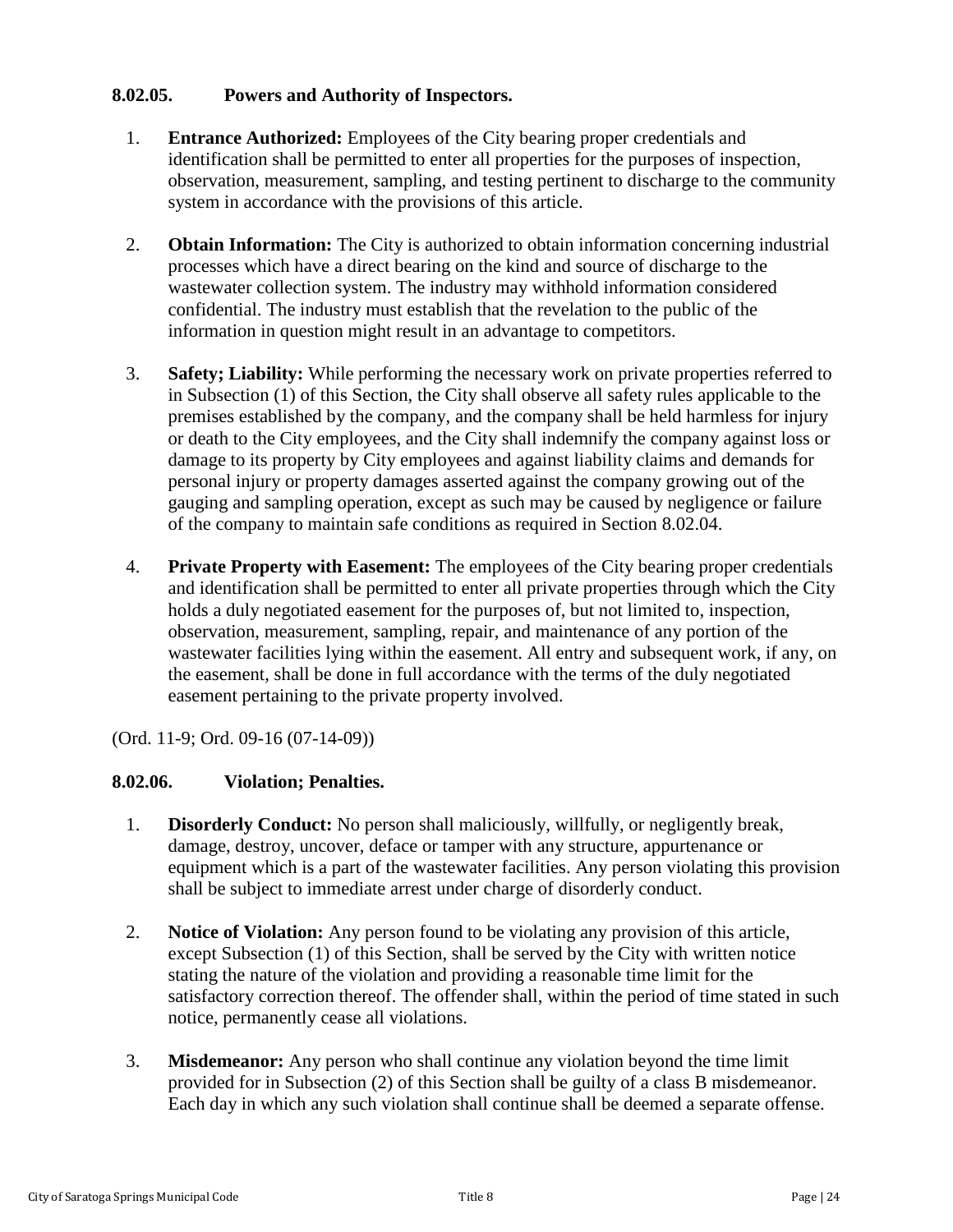4. **Liability:** Any person violating any of the provisions of this article shall become liable to the City for any expense, loss, or damage occasioned by the City by reason of such violation.

(Ord. 11-9; Ord. 09-16 (07-14-09))

### <span id="page-24-0"></span>**8.02.07. Rates; Purpose.**

The purpose of this Chapter shall be to generate sufficient revenue to pay all costs for the operation, maintenance, and debt service of the complete wastewater system. The costs shall be distributed to all users of the wastewater system in proportion to each user's contribution to the total loading of the treatment works. Factors such as strength (BOD and TSS), volume, and delivery flow rate characteristics shall be considered and included as the basis for the user's contribution to ensure a proportional distribution of operation and maintenance costs to each user (or user class).

(Ord. 11-9; Ord. 09-16 (07-14-09))

### <span id="page-24-1"></span>**8.02.08. Annual Determination of Total Costs.**

The City shall determine the total annual costs of operation and maintenance of the wastewater system which are necessary to maintain the capacity and performance, during the service life of the treatment works, for which such works were designed and constructed. The total annual cost of operation, maintenance, and debt service shall include, but need not be limited to, labor, repairs, equipment replacement, maintenance, necessary modifications, power, sampling, laboratory tests, and a reasonable contingency fund.

(Ord. 11-9; Ord. 09-16 (07-14-09))

### <span id="page-24-2"></span>**8.02.09. Contribution; Determination.**

The City or its City engineer shall determine each user's volume of wastewater, which has been discharged to the wastewater system.

(Ord. 11-9; Ord. 09-16 (07-14-09))

### <span id="page-24-3"></span>**8.02.10. Service Charge; Penalties.**

The City shall submit a monthly statement to the user for the user's monthly wastewater service charge. The user shall pay a \$15.00 late fee if the payment is not received within 30 days. The City may add a penalty of 1.5 percent per month interest on any outstanding balances. If any user fails to pay the user wastewater service charge and penalty within one month of the due date, the City may stop the water service to the property.

(Ord. 18-10; Ord. 18-03; Ord. 11-9; Ord. 09-16 (07-14-09) Ord. 08-12, Ord. 98-0813-001, Ord. 98-0625-1942, Ord. 99-0112-1)

### <span id="page-24-4"></span>**8.02.11. Prohibited Discharges.**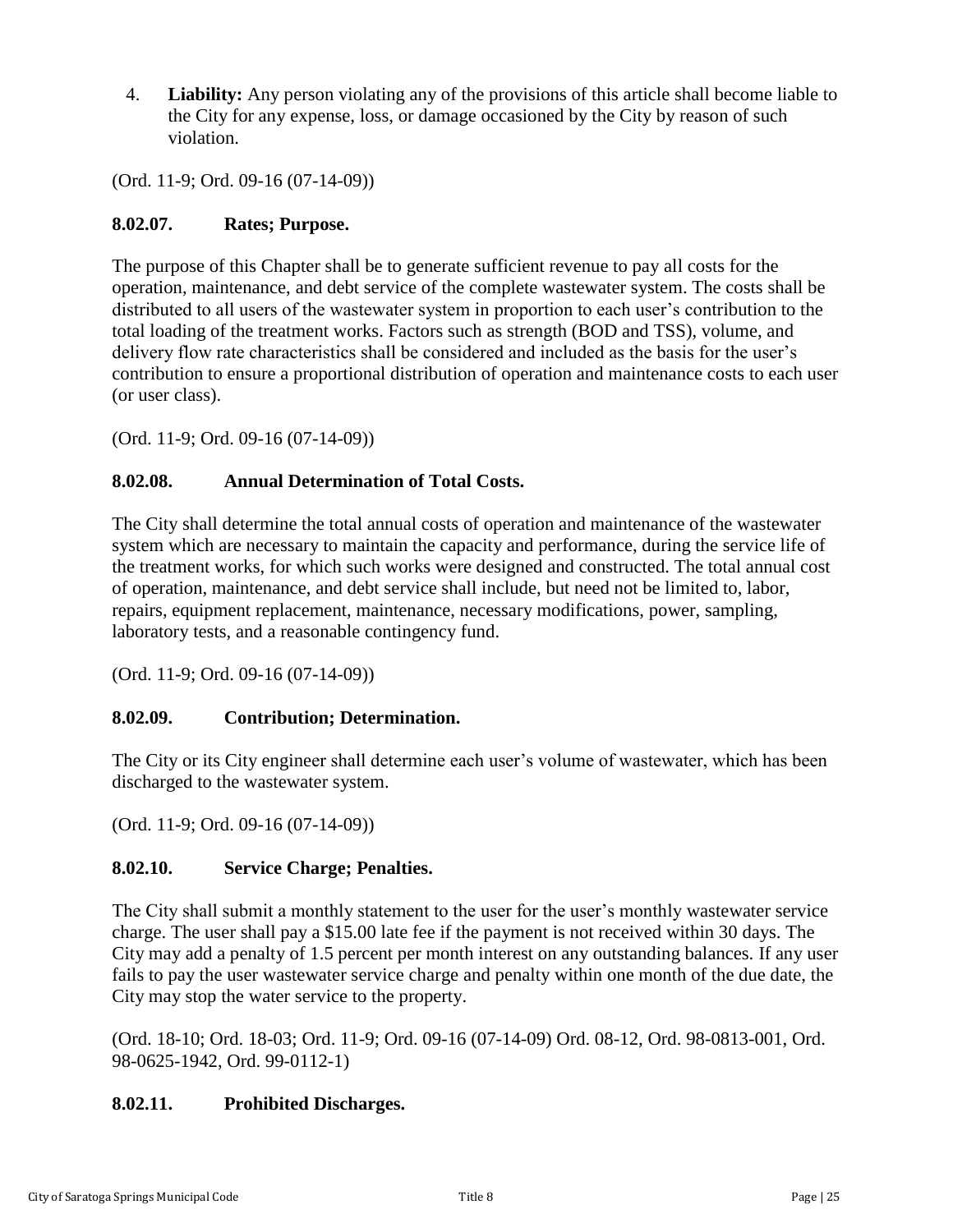- 1. The discharge of any water containing toxic or poisonous solids, liquids, or gases in sufficient quantity, either singly or by interaction with other wastes, to injure or interfere with any sewage treatment process, or that constitute a hazard to humans or animals, create a public nuisance, or create any hazard in the receiving waters of the wastewater treatment plant, is prohibited.
- 2. Section 8.02.04 of this Chapter contains additional requirements covering the use of the City's public sewers.

(Ord. 11-9; Ord. 09-16 (07-14-09))

### <span id="page-25-0"></span>**8.02.12. Sewer Extension Provisions; Application; Fees.**

- 1. **Petition:** All persons or groups of persons desiring sewer service outside of a conventionally subdivided area for which extension of sewer mains are required may make petition to the City, attaching thereto a map indicating the property to be served and the streets, alleys, highways, or easements in which the extension line is required to be laid.
- 2. **Cost Advanced:** The petitioners will advance such an amount as in the opinion of the City and its engineers will defray the cost of the extensions, and the City will thereupon have constructed the sewer main extensions.
- 3. **Refunds:** Refunds to the petitioners for extension of sewer mains will be made according to the formal policy adopted by the City Council. This policy shall be reviewed from time to time and amended as deemed necessary.
- 4. **Line Size:** The design, size, and depth of sewer mains shall be determined by the City, but all costs to petitioners shall be based upon the cost of an eight-inch line as estimated by the engineers.
- 5. **Minimum Diameter:** No sewer main having a diameter of less than eight inches shall be installed within a public street.
- 6. **Right Angle:** All service lines shall be installed so as to connect with the sewer main as nearly at a right angle as possible.
- 7. **Subdivisions Complete:** All conventional subdivisions shall be complete with a sewer distribution system installed before the subdivisions are accepted by the City. The design and construction of the sewer distribution systems shall be approved by the City before such system is installed. The subdivider shall install the sewer distribution system at his own expense for all sewer mains.
- 8. **Full Width Main Line Extensions:** All main line extensions shall be extended the full width of the lot for which service is to be provided.

<span id="page-25-1"></span>(Ord. 11-9; Ord. 09-16 (07-14-09))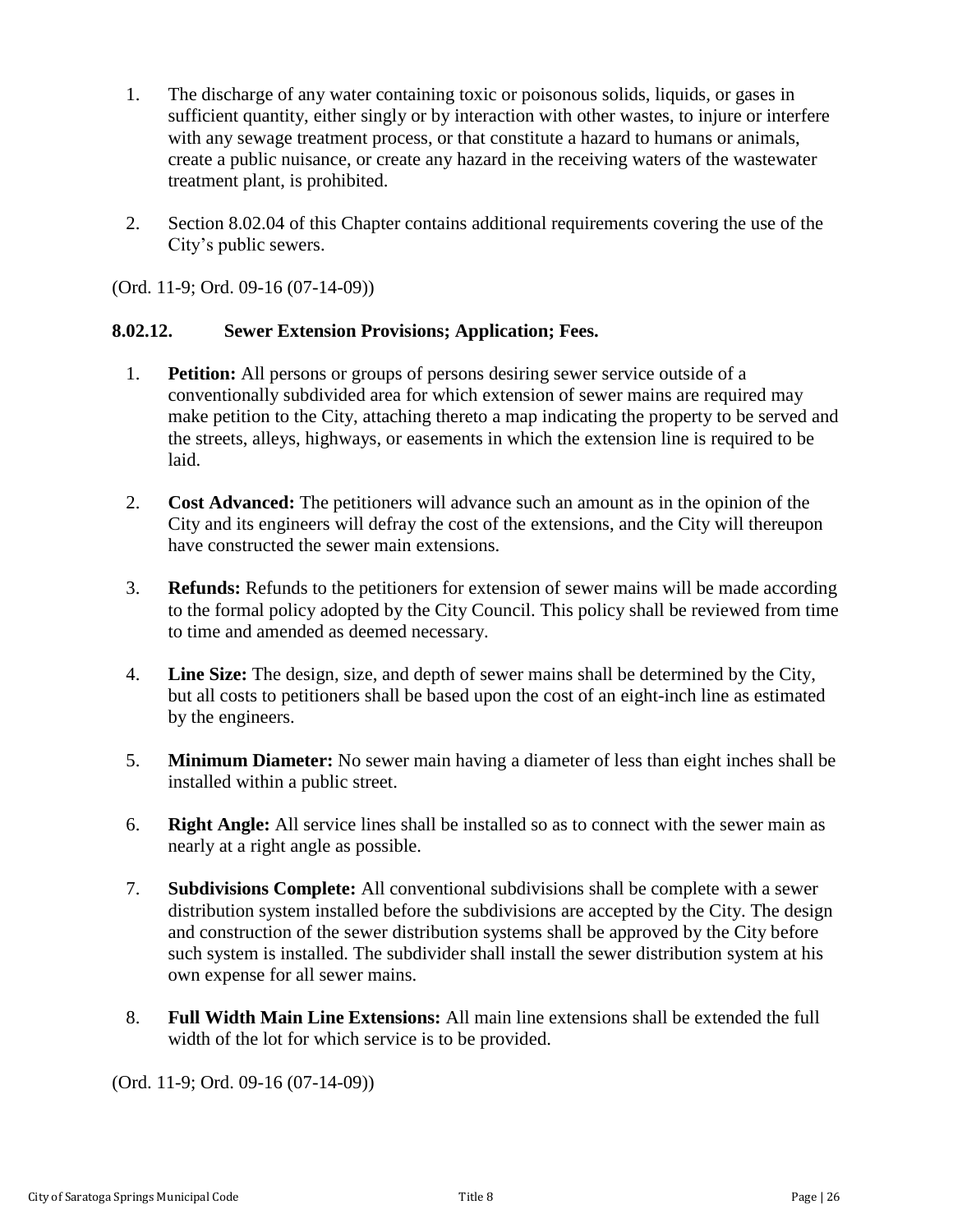# **8.02.13. Regulations Pertaining to Service Laterals.**

- 1. The regulations of the City regarding the number of separate service laterals for residential and commercial structures is as follows:
	- a. For one- and two-family dwelling structures, a separate service lateral for each dwelling unit is required.
	- b. For multiple-family dwelling structures under one ownership, separate service laterals for each dwelling unit shall be the general rule; provided, however, that where design dictates otherwise, a common lateral (or fewer laterals than the number otherwise specified) may be permitted where the applicant provides adequate documentation and guarantees to assure adequacy of sewer and wastewater collection and responsibility for payment and maintenance. In any such case, the public works director, with the advice and recommendation of the City engineer, may, in his sole discretion, reduce the required number of service laterals accordingly.
	- c. For multiple-family dwelling structures under separate ownership, separate service laterals are required for each unit.
	- d. For commercial structures, separate service laterals shall be the general rule; provided, however, that in those cases where the design and expected flow of wastewater from the structure dictate otherwise, the structure is under one ownership, and only domestic waste will be produced and collected therefrom, common laterals may be permitted where the applicant provides adequate documentation and guarantees to assure adequacy of wastewater collection and responsibility for payment and maintenance. In any such case, the public works director, with the advice and recommendation of the City engineer, may, in his sole discretion, reduce the required number of service laterals accordingly.
- 2. The City Council is hereby authorized to pass one or more resolutions, or a series of resolutions, establishing policies and procedures to assist in the implementation, administration, and interpretation of the provisions of this Section.
- 3. The City manager is authorized to adopt written policies consistent with this Section and any resolutions authorized hereunder to assist in the implementation, administration, and interpretation thereof.

(Ord. 11-9; Ord. 09-16 (07-14-09))

# <span id="page-26-0"></span>**8.02.14. Responsibility of City and Applicant (User or Developer).**

- 1. When connecting to the City's sewer and wastewater collection system, it shall be the responsibility of the City to inspect connections to the main line, to inspect the laying of the lateral lines, and to prepare and file site plans showing the exact location of service connections and laterals.
- 2. It shall be the duty and responsibility of the applicant, user, or developer to perform hard surface restoration of any paved street or streets disturbed by cuts made, or to be made, for the purpose of installing sewer laterals.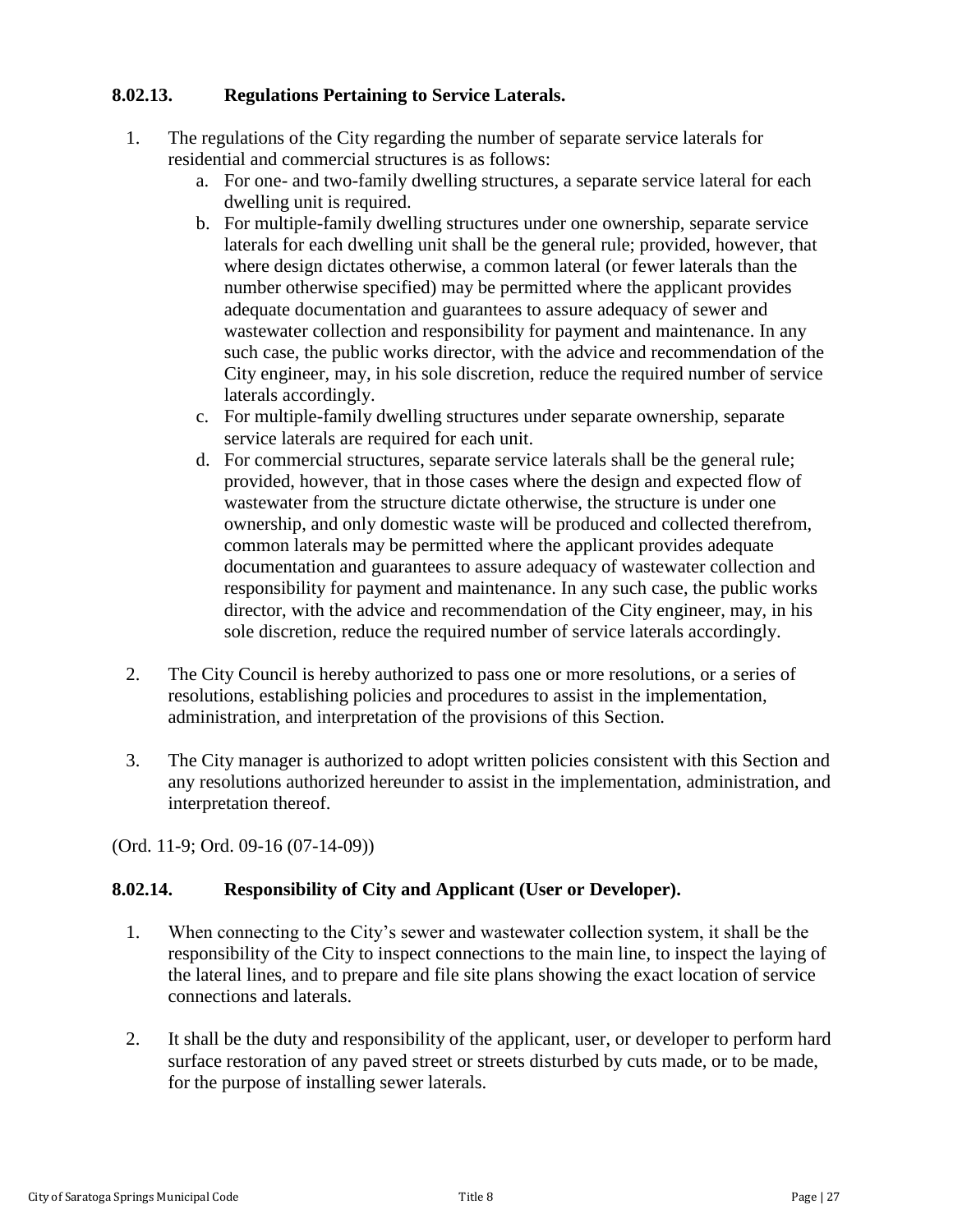- 3. The City Council is hereby authorized to pass one or more resolutions, or a series of resolutions, establishing policies and procedures to assist in the implementation, administration, and interpretation of the provisions of this Section.
- 4. The public works director is authorized to adopt written policies consistent with this Section and any resolutions authorized hereunder to assist in the implementation, administration, and interpretation thereof.

(Ord. 11-9; Ord. 09-16 (07-14-09))

# <span id="page-27-0"></span>**8.02.15. City Installed Sewer Stubs.**

In constructing the sewer system and extensions thereof, it may become practical for the City to install, at frequent intervals, sewer stubs from the sewer lateral to the property line, even though the owner of the adjacent (vacant) property has not applied for sewer service, nor paid a connection fee, all to the end that unnecessary tearing up of streets and inconvenience to the public will be prevented. In such case, the stub is the property of the City and no property owner shall have the right to the use thereof, unless the right of use shall be purchased and paid for. The purchase for such use is fixed as established in Section 8.02.12, which amount must be paid prior to the receipt by the applicant of an inspection permit, together with such connection fees as are otherwise fixed by the City.

(Ord. 11-9; Ord. 09-16 (07-14-09))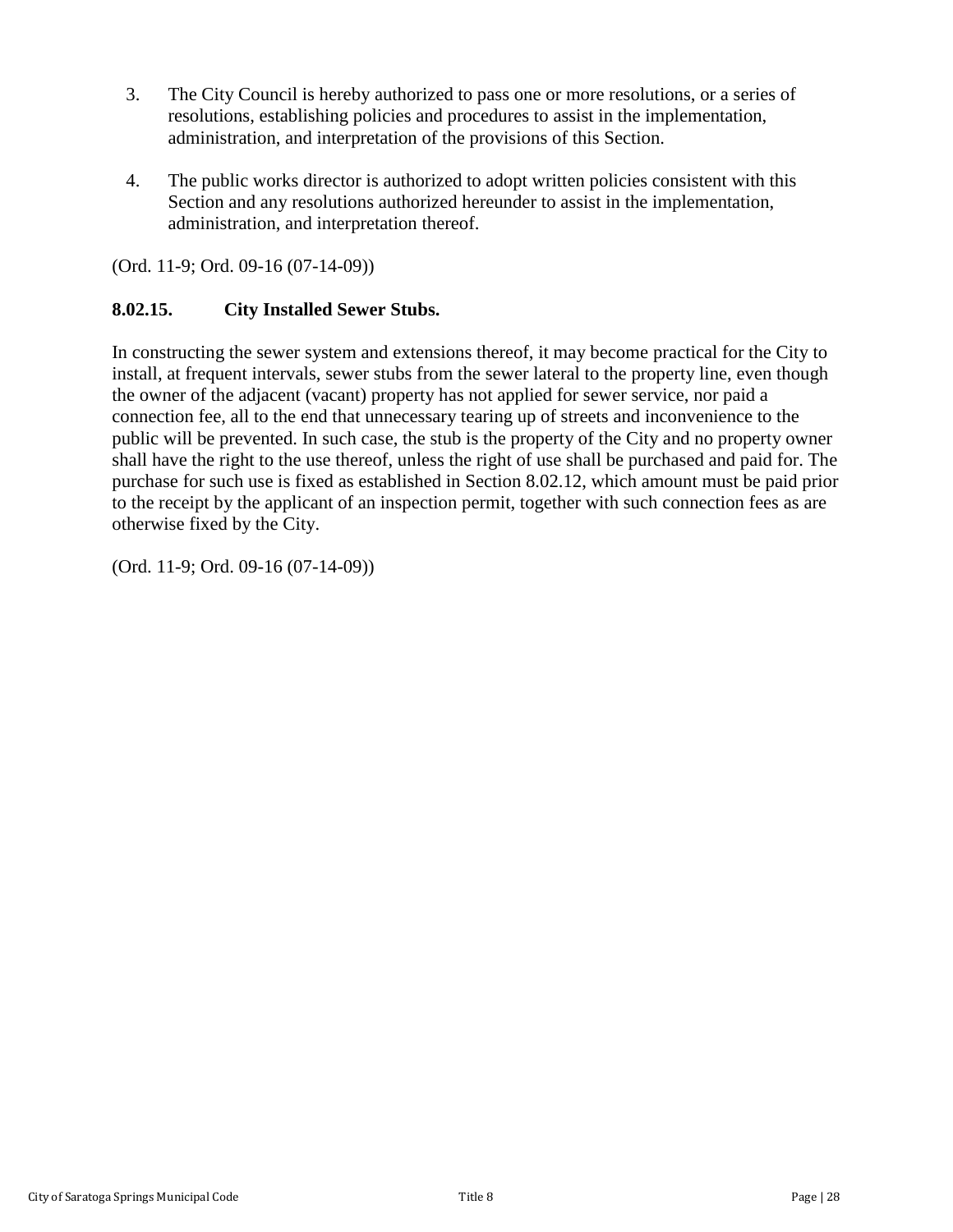## <span id="page-28-0"></span>**Chapter 8.03. City Utility Requirements and Exclusivity for City Residents.**

**Sections:**

**[8.03.01. Definitions.](#page-28-1) [8.03.02. Findings and Purpose.](#page-28-2) [8.03.03. City Residents Required to Connect to and Have Access to City Utilities.](#page-29-0) [8.03.04. City Public Utilities for the Exclusive Use of City Residents.](#page-29-1)**

#### <span id="page-28-1"></span>**8.03.01. Definitions.**

In this section, the following definitions apply:

- 1. **"Nonresident"** refers to all people not residing and properties not located within the corporate limits of the City of Saratoga Springs, Utah.
- 2. **"Public Utilities"** means drinking water, secondary water, sewer, storm drain services, and roads, that are provided by the City of Saratoga Springs to any person, entity, or corporation.
- 3. **"Residents"** refers to all people residing and properties located within the corporate limits of the City of Saratoga Springs, Utah.

(Ord. 19-25, Ord. 14-26)

### <span id="page-28-2"></span>**8.03.02. Findings and Purposes.**

The City Council finds and determines as follows:

- 1. Because City residents pay property taxes and assessments for the provision of City utilities, there is a need to maintain and preserve the limited public utilities for the use and enjoyment of current and future City residents and for the potential future growth of the City. Maintaining and preserving these limited public utilities is in the best interests of the health, safety, and welfare of City residents.
- 2. In order to maintain and preserve these public utilities for the use and enjoyment of existing and future City residents, as well as for their health, safety, and welfare, the City finds that it is necessary to limit the use of City utilities exclusively to those residents within the corporate limits of the City.
- 3. As Utah law provides that the City has no duty to provide utilities to members of the public residing outside the corporate limits of the City, the City finds that restricting public utilities to residents of the City is a reasonable, legitimate, and appropriate method of furthering the City's goal to maintain and preserve its limited public utility resources.
- 4. The City Manager, with the advice and consent of the City Council, may agree to provide City utilities to properties immediately adjacent to or near City boundaries if there is a benefit provided to the City and the property owner receiving service pays all costs to extend services and fees associated with the utility service.

(Ord. 19-25, Ord. 14-26)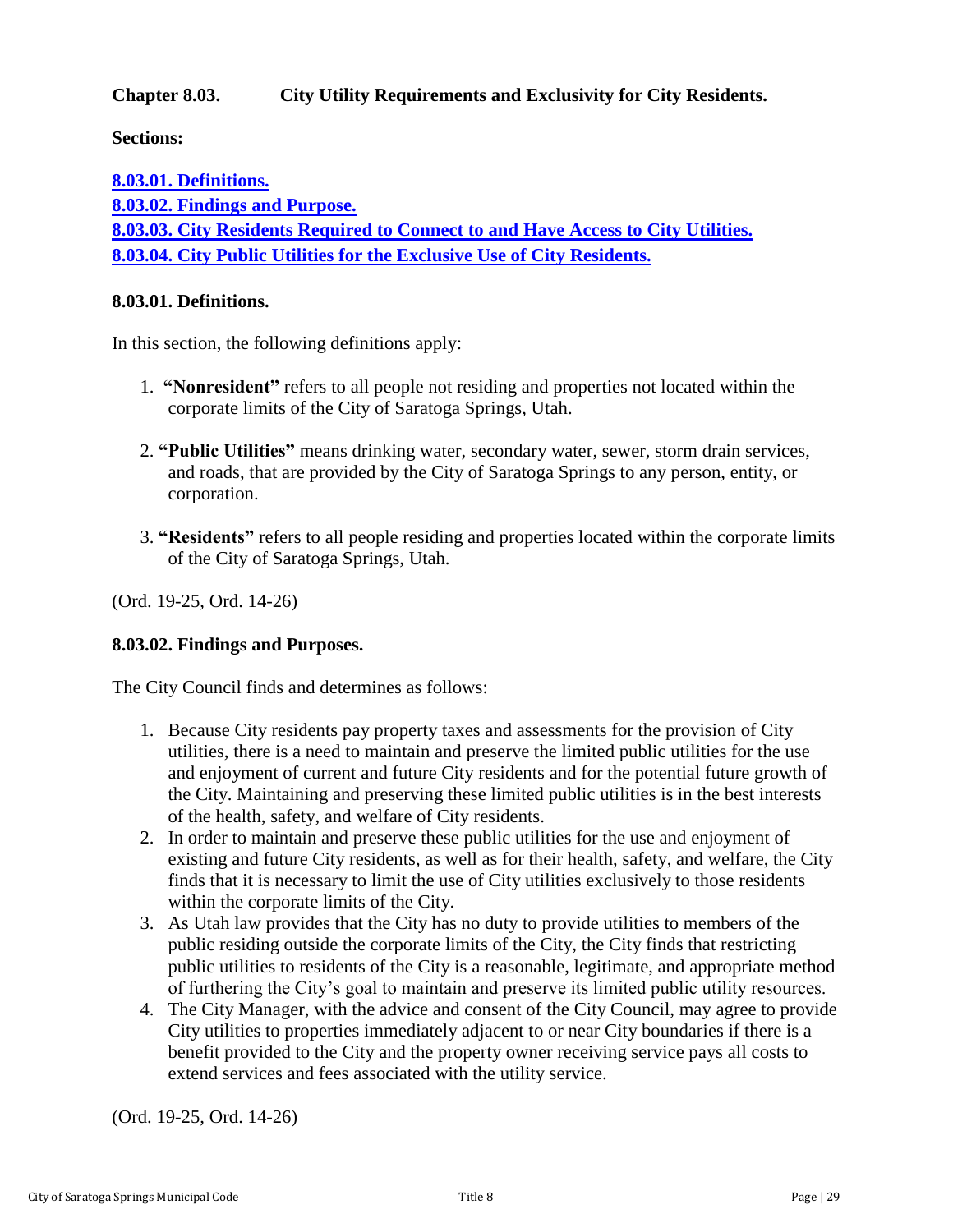## <span id="page-29-0"></span>**8.03.03. City Residents Required to Connect to and Have Access to City Utilities.**

- 1. All residents shall have access to and connect to City utilities, except as otherwise provided in City ordinances, codes, and regulations. This access shall be in accordance with and limited by all City ordinances, codes, and regulations relating to such matter. Such connection and access shall be the responsibility of the landowner.
- 2. All property developed within the corporate limits of the City after the adoption of this ordinance shall connect to and have access to City utilities, except as otherwise provided in City ordinances, codes, and regulations. This access shall be in accordance with and limited by all City ordinances, codes, and regulations. Such connection and access shall be the responsibility of the landowner.
- 3. All property annexed to the City after the adoption of this Chapter shall connect to and have access to City utilities, except as otherwise provide in City ordinances, codes, and regulations. This connection and access shall be in accordance with and limited by all ordinances, provisions, and regulations relating to such matter as found in this Code. Such connection and access shall be the responsibility of the landowner.
	- 4. Each property connected to City utilities shall be liable for the payment of all charges and each property owner accepts service on the terms required by the City. Accounts for utility services shall be in the name of the property owner.

(Ord. 22-9, Ord. 14-26)

# <span id="page-29-1"></span>**8.03.04. City Public Utilities for Exclusive Use of City Residents.**

- 1. The City, finding a need to preserve its resources for City residents, shall not provide City public utilities to any nonresident or property developed outside of the corporate limits of the City. City utilities will be used and saved exclusively for City residents and those properties located within the corporate limits of the City of Saratoga Springs.
- 2. The specific utilities the City will not provide to nonresidents include all drinking and secondary water, sewer, and storm drain services. Access to roads will continue to be provided to the general public in accordance with and limited by all other road ordinances and regulations adopted by the City of Saratoga Springs. However, the City will not participate in the planning, building, or funding of roads that primarily serve nonresidents.
- 3. This Section 8.03.04 applies to all nonresidents including without limitation agricultural, residential, commercial, industrial, institutional, and all other types of properties.

(Ord. 19-25, Ord. 14-26)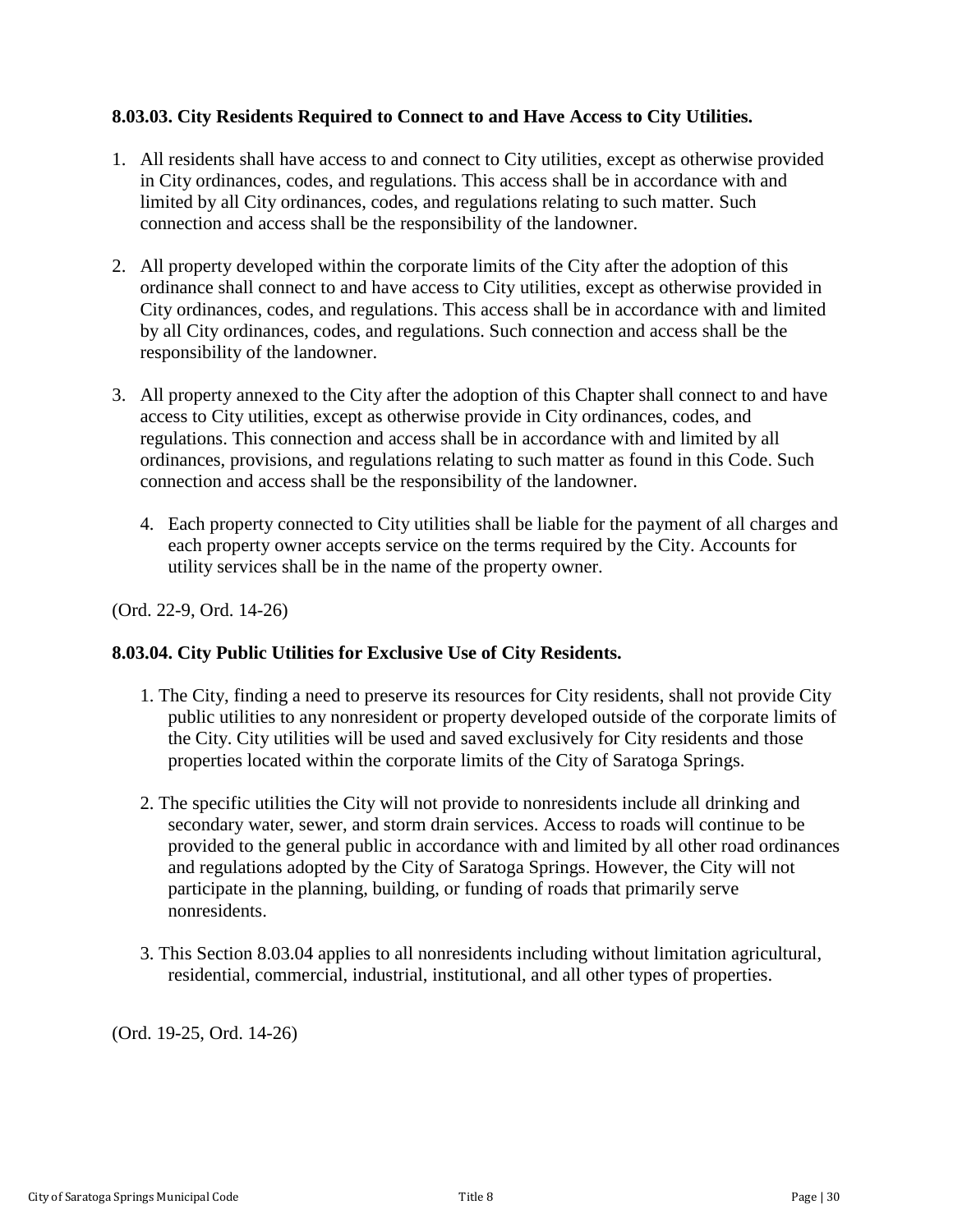# <span id="page-30-0"></span>**Chapter 8.04 Private Lateral Utility Lines.**

| <b>Sections:</b> |                                                                              |
|------------------|------------------------------------------------------------------------------|
| 8.04.01          | Applicability.                                                               |
| 8.04.02          | <b>Definitions.</b>                                                          |
| 8.04.03          | <b>Owner Maintenance Required.</b>                                           |
| 8.04.04          | <b>Provisions Applicable Only to Water Lateral.</b>                          |
| 8.04.05          | <b>Modifications or Connections to Piping.</b>                               |
| 8.04.06          | <b>Testing and Notice of Defective Private Lateral.</b>                      |
| 8.04.07          | <b>Repair or Replacement Required; Standards.</b>                            |
| 8.04.08          | <b>Post-Repair and Post-Replacement Inspection and Testing Requirements.</b> |
| 8.04.09          | <b>Offense.</b>                                                              |

### <span id="page-30-1"></span>**8.04.01 Applicability.**

This Chapter applies to property that receives utility service from the City of Saratoga Springs, Utah. All sections apply to all types of private laterals connected to the City'

(Ord. 19-25)

## <span id="page-30-2"></span>**8.04.02 Definitions.**

In this Chapter, the following terms shall have the meanings as follows:

- 1. **"Public Works Director"** means the City Public Works Director, or designee, as appointed by the City Manager with the advice and consent of the City Council.
- 2. **"Private Lateral"** means the segment of a utility system that connects a residence or business to the City's utility system.
- 3. **"System"** means any utility system provided or maintained by the City of Saratoga Springs for the benefit of its residents including, but not limited to sewer, stormwater, drinking water, secondary water, and streetlights.

(Ord. 19-25)

### <span id="page-30-3"></span>**8.04.03 Owner Maintenance Required.**

The owner of property containing a private lateral shall maintain the private lateral at the owner's own expense. Maintenance and repair under this section includes but is not limited to:

- 5. protecting the lateral from damage and frost;
- 6. clearing obstructions from the private lateral;
- 7. repairing a defect in the private lateral that allows the introduction of extraneous flow or debris into the system;
- 8. repairing a defect in the private lateral that allows the discharge of water or sewage;
- 9. keeping all manhole covers, meterbox lids, valve covers, and clean out caps tight, in place, and in good repair;
- 10. keeping all fire lines in good repair including maintaining the fire line, isolation valve, and post indicator valve;
- 11. keeping meter boxes free from obstructions and debris; and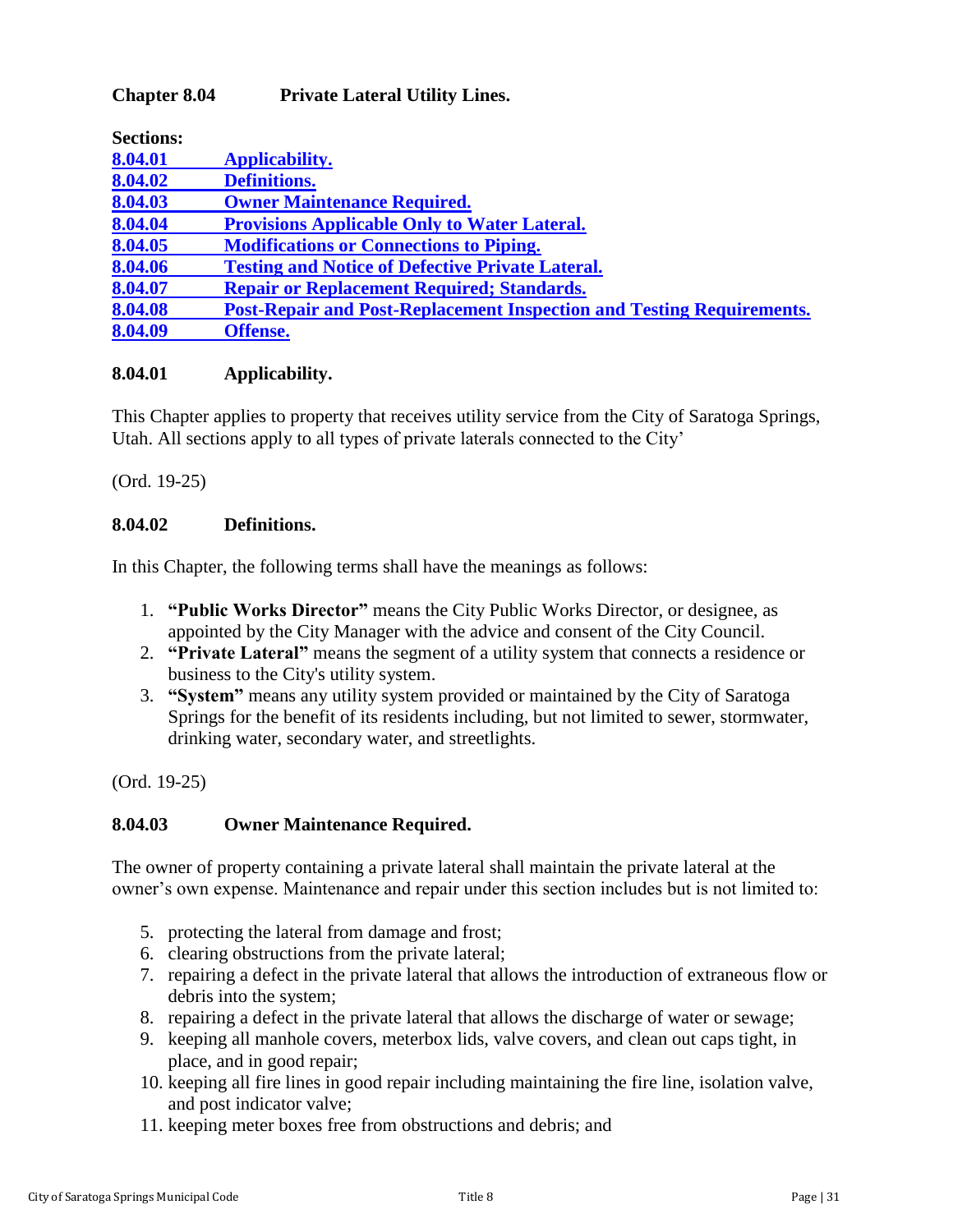12. keeping the private lateral, connections, and related infrastructure in good repair and protected from damage at the own expense.

In the maintenance or repair of the private lateral, no person, except under the direction of the Public Works Department, shall be allowed to excavate into the street or public right-of-way. Operation of any valve in the maintenance or repair except by the Public Works Department personnel is prohibited.

If a meter cannot be read because of faulty maintenance or repair or because of an obstruction, the property owner will be notified and shall be required to remove the obstruction. If an obstruction is not removed within thirty (30) days of notification, service may be terminated.

(Ord. 19-25)

# <span id="page-31-0"></span>**8.04.04 Provisions Applicable Only to Water Lateral.**

In addition to all requirements applicable generally to private laterals, the owner of property into which water service is provided, shall be required to maintain, in perfect order, at their own cost and expense, said water service lateral pipe from the corporation cock or street main to his own premises, including all fixtures therein provided for delivering or supplying water for any purpose, and the meter box must be kept in view and the top thereof even with the sidewalk or street grade at all times and in a serviceable condition. In case such service and fixtures are not kept in repair, the water may be shut off from the premises until the requirements of this section are complied with, or the Public Works Director may arrange for the necessary repair to conform to this section and charge the cost thereof to the owner of the property at which this section is violated and collect such cost from the owner of such property and shut off the water from such property until such charges are paid.

(Ord. 19-25)

# <span id="page-31-1"></span>**8.04.05 Modifications or Connections to Piping.**

Modifications or connections to piping inside meter boxes are prohibited, including but not limited to sprinkler system connections inside the meter box or at any point on the service line between the meter and the distribution main. Any such connections shall be removed at the expense of the owner of the property being served

(Ord. 19-25)

# <span id="page-31-2"></span>**8.04.06 Testing and Notice of Defective Private Lateral.**

- 1. The Public Works Department may, from time-to-time, identify defects in a private lateral that allow extraneous flow or debris to enter the private lateral or the discharge of water or sewage, or a condition that may interfere with the proper operation of the private lateral.
- 2. The Public Works Department may periodically perform special tests to confirm the integrity of the private lateral including smoke testing, dyed water testing, air testing,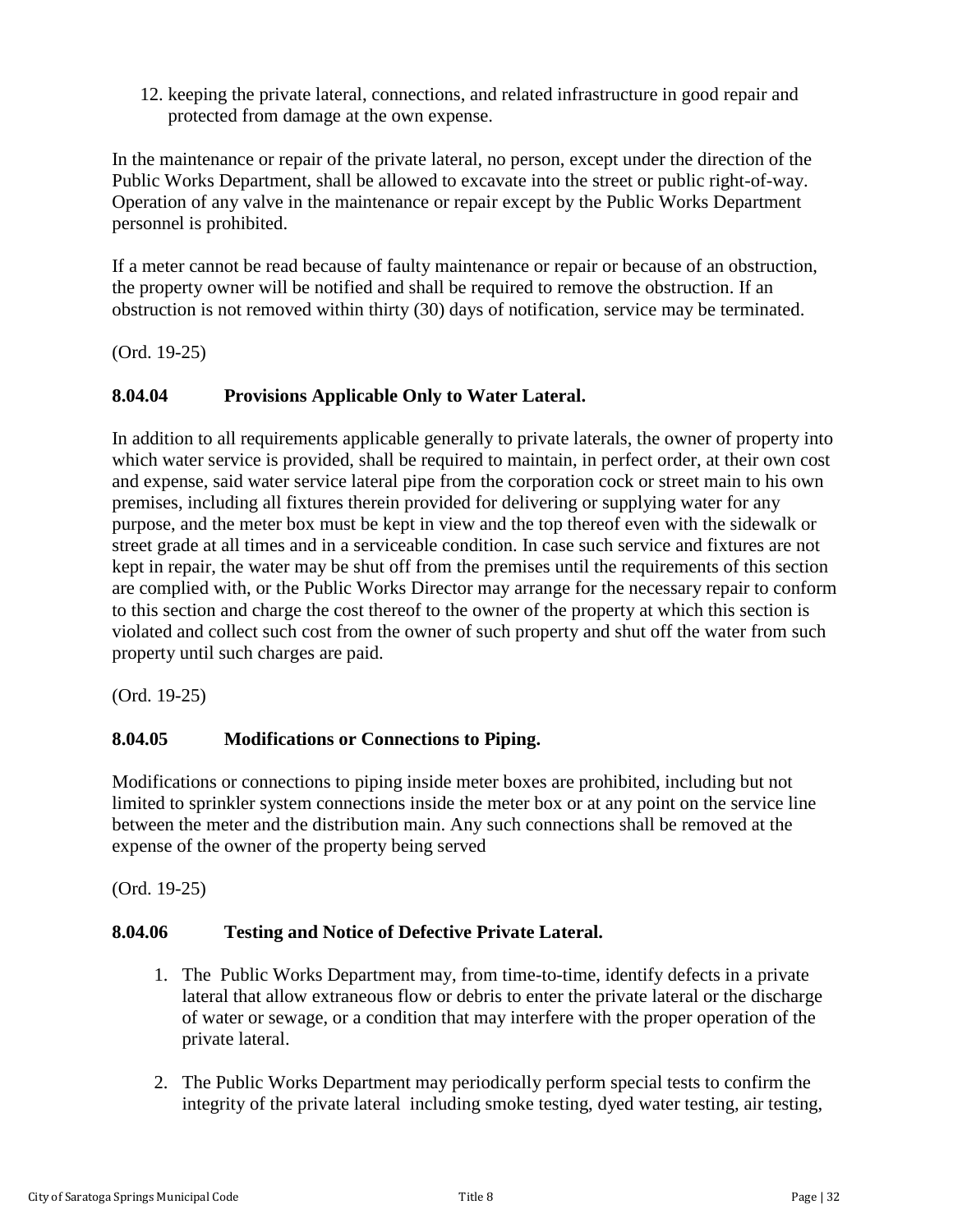hydraulic testing, closed circuit television inspection, and other testing and inspection techniques approved by the Public Works Director.

- 3. The Public Works Department may enter private property to inspect or test a private lateral.
- 4. The Public Works Department shall give the property owner not less than 24 hours written notice before city personnel enter private property to conduct an inspection or test, unless:
	- a. city personnel are conducting an investigation of a complaint or responding to a customer request to test or inspect a private lateral;
	- b. sewage is exposed on the property in a manner that creates a potential public health hazard; or
	- c. there is an imminent risk to public or private property or the health, safety, and welfare of the public.
- 5. A defect under this section may include, but is not limited to:
	- a. evidence of pipe or joint deterioration;
	- b. root intrusion into a pipe that separates a pipe joint or enlarges an existing crack;
	- c. a misaligned pipe segment, sag, or lack of positive gradient;
	- d. a lack of a necessary cleanout cap, valve cover, meterbox cover or manhole cover;
	- e. a downspout, drain, or other connection that allows storm water or other extraneous water to enter the sanitary sewer system; or
	- f. a flaw that allows the discharge of water or sewage or that allows the introduction of extraneous water into the lateral or the system.
- 6. Except as provided in Section 8.04.05, Repair or Replacement Required; Standards, if the Public Works Department identifies a defective private lateral or a condition that interferes with the proper operation of the private lateral, the Public Works Director shall send the property owner written notice of the defect or condition, including a statement that the private lateral must be replaced or repaired, or the condition corrected, not later than the 30th day after the date of the notice.
- **7.** A property owner may appeal the notice of failure or condition by providing a written statement of appeal and video evidence to the Public Works Director within 10 calendar days after the date of the notice of the failure or condition. Within 7 calendar days after the appeal is received, the Public Works Director will view the evidence and send a notice of the decision. If the appeal is not granted, the 30-day time frame of the notice of the failure or condition will begin on the date of the Public Works Director's notice of decision. If the appeal is granted, the notice of the failure or condition will be rescinded.

(Ord. 19-25)

# <span id="page-32-0"></span>**8.04.07 Repair or Replacement Required; Standards.**

1. A property owner shall repair or replace a defective private lateral from the City Main (System) to the building. The property owner shall pay the appropriate fee and obtain a permit from the City before performing the repair or replacement of a defective private lateral.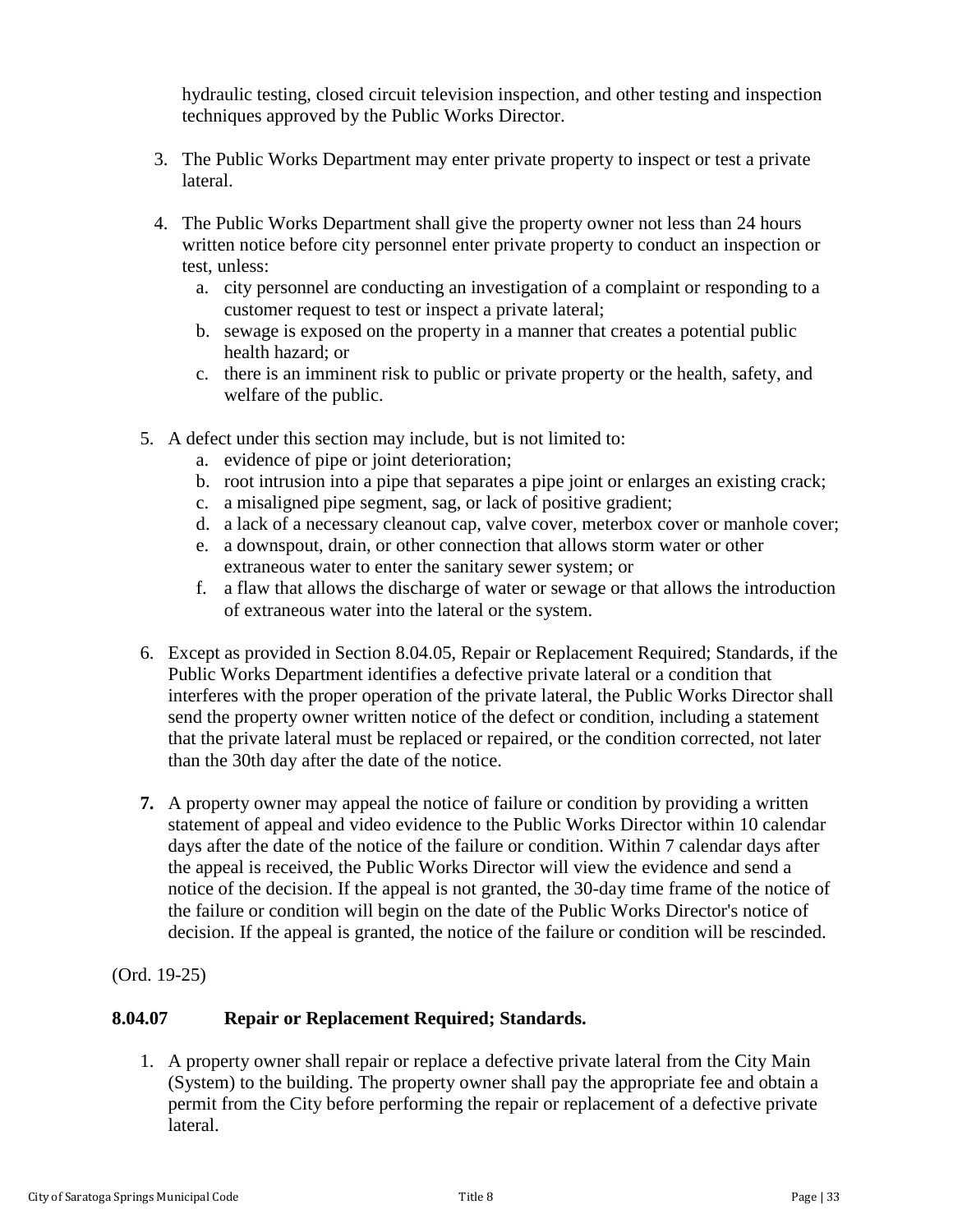- 2. If sewage or irrigation water is exposed on the property or leaking into the System in a manner that makes it a potential public health hazard, a property owner must:
	- a. stop the discharge of sewage or irrigation water immediately;
	- b. remediate the site not later than 24 hours after the owner has notice of the exposed sewage or irrigation water; and
	- c. complete all necessary repairs or replacement of a private lateral immediately, but not later than the 30th day after the owner has notice of the exposed sewage or irrigation water.
- 3. A person who repairs an existing private lateral or installs a new or rehabilitated private lateral shall perform the repair or installation as prescribed by City standards, the Plumbing Code, and any other applicable codes.

### (Ord. 19-25)

### <span id="page-33-0"></span>**8.04.08 Post-Repair and Post-Replacement Inspection and Testing Requirements.**

- 1. After a property owner has repaired or replaced a defective private lateral, the Public Works Director may:
	- a. inspect the private lateral to determine that it complies with the City's standards and all other applicable Codes; and
	- b. test the private lateral in a manner approved by the Public Works Director.
- 2. If a private lateral fails the post-repair or post- replacement inspection or test, the property owner shall perform additional repairs as required by the Public Works Director to correct the defect.

(Ord. 19-25)

### <span id="page-33-1"></span>**8.04.09 Offense.**

- 1. A property owner commits an offense if the owner fails to repair or replace a defective private lateral or to correct a condition interfering with the proper operation of a private lateral on or before the date specified by the Public Works Director in the Public Works Director's written notice of the defect or as required by Section 8.04.05, Repair or Replacement Required; Standards.
- 2. A property owner commits an offense if the owner fails to stop the discharge of water or sewage and to remediate the site not later than 24 hours after the owner receives notice from the City.

Each day or part of a day during which non-compliance occurs constitutes a separate offense.

(Ord. 19-25) (Ord. 18-31)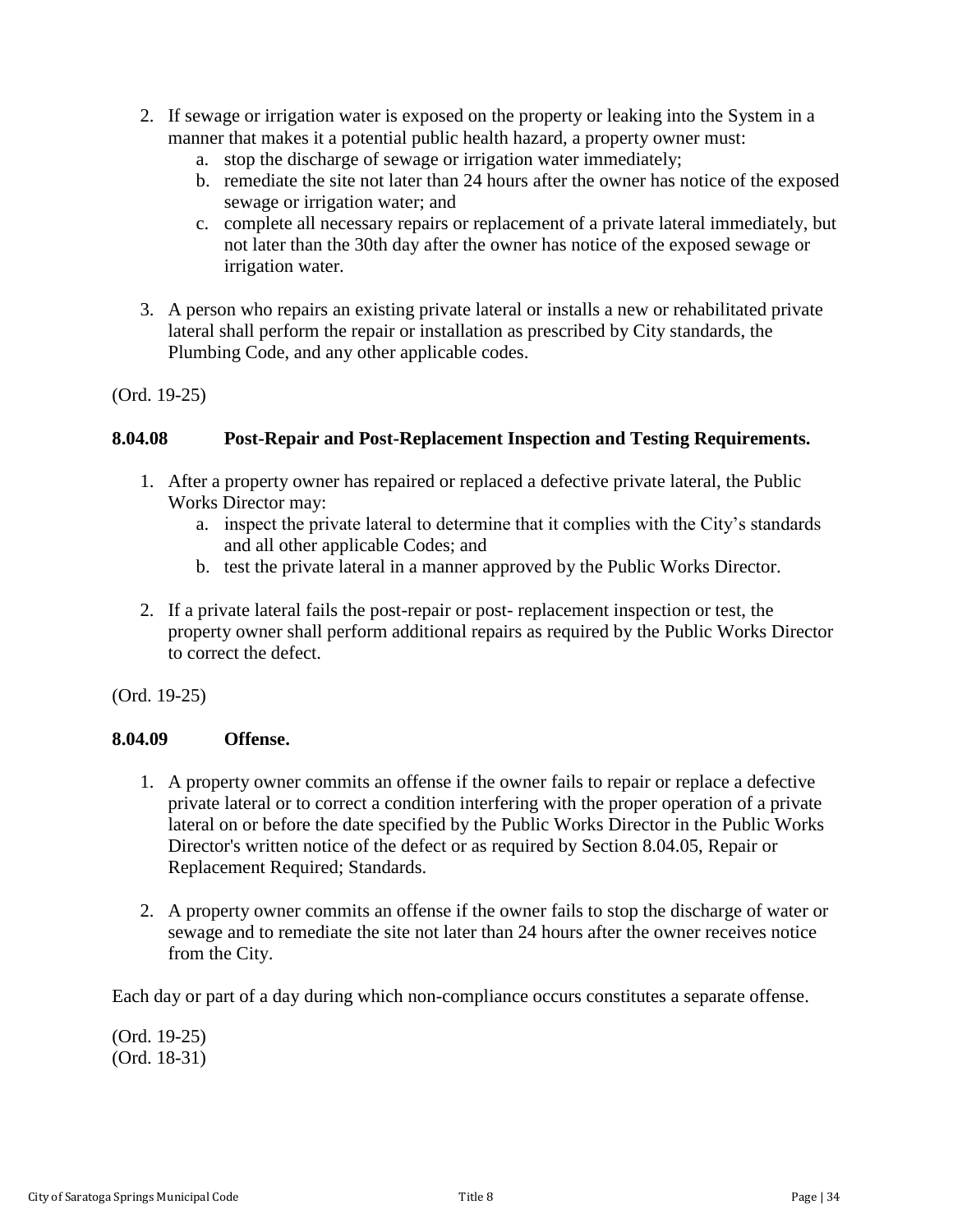## <span id="page-34-0"></span>**Chapter 8.05 Wireless Facilities in the Public Way**

**Sections:**

| 8.05.01. | <b>Definitions</b>                       |
|----------|------------------------------------------|
| 8.05.02  | <b>Declaration of Purpose and Intent</b> |
| 8.05.03  | <b>Orders, Rules, and Regulations</b>    |
| 8.05.04  | <b>Master License Agreement Required</b> |
| 8.05.05  | <b>Permits Required</b>                  |
| 8.05.06  | <b>Permit Applications</b>               |
| 8.05.07  | <b>Compensation</b>                      |
| 8.05.08  | <b>Design and Location Standards</b>     |
| 8.05.09  | <b>Other Requirements</b>                |
| 8.05.10  | <b>Enforcement and Remedies</b>          |

#### <span id="page-34-1"></span>**8.05.01 Definitions**

- 1. **"Antenna"** is defined in Utah Code Section § 54-21-101(1), or its successor.
- 2. **"Applicant"** means a wireless provider who makes application for a permit.
- 3. **"Application"** is defined in Utah Code § 54-21-101(5), or its successor.
- 4. **"City"** means the City of Saratoga Springs, Utah.
- 5. **"City engineer"** means the city engineer, or authorized representative.
- 6. **"Collocate"** is defined in Utah Code § 54-21-101(11), or its successor.
- 7. **"Decorative pole"** is defined in Utah Code § 54-21-101(14), or its successor.
- 8. **"FCC"** means the Federal Communications Commission of the United States.
- 9. **"Gross revenue"** is defined in Utah Code § 10-1-402, or its successor statute, as applied to the revenue of a wireless provider.
- 10. **"Macro wireless facility"** means an antenna mounted on a tower or similar structure that is not a small wireless facility or a micro wireless facility. A macro wireless facility is not permitted in the public way unless required by federal law.
- 11. **"Master license agreement"** means an agreement between a wireless provider and the city that sets forth the general terms and conditions pursuant to which the wireless provider may install and operate wireless facilities in the public way.
- 12. **"Micro wireless facility"** is defined in Utah Code § 54-21-101(21), or its successor.
- 13. **"Permittee"** means any person who has been issued a permit and has agreed to fulfill the requirements of this chapter, on its own behalf or on behalf of a wireless provider.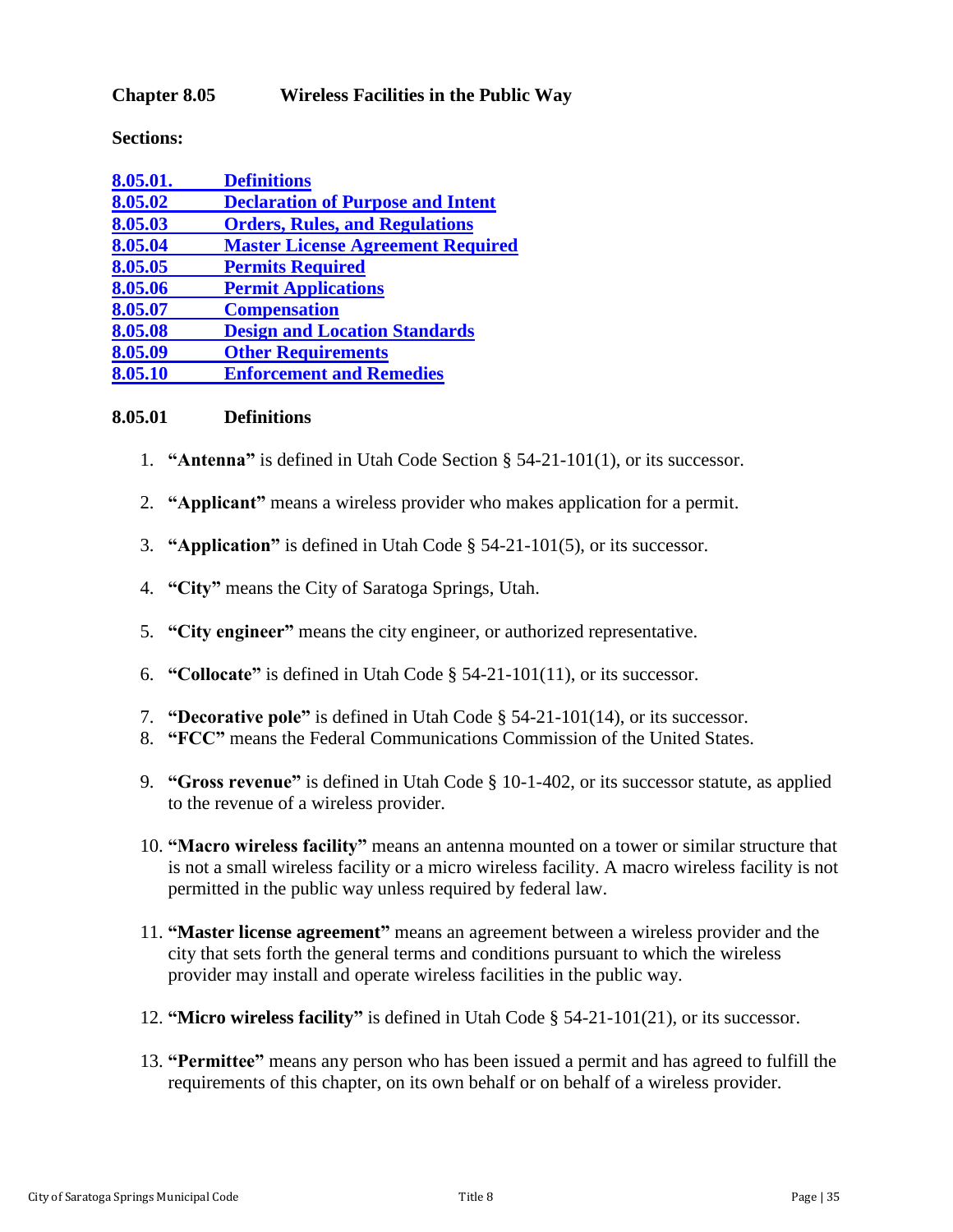- 14. **"Person"** means and includes any natural person, partnership, firm, association, public utility company, corporation, company, organization, or entity of any kind.
- 15. **"Public way"** means, for purposes of this Chapter, all public rights of way, pathways, walkways and sidewalks, public streets, public roads, public highways, public alleys, and public drainageways including the surface, subsurface and above surface space, now or hereafter existing as such within the City. It does not, however, include utility easements not within public ways of the city and federal interstate highways or fixed guideways as defined in Utah Code § 59-12-102.
- 16. **"Small cell wireless"** is defined in Utah Code § 54-21-101(25), or its successor.
- 17. **"Structure"** means a utility pole or a wireless support structure.
- 18. **"Telecommunications"** means the transmission, between or among points specified by the user, of information of the user's choosing (e.g. data, video, and voice) without change in the form or content of the information sent and received.
- 19. **"Utility pole"** means for purposes of this Section, a pole or similar structure that is in a public way and is or may be used for wireline communications, electric distribution, lighting, traffic control, signage, or the collocation of a small wireless facility. Utility pole does not include a wireless support structure, a structure that supports electric transmission lines, or electric power poles owned by the city or by an interlocal entity.
- 20. **"Wireless facility"** is defined in Utah Code § 54-21-101(29), or its successor.
- 21. **"Wireless provider"** means a person that provides wireless services to customers, and/or builds or installs wireless facilities.
- 22. **"Wireless service"** is defined in Utah Code § 54-21-101(32), or its successor.
- 23. **"Wireless support structure**" is defined in Utah Code § 54-21-101(34), or its successor.
- 24. **"Wireline backhaul facility"** means a facility used to transport communications by coaxial or fiber-optic cable from a wireless facility to a communications network. A wireline backhaul facility may be installed in the public way pursuant to a franchise agreement.

(Ord. 18-31)

# <span id="page-35-0"></span>**8.05.02 Declaration of Purpose and Intent**

- 1. **Purpose**. The purpose of this chapter is to establish requirements for the siting and use of wireless facilities in the public ways in a manner that facilitates the delivery of wireless services within the city, while minimizing associated adverse impacts. The goals of this chapter are to:
	- a. provide for the managed development and installation, maintenance, modification, and removal of wireless services infrastructure in the city to provide adequate wireless communications coverage, without unreasonably discriminating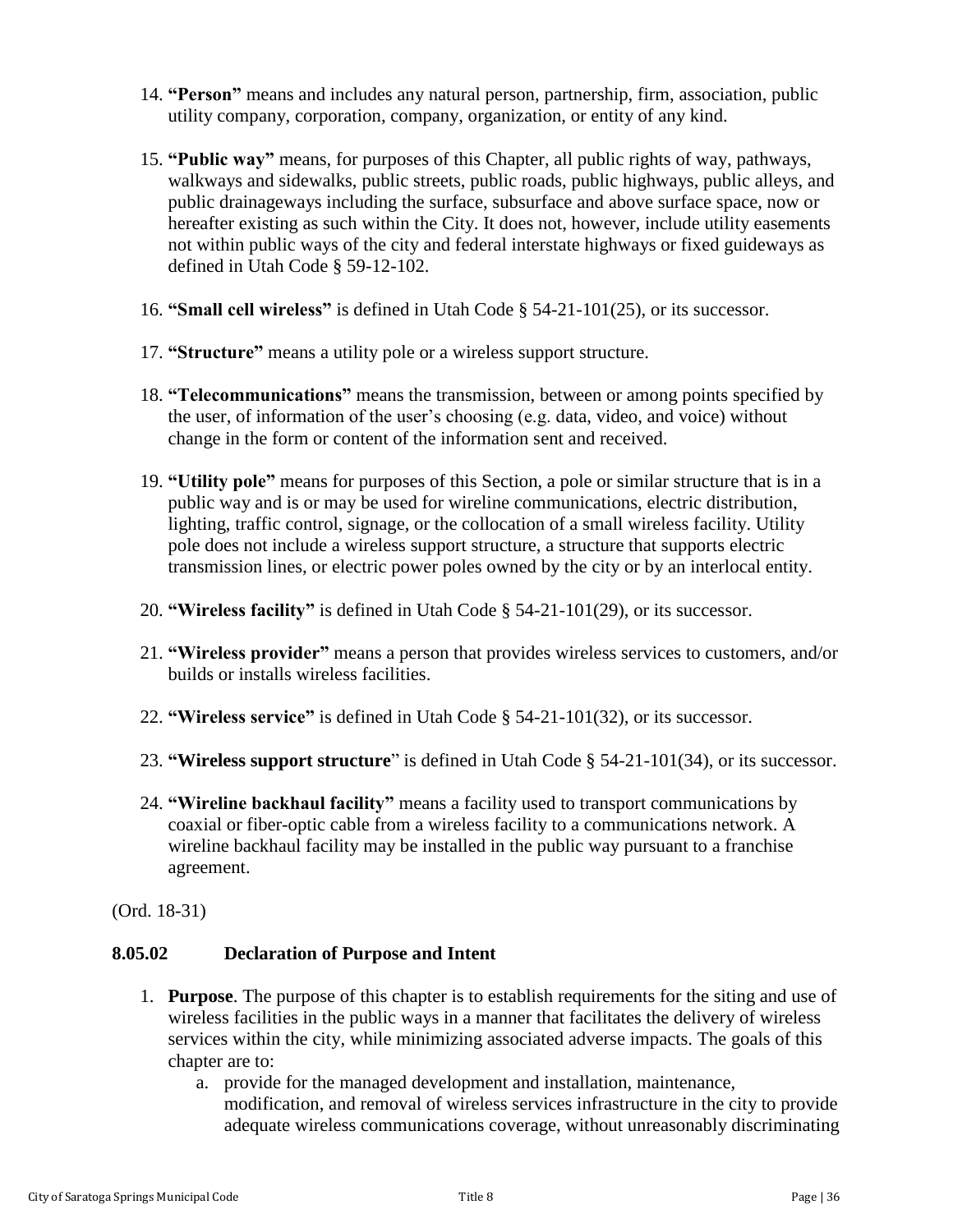against wireless providers of functionally equivalent services including all of those who install, maintain, and operate wireless facilities;

- b. promote and protect the public health, safety, and welfare, and specifically, protecting aesthetic values, by reducing the visibility of wireless facilities and structures to the fullest extent possible through techniques including but not limited to camouflage/concealment, design techniques, and undergrounding of wireless facilities and the equipment associated therewith, where appropriate;
- c. encourage the deployment of smaller, less intrusive wireless facilities to supplement existing telecommunications facilities;
- d. encourage owners and users of wireless facilities and structures to locate them, to the extent possible, where the adverse impact on the community is minimized;
- e. enhance the ability of wireless providers to provide such wireless services to the community quickly, effectively, and efficiently; and
- f. effectively manage wireless facilities in the public way.
- 2. **Scope**:
	- a. This chapter shall provide the basic local scheme for providers of wireless services and systems that require the use of the public ways, including providers of both the system and service, and those providers of the system only.
	- b. The requirements set forth in this chapter shall apply to all wireless facilities and structures located within the public way, and to all applications to locate or modify wireless facilities and structures within city public ways. This chapter shall apply to all future wireless providers and to all wireless providers in the city prior to the effective date hereof, whether operating with or without a license.
	- c. The activities regulated by this chapter are subject to terms of the Small Wireless Facilities Deployment Act, Utah Code Title 54, Chapter 21, or its successor.

# 3. **Excluded activity**:

a. This chapter shall not apply to video service systems, wireline backhaul facilities, or macro wireless facilities.

# (Ord 18-31)

# <span id="page-36-0"></span>**8.05.03 Orders, Rules, and Regulations**

In addition to the requirements set forth in this chapter, the city may adopt such orders, rules and regulations which are reasonably necessary to accomplish the purposes of this chapter and are consistent herewith.

(Ord 18-31)

# <span id="page-36-1"></span>**8.05.04 Master License Agreement Required**

- 1. Any wireless provider desiring to install, repair, maintain, remove, and replace wireless facilities in the public way shall first enter into a master license agreement with the city, except to the extent exempted by federal or state law.
- 2. The city is empowered and authorized to grant nonexclusive master license agreements on a nondiscriminatory basis governing the installation, operation, use and maintenance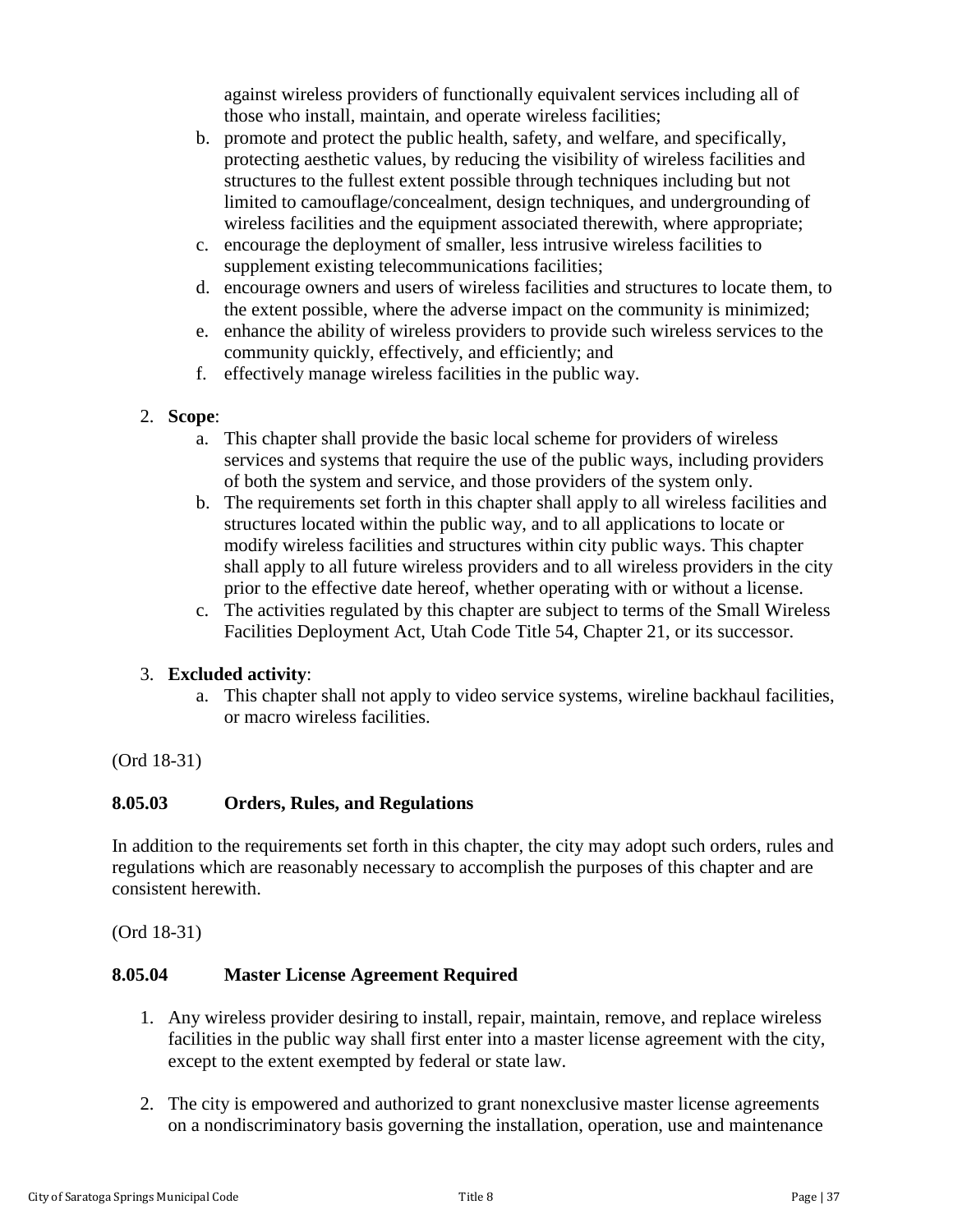of wireless facilities in the city's public way in accordance with the provisions of this section.

- 3. The city shall grant a master license agreement to a wireless provider pursuant to a City Council ordinance, non-codified, authorizing the negotiation and execution of a master license agreement. Acceptance of the master license shall occur by the wireless provider executing the authorized master license agreement within 30 days of recordation of the authorizing ordinance. Any amendment or extension thereof will also require city council approval.
- 4. The term of a master license agreement may be renewed if the wireless provider is in compliance with the master license agreement and all applicable laws, rules, and regulations, including this Chapter.
- 5. This section shall only apply to wireless facilities. If a wireless provider has telecommunications systems that may be used for multiple purposes, such as a wireline backhaul facility, cable television, telecommunication services as defined in Utah Code Chapter 10-1-401 et seq., or video services system, then such provider shall obtain a franchise agreement per Chapter 8.04 or other applicable City law for each permitted purpose.
- 6. Before offering or providing any wireless services pursuant to the master license agreement, a wireless provider shall obtain all other regulatory approvals, permits, authorizations, or licenses for the offering or providing of such services from the appropriate federal, state, and local authorities, if required, and, upon request of the city, shall submit to the city evidence of the same, such as a license from the FCC or certificate from the Utah Public Service Commission.
- 7. The grant of a master license agreement will not excuse the wireless provider from obtaining (i) any permit or other authorization required to engage in or carry on any business within the city as required by the laws, rules, and regulations of the city, (ii) any other permit, agreement or authorization required in connection with the use of property or facilities owned by third parties, or (iii) any other permit or authorization required in connection with excavating or performing other work in or along the public way.
- 8. Wireless providers shall comply with all applicable federal, state, and city laws, rules and regulations, including those of the FCC.
- 9. Except to the extent exempted by applicable law, any wireless provider acting without a master license agreement on the effective date of the ordinance codified in this Chapter shall request issuance of a master license agreement from the city within 90 days of the effective date of the ordinance codified in this chapter. If such request is made, the wireless provider may continue to provide services during the course of negotiations. If a timely request is not made, or if a master license agreement is not granted, the wireless provider shall remove its equipment from the public way within 30 days of notice from the city.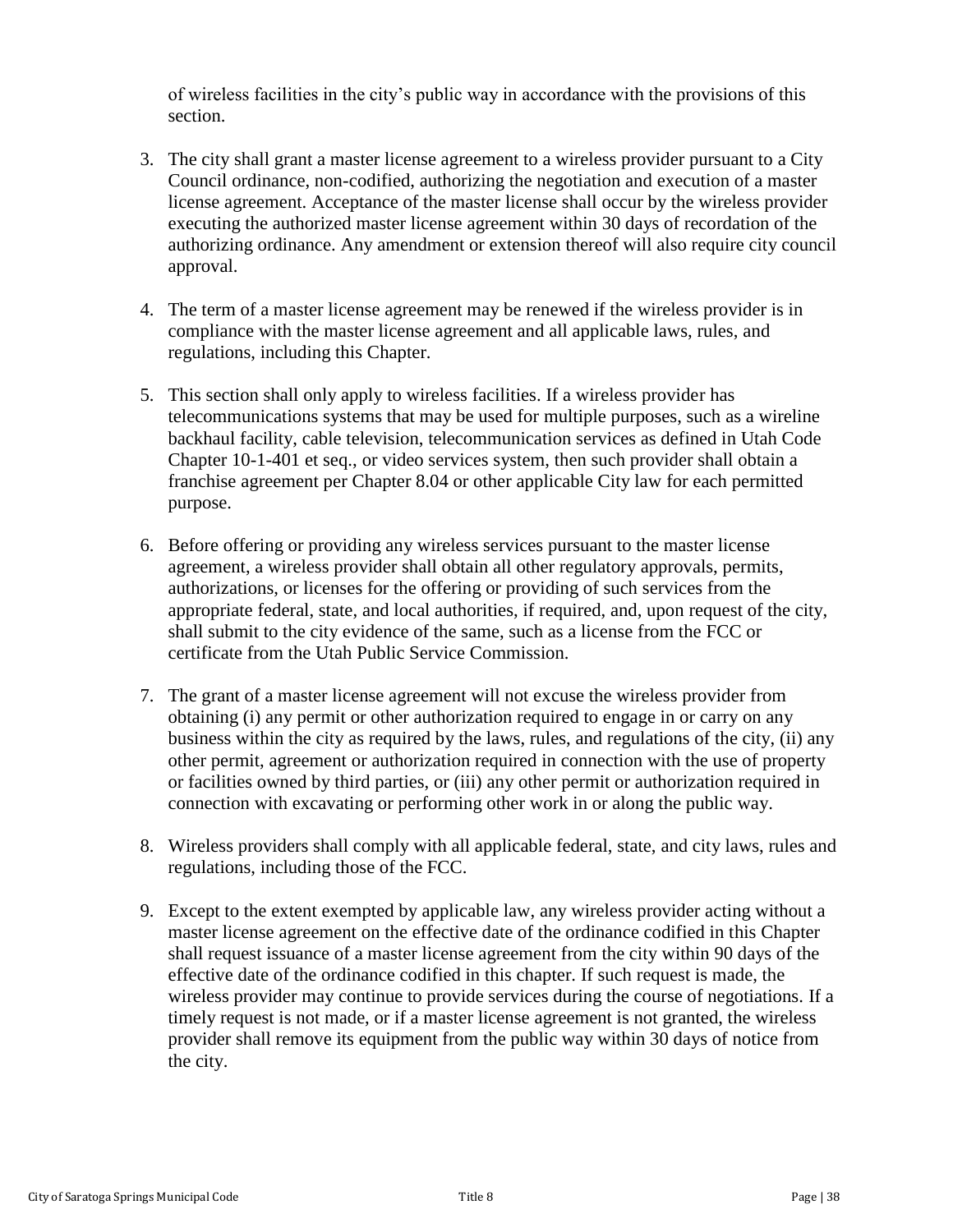- 10. A master license agreement shall not convey title, equitable or legal, in the public way. A master license agreement is a license to occupy the public way on a nonexclusive basis for the limited purposes and time period stated in the agreement.
- 11. A master license agreement granted pursuant to this chapter shall contain appropriate provisions for enforcement, compensation, and protection of the public, consistent with the other provisions of this chapter, including, but not limited to, defining events of default, procedures for accessing the bond/security fund, and rights of termination or revocation.
- 12. In the event a wireless provider continues to operate all or any of its wireless facilities after the terms of the master license has expired, such wireless provider shall continue to comply with all applicable provisions of this chapter and the master license agreement, including, without limitation, all compensation provisions; provided, that any such continued operations shall in no way be construed as a renewal or other extension of the master license agreement, nor as a limitation on the remedies available to the city as a result of such continued operation after the term, including, but not limited to, damages and restitution.

(Ord. 18-31)

# <span id="page-38-0"></span>**8.05.05 Permits Required**

Except as otherwise provided by applicable law, any wireless provider desiring to install a wireless facility in the public way shall first apply for and obtain a permit for such work pursuant to Title 18, or its successor. The City will not provide a permit to a wireless provider until the wireless provider and City have first entered into a master license agreement, and, if required, a franchise agreement. If a wireless provider authorizes another person to act as the permittee to perform any activity contemplated by this Chapter, such wireless provider shall be responsible for such permittee in connection with the responsibilities of this chapter and the permit, and shall be responsible under this Chapter and pursuant to the conditions of the permit as if it were the permittee.

(Ord 18-31)

# <span id="page-38-1"></span>**8.05.06 Permit Applications**

- 1. **Application fee**. In order to offset the cost to the city to review applications, a wireless provider shall pay to city a non-refundable application fee for a permit to work in the public way for the installation or modification of a wireless facility. The cost of such application shall be the following amounts:
	- a. \$100 for each small wireless facility to collocate a small wireless facility on an existing or replacement utility pole.
	- b. \$250 for each utility pole to install, modify, or replace a utility pole associated with a small wireless facility, where permitted under Utah Code § 54-21-204, or its successor.
	- c. \$1000 for each utility pole to install, modify, or replace a utility pole associated with a small wireless facility, where such is not permitted under Utah Code § 54-21-204, or its successor.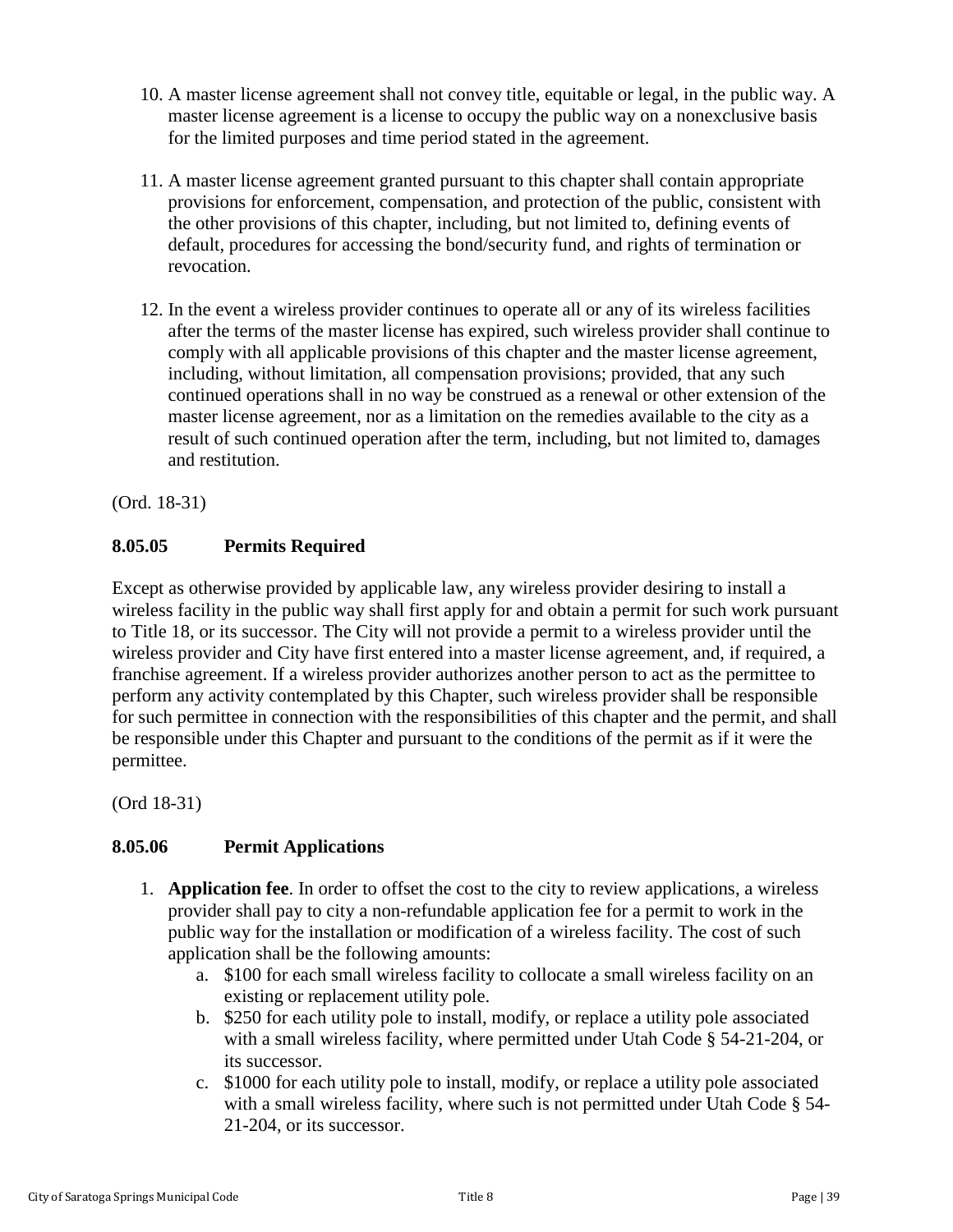2. **Avoiding redundant submittals**. The city engineer may allow a wireless provider to maintain on file with the engineering department any documentation that would otherwise be required for each individual application, such as basic wireless facility design documents and pole load analyses. The wireless provider must update any such information as necessary to keep it current.

(Ord. 18-31)

### <span id="page-39-0"></span>**8.05.07 Compensation**

- 1. **Collocation rate**. A wireless provider shall pay to City an annual fee for each collocation on a City owned utility pole as set forth in Utah Code § 54-21-504, or its successor.
- 2. **Public Right-of-Way rate**. A wireless provider shall pay to City an annual fee to use or occupy the Public Right-of-Way with the wireless facilities, unless otherwise provided by applicable law.
	- a. In consideration for a wireless provider's right to use or occupy the public way as described herein, a wireless provider shall pay to the city an annual amount equal to the greater of (a) three and one half percent (3.5%) of such wireless provider's gross revenues related to wireless provider's use of the public way, or (b) two hundred and fifty dollars (\$250) per small wireless facility.
	- b. With the payment of each annual public way rate, a wireless provider shall include a report describing gross revenue upon which the rate is calculated and a description, of reasonable specificity, of the small wireless facilities which have generated the revenue upon which the rate is based. Such report shall include such information related to such payment as the city may reasonably request. The records of the wireless provider pertaining to the reports and payment required by this chapter, including but not limited to any records deemed necessary or useful by the city to calculate or confirm gross revenue, and all other records of the wireless provider reasonably required by city to assure compliance by the wireless provider with the terms of this Chapter shall be open to inspection by the City and its duly authorized representatives upon reasonable notice at all reasonable business hours of the wireless provider.
- 3. **Other fees**. A wireless provider shall pay all other applicable fees established by City, specifically including but not limited to permit fees and business license fees.

(Ord. 18-31)

# <span id="page-39-1"></span>**8.05.08 Design and Location Standards**

The design and location of the wireless facility and utility pole or support structure shall comply with all standards adopted by the City, which shall include the following:

1. **Residential zones**. A wireless provider may not install a new utility pole in a public way adjacent to single family, multifamily, and residential zones and uses, or undeveloped land that is designated for residential uses by zoning or deed restrictions, if the curb to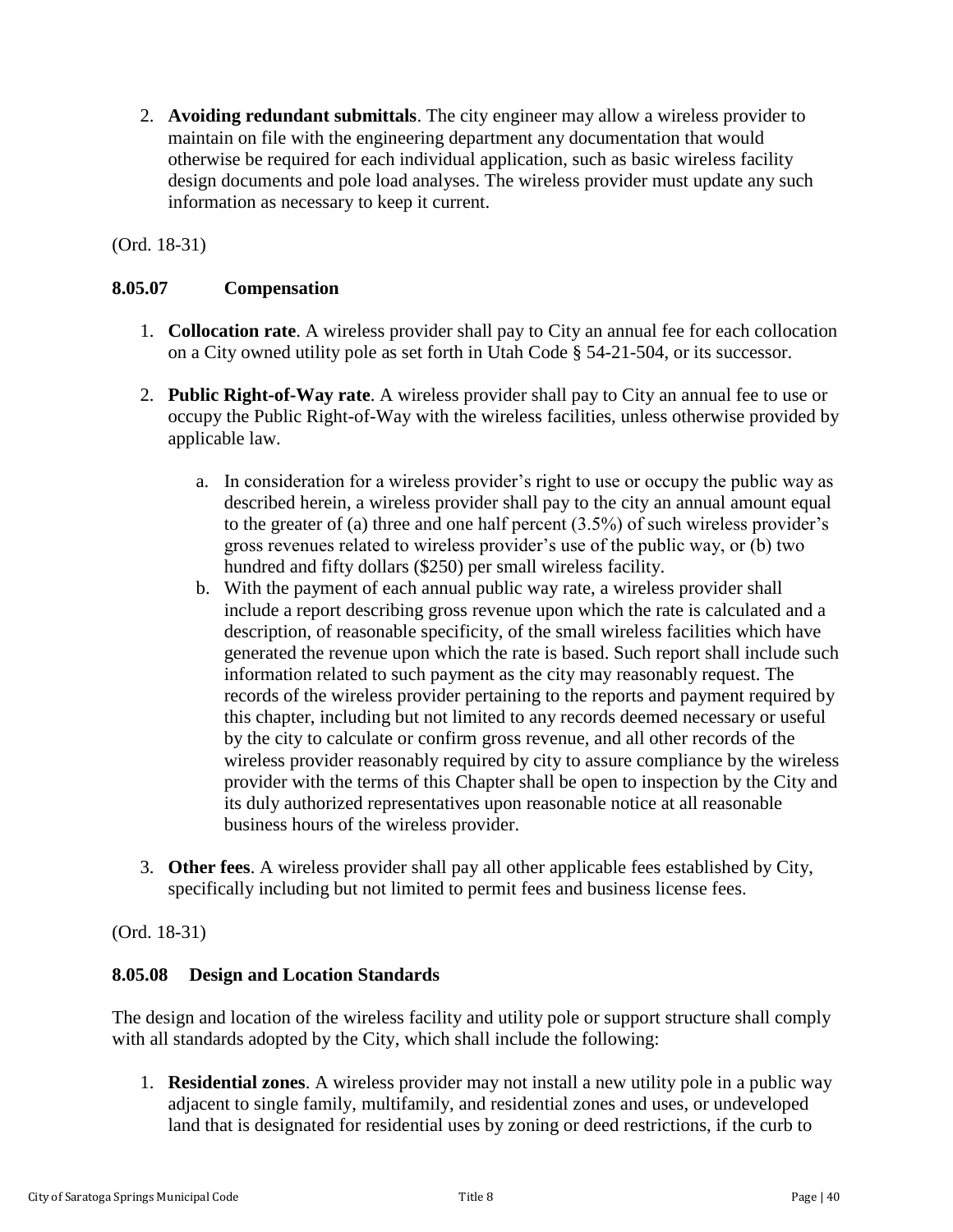curb measurement of the street is 60 feet wide or less as depicted on the official plat records or other measurement provided with the application, unless City has given prior written consent.

- 2. **Screening**. Equipment located on the ground shall be screened by a decorative wrought iron fence or solid fence material and comply with all clear sight triangle requirements. Equipment screening may be permitted up to six feet high;
- 3. **Signage**. Other than signage that may be required by Federal or Utah statute, there shall be no identification signs located on the utility pole, structure, or screening material.
- 4. **Structural Load Analysis**. The application shall include an industry-standard pole load analysis indicating that the structure on which the wireless facilities will be mounted will safely support the load. If a small wireless facility cannot be safely installed on the respective structure, applicant shall either replace the structure with a compliant structure of the same type, or propose a new location.

## 5. **Height**:

- a. The height of a structure with an attached wireless facility, including the wireless facility, shall be the minimum height needed for the operation of the wireless facility.
- b. In no event shall the maximum height of a new or modified utility pole with an attached wireless facility, including the wireless facility, exceed 50 feet above the public way.
- c. Where wireless facility equipment is permitted on the outside of a utility pole, it shall be placed higher than 8 feet above the public way, unless otherwise permitted by city.
- 6. **Decorative poles**. If necessary to collocate a wireless facility on a decorative pole, a wireless provider may replace a decorative pole, if the replacement pole reasonably conforms to the design aesthetics of the displaced decorative pole and meets the requirements of this section, including the design standards.
- 7. **Undergrounding**. The entire incorporated limits of the City of Saratoga Springs is hereby designated an "Underground District in accordance with Utah Code Section 54- 21-207, as amended. Wireless facilities therefore shall be placed underground as permitted by Utah code section 54-21-207, as amended. All wireline backhaul facilities and electrical distribution lines serving Wireless Facilities shall be located underground.
- 8. **Historic districts and design districts**. In order to maintain the character of a historic district and/or design district, all wireless facilities and new structures in such a district must employ screening, concealment, camouflage, or other stealth techniques to minimize visual impacts, and comply with all requirements and obtain all approvals as required by the historic landmark commission as permitted by Utah code section 54-21- 208, or its successor. Wireless facilities and new structures must be architecturally integrated with existing buildings, structures and landscaping, including considerations of height, color, style, placement, design, and shape.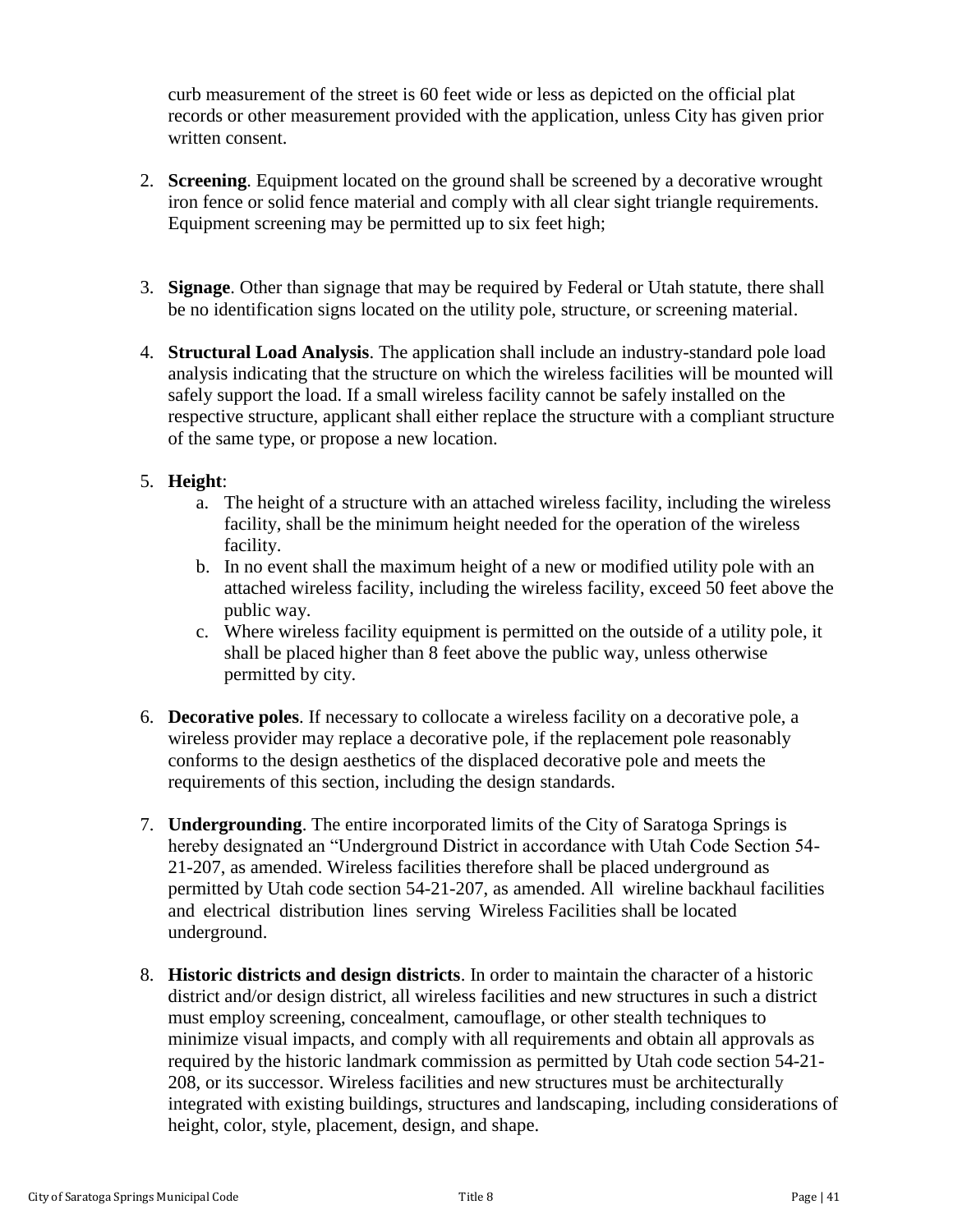### (Ord. 18-31)

## <span id="page-41-0"></span>**8.05.09 Other Requirements**

- 1. **Insurance and bonding**. A wireless provider will be responsible for carrying and maintaining insurance and bonds as may be required in the master license agreement or otherwise by the city and in connection with obtaining a permit.
- 2. **Indemnity**. A wireless provider shall indemnify, save harmless, and defend City, its officers and employees, from and against all losses, claims, counterclaims, demands, actions, damages, costs, charges, and causes of action of every kind or character, including attorneys' fees, arising out of or in connection with such provider's wireless facilities or use of the public way, unless and to the extent caused by the city's negligence.
- 3. **Electrical Service**. A wireless provider will be solely responsible for establishing electrical power services for its wireless facilities and for the payment of all electrical utility charges to the applicable electric service provider based upon applicable rates. A wireless provider shall obtain a building permit for installation of such electrical service as required by the city.
- 4. **Inspections**. All wireless facilities and wireless provider-owned structures shall be maintained by the wireless provider in a clean and good condition, free of graffiti, and rusting, excessive dirt, and peeling paint. The city shall have the authority to conduct inspections of the wireless facilities and structures at any time to determine whether such facilities and structures comply with the requirements of this chapter.
- 5. **Compliance with law**. All wireless facilities must at all times comply with all applicable federal, state, and local building codes and safety codes and regulations. To the extent this chapter conflicts with other provisions of city ordinances, this chapter shall control. All wireless facilities and structures shall be constructed and installed to manufacturer's specifications. Provider shall obtain one or more FCC licenses, as required by the FCC, to operate its wireless facilities.
- 6. **Hazardous materials**. A wireless provider shall not possess, use, generate, release, discharge, store, dispose of, or transport any hazardous materials on, under, in, above, to, or from any public way except in compliance with all applicable environmental laws and pre-approved by city. Wireless provider shall promptly reimburse city for any fines or penalties levied against city because of wireless provider's failure to comply with environmental laws.
- 7. **Tree trimming**. A wireless provider may trim trees overhanging the public way to prevent the branches of such trees from coming in contact with the wireless facilities only with permission and under the direction of the city's urban forester and at the wireless provider's expense.
- 8. **Additional requirements**. Wireless facilities will be subject to any additional requirements set forth in the applicable master license agreement and permit.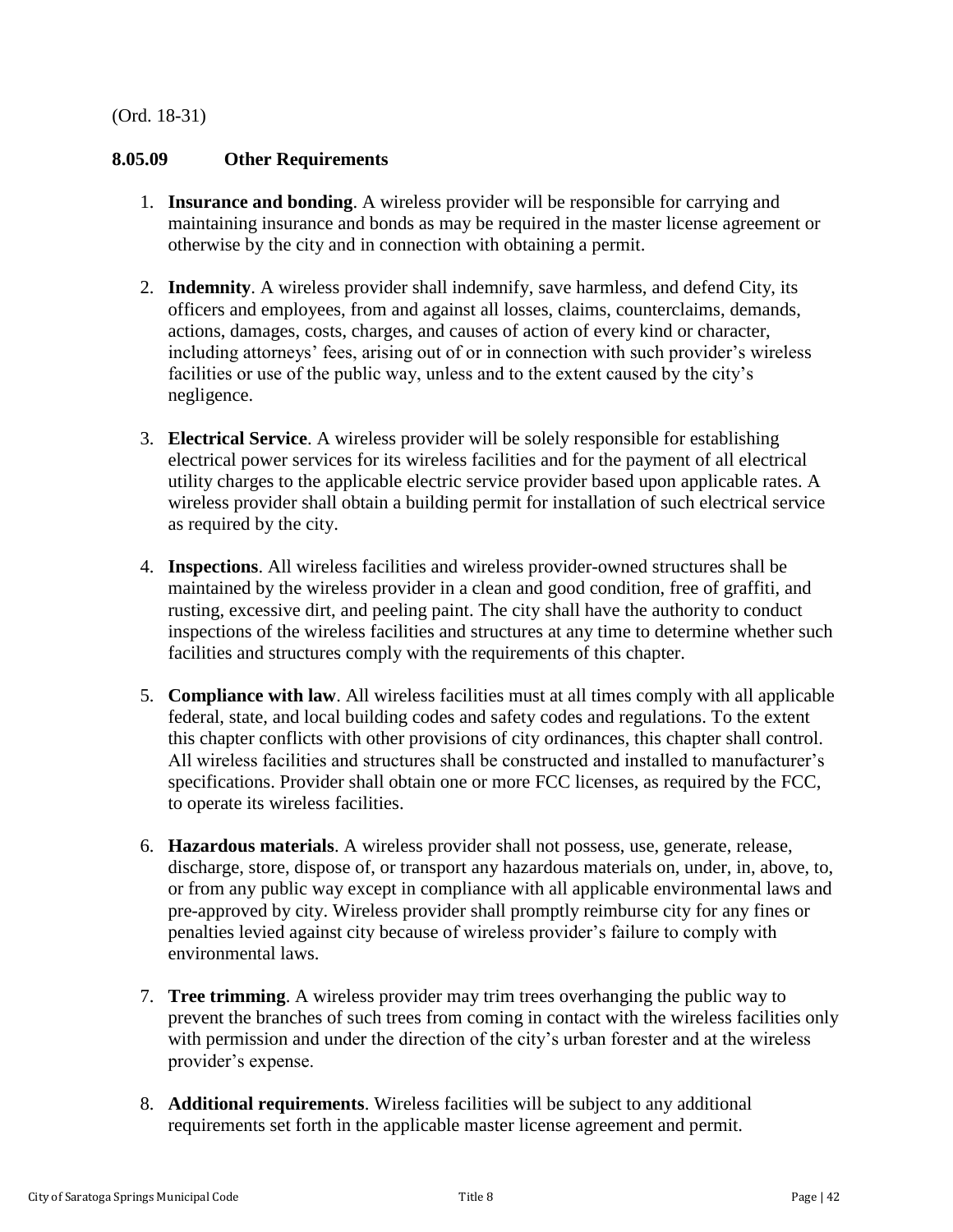### (Ord. 18-31)

#### <span id="page-42-1"></span>**8.05.10 Enforcement and Remedies**

1. **Enforcement**. The city is responsible for enforcing and administering this chapter, and the city or its designee is authorized to give any notice required by law or under any master license agreement or permit. Failure of city to require performance of any term in this chapter or the waiver by either party of breach hereof shall not prevent subsequent enforcement of that term and shall not be deemed a waiver of any subsequent breach.

### 2. **Removal of wireless facilities**:

- a. In the event (a) the use of a wireless facility is discontinued for a continuous period of 12 months, (b) the term of the applicable master license agreement has expired, or (c) any wireless facility or structure has been installed in the public way without complying with the requirements of this chapter, and the respective wireless facilities have not been removed by the wireless provider within 30 days of any such event, such wireless provider shall be deemed to have abandoned such wireless facility.
- b. If any wireless facility is deemed abandoned, the wireless provider shall remove its wireless facilities and structures within 90 days of the city's notice of such abandonment and shall repair and restore the public way to a similar or better condition than at the time of the installation. Failure to do so may result in the city's removal of the facilities and structures at the wireless provider's cost. The city shall have the right to inspect and approve the condition of the public way, wireless facilities, and structures prior to and after removal. The liability, indemnity and insurance provisions of this chapter and any security required of a wireless provider shall continue in full force and effect during the period of removal and until full compliance by a provider with the terms and conditions of this section.
- c. Notwithstanding anything to the contrary set forth in this chapter, and subject to city's approval in its discretion, a wireless provider may abandon any underground facilities in place so long as it does not materially interfere with the use of the public way or with the use thereof by any public utility, cable operator or other person.
- 3. **Default**. If a wireless provider defaults under any provision of this chapter and such default is not cured within 30 days following notice by city to wireless provider of its default, or such longer cure period as permitted by city, city shall maintain all it rights and remedies, at law and in equity, including the ability to charge fines, recover fees and costs, and remove the wireless facilities. Without limitation, city may:
	- a. Fine the violating party \$100 per day per violation until the violation is cured;
	- b. Terminate or suspend any franchise, permits, or licenses held by the violating party; and
	- c. Withhold issuing any new permits to the violating party.
	- d. If the violation is not cured within 180 days, or such longer cure period as may be permitted by city, city may remove and impound the wireless facilities until the violation has been cured.

<span id="page-42-0"></span>(Ord. 18-31)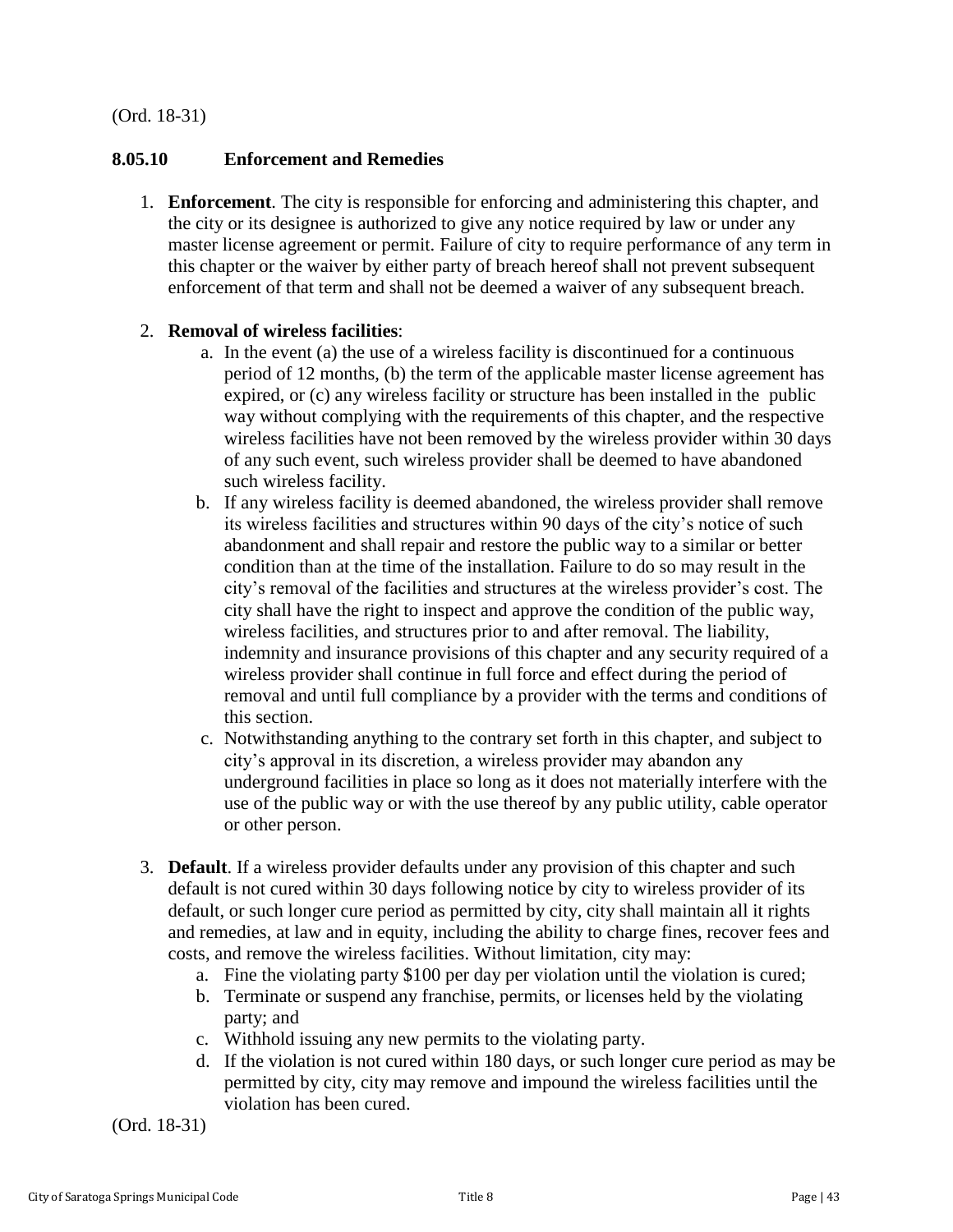## **Chapter 8.06. Telecommunication Right of Way Permits.**

**Sections:**

| 8.06.01. | <b>Definitions.</b>                                                                 |
|----------|-------------------------------------------------------------------------------------|
| 8.06.02. | <b>Telecommunications Right-of-Way Permits.</b>                                     |
| 8.06.03. | <b>Emergency Work.</b>                                                              |
| 8.06.04. | <b>No Transfer or Assignment.</b>                                                   |
| 8.06.05. | <b>Compliance with Specifications, Standards, Traffic-Control Regulations; Site</b> |
|          | <b>Permittee Identification.</b>                                                    |
| 8.06.06. | <b>Other Highway Permits.</b>                                                       |
| 8.06.07. | <b>Insurance Requirements.</b>                                                      |
| 8.06.08. | <b>Bond–When Required; Conditions; Warranty.</b>                                    |
| 8.06.09. | <b>Hold Harmless Agreement; Limitations on City Liability.</b>                      |
| 8.06.10. | <b>Failure to Comply; Default in Performance.</b>                                   |
| 8.06.11. | <b>Failure to Conform to Design Standards—Penalty.</b>                              |

### <span id="page-43-0"></span>**8.06.01. Definitions.**

- 2. **"Applicant"** means any person who makes application for a Telecommunications Rightof-Way Permit.
- 3. **"Application"** means the process by which a provider submits a request and indicates a desire to be granted a franchise to utilize the public rights of way of all, or a part, of the city. An application includes: all written documentation, verbal statements, and representations, in whatever form or forum, made by a provider to the city concerning the construction of a telecommunications system over, under, on, or through the rights of way; the telecommunications services proposed to be provided in the city by a provider; and any other matter pertaining to a proposed system or service.
- 4. **"Cable"** means any optical fiber, copper, or other line, wire, or cable, of any dimension: (a) encased in its own sheathing and physically installed and handled as a discrete facility; (b) used by a person for the transmission of telecommunication signals; and (c) situated wholly or partially in the city's right of way.
- 5. **"City"** means the City of Saratoga Springs, a municipal corporation of the State of Utah.
- 6. **"Public Works Director"** means the person, or authorized representative, who is appointed by the City Manager, with the advice and consent of the City Council, to serve as the Public Works Director for the City of Saratoga Springs, Utah.
- 7. **"Conduit"** means any pipe, pipeline, housing, structure, or similar facility: (a) the primary purpose of which is the housing of cables; and (b) is situated wholly or partially in the city's right of way. For purposes of calculating the charge assessed pursuant to this section, any conduit four inches (4") in diameter or smaller shall be deemed a single conduit, and any conduit larger than four inches (4") in diameter shall be deemed multiple conduits in increments of four inches (4"), with any increment in excess of a multiple of four (4) being deemed a separate conduit. By way of example, a conduit with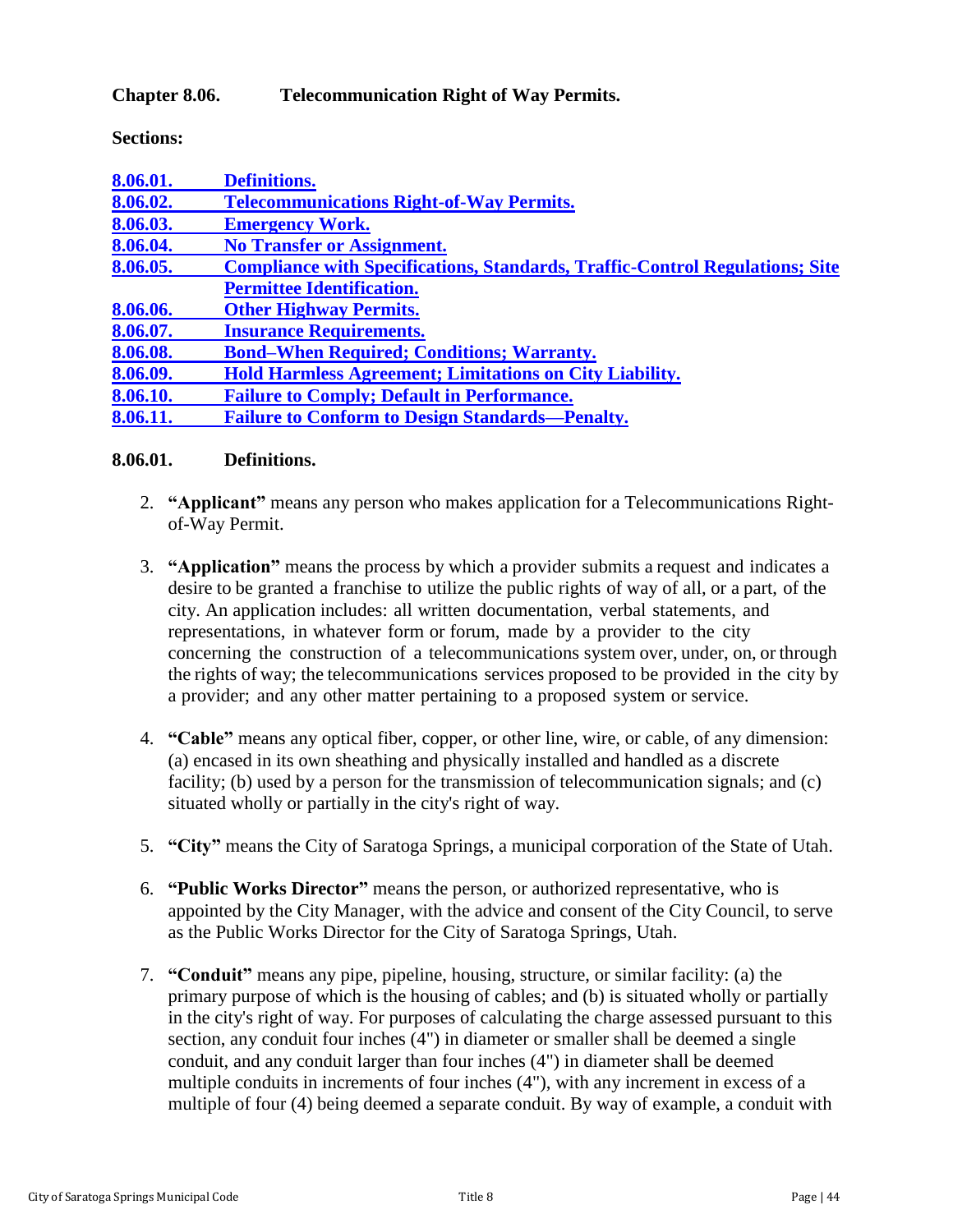a diameter of eight inches (8") shall be deemed to be two (2) conduits, whereas a conduit with a diameter of nine inches (9") shall be deemed to be three (3) conduits.

- 8. **"Conduit Equivalent"** means in the case of one or more cables (a) owned by a single cable owner, (b) situated in the city's right of way, and (c) not housed within a conduit, such number of such cables as may practicably have been housed within a four inch (4") conduit, had the owner elected to install such cables within a four inch (4") conduit, as determined by the Public Works Director; provided, however, that a single conduit equivalent shall include only those cables which occupy a contiguous space within the right of way not exceeding eighteen inches (18") in width.
- 9. **"Emergency"** means any unforeseen circumstances or occurrence, the existence of which constitutes a clear and immediate danger to persons or property, or which causes interruption of utility service.
- 10. **"Engineering Regulations"** means the latest version of the Standard Technical Specifications and Drawings Manual adopted by the City.
- 11. **"Existing Agreement"** means a telecommunications right of way lease, franchise, or similar contract between the city and a conduit owner or cable owner relating to the use of the city's right of way in effect on the effective date of Ord. 18- \_.
- 12. **"Franchise"** means the rights and obligations extended by the city to a provider to own, lease, construct, maintain, use, or operate a system in the rights of way within the boundaries of the city or provide telecommunication services within the City. Any such authorization, in whatever form granted, shall not mean or include: any other permit or authorization required for the privilege of transacting and carrying on a business within the city required by the ordinances and laws of the city; any other permit, agreement, or authorization required in connection with operations in and on rights of way or public property, including, without limitation, permits and agreements for placing devices on or in poles, conduits, or other structures, whether owned by the city or a private entity, or for excavating, encroaching, or performing other work in or along the rights of way required by City ordinances, including but not limited to Title 5, Business Regulations, and Title 18, Building and Construction.
- 13. **"Franchise Agreement"** means a contract entered into in accordance with the provisions of this chapter between the city and a franchisee that sets forth, subject to this chapter, the terms and conditions under which a franchise will be exercised.
- 14. **"Gross Revenue"** means all revenues from all sales of a provider prior to any deductions for a reporting period, except as otherwise defined in Utah Code § 10-1-402, as amended.
- 15. **"Manual on Uniform Traffic Control Devices"** means the manual on traffic control devices for streets and highways as published by the U.S. Department of Transportation and/or the Federal Highway Administration.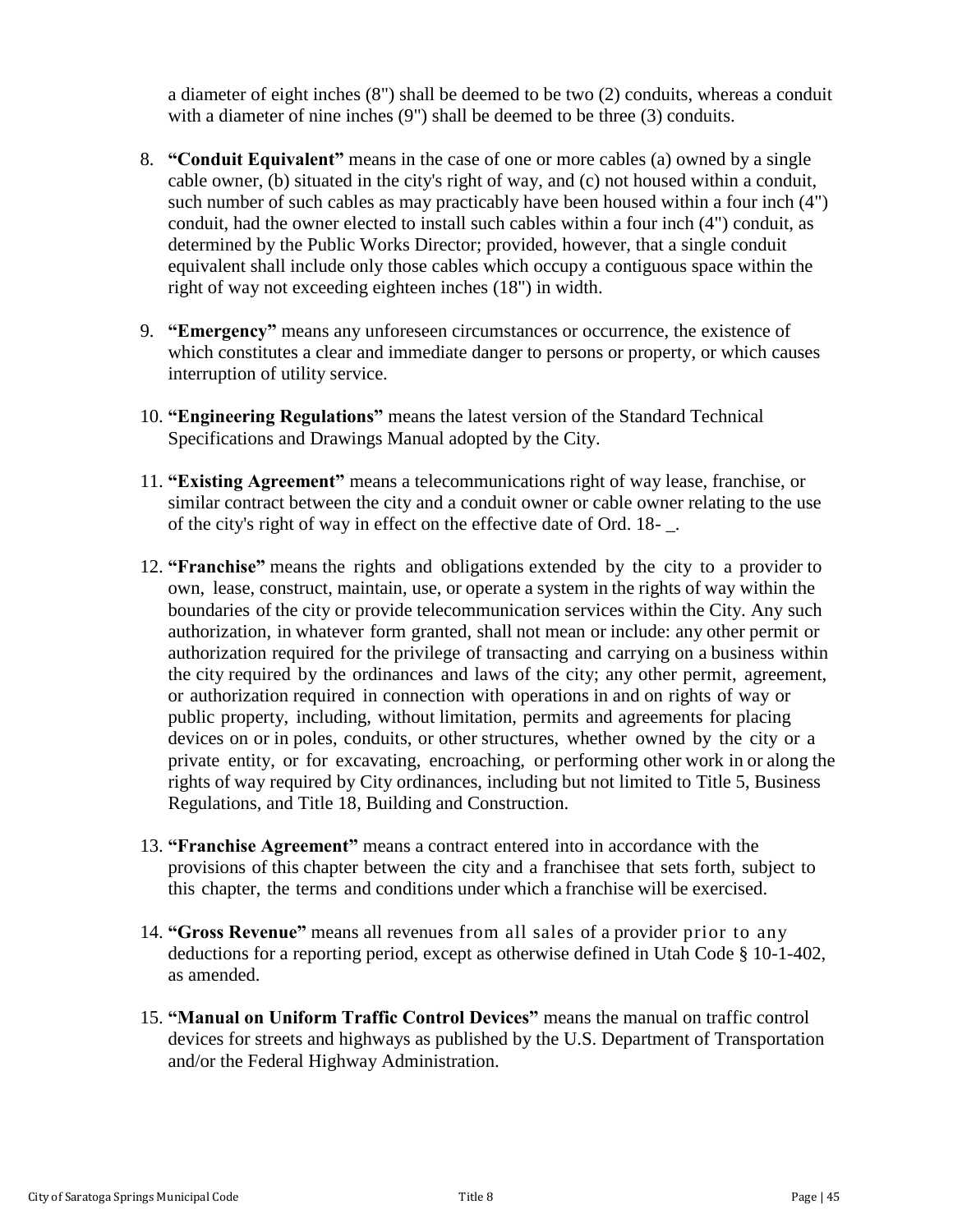- 16. **"Operator"** means any person who provides service over a system and directly or through one or more affiliates owns a controlling interest in such system, or who otherwise controls or is responsible for the operation of such a system.
- 17. **"Owner"** means the person owning a conduit or cable. Each conduit or cable shall be deemed owned by only one person. In the case of a conduit or cable owned by more than one person, "owner" shall mean the person which, from time to time, has the greater ownership interest in such conduit or cable. In the event each such person has an equal ownership interest in such conduit or cable, "owner" shall mean the person so designated to the city by the persons sharing equal ownership or, in the absence of such designation, the person designated by the city.
- 18. **"Permittee"** means and includes any natural person, partnership, firm, association, provider, corporation, company, organization, or entity of any kind.
- 19. **"Person"** means any individual, partnership, association, joint venture, limited liability company, corporation, or other legal entity
- 20. **"Property Owner"** means a person or persons who have legal title to property and/or an equitable interest in the property, or the ranking official or agent of a company having legal title to property and/or equitable interest in the property.
- 21. **"Provider"** means an operator, infrastructure provider, reseller, system lessee, or public utility company.
- 22. **"Public Utility Company"** means any company subject to the jurisdiction of the Utah State Public Service Commission, or any mutual corporation providing gas, electricity, water, telephone, or other utility product or services for use by the general public.
- 23. **"Public Way or Right of Way"** means and includes all public roads, rights-of-way, easements, and property including but not limited to public footpaths, walkways, sidewalks, park strips, streets, roads, highways, alleys, and drainage ways.
- 24. **"Resident"** means the person or persons currently making their home at a particular dwelling.
- 25. **"System"** means all conduits, manholes, poles, antennas, transceivers, amplifiers and all electronic devices, equipment, wire, and appurtenances owned, leased, or used by a provider located in the construction, ownership, operation, use, or maintenance of a telecommunications or utility system.
- 26. **"System Lessee"** refers to any person that leases a system or specific portion of a system to provide services.
- 27. **"Telecommunication Right of Way Permit"** means a contract, including a franchise agreement and encroachment permit pursuant to Title 18, between the city and any person authorizing such person to occupy an identified portion of the right of way with conduit or cable. Telecommunication right of way permits shall contain terms and conditions governing and relating to the use of the right of way and the city's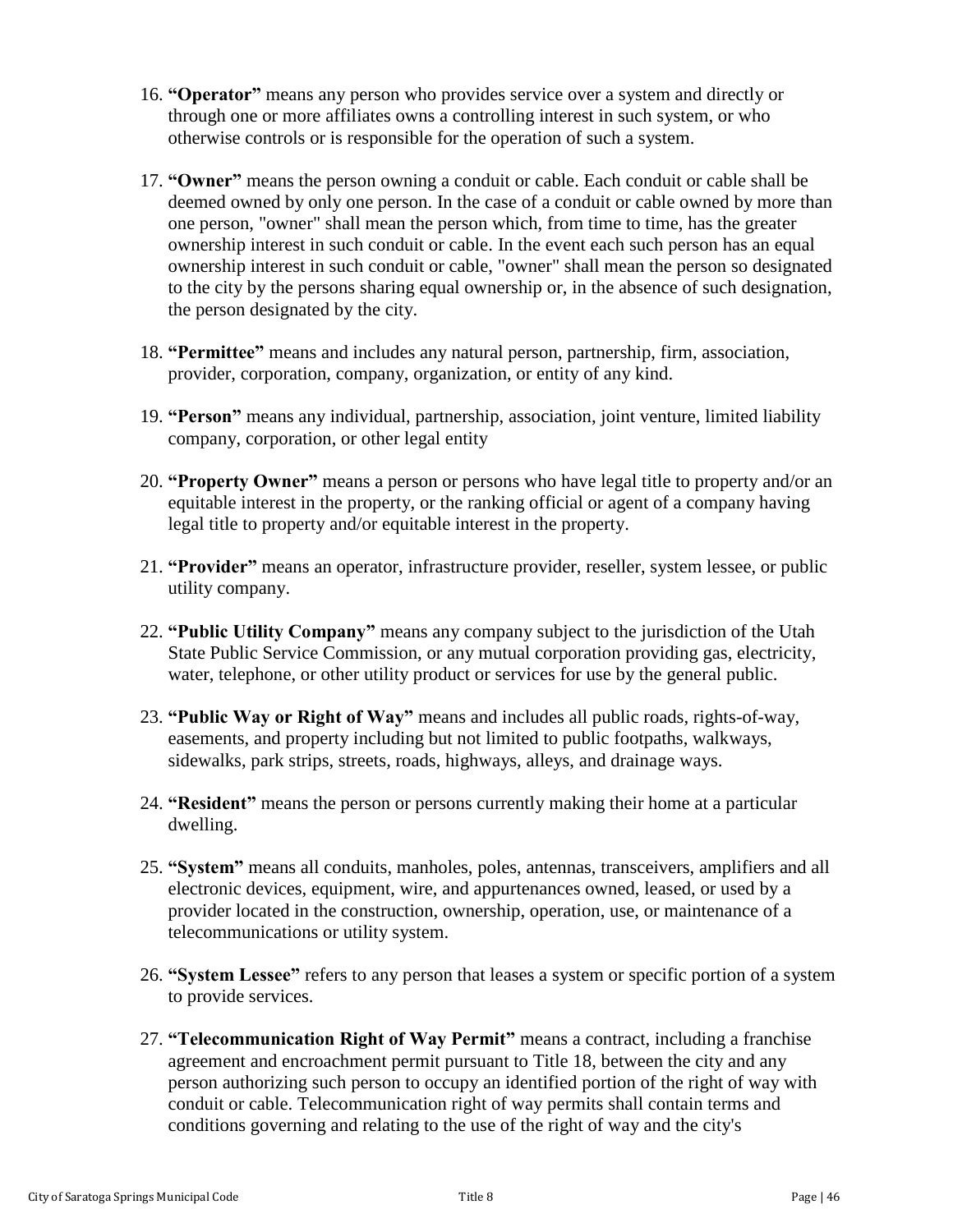management thereof substantially similar to the terms and conditions generally included in existing agreements.

28. **"Telecommunication Signals"** means information in electromagnetic frequency, electronic, or optical form including without limitation voice, video, or data (a) whether or not the transmission medium is owned by the provider itself, (b) whether or not the transmission medium is wireline or wireless, and (b) whether or not the information is in digital or analog form.

(Ord. 19-25)

## <span id="page-46-0"></span>**8.06.02. Telecommunications Right-of-Way Permits.**

- 1. **Telecommunications Right-of-Way Permit Required**. No person may construct, install, maintain, situate, or permit to remain situated any conduit or cable within any portion of the right of way without a telecommunications right of way permit and franchise agreement as provided herein. Pursuant to Title 18, such person shall also be required to obtain an encroachment permit, post a bond, and meet the City's insurance requirements.
- 2. **Existing Agreement**. Persons currently operating under an existing agreement may continue operating under such existing agreement for the remaining term thereof, subject to payment of the charge imposed by subsection 3 of this section, if applicable.
- 3. **Annual Charge Imposed**. There is hereby imposed and assessed upon a) each conduit owner, b) each owner of cable which is not situated within a conduit, and c) each person authorized to use a cable under the circumstances described in subsection 8.04.08.5 as a rental payment and compensation to the city for such owner's use of a portion of the right of way, an annual charge equal to 3.5% of the Gross Revenue for such owner. The charge hereby imposed and assessed shall be effective on and after July 16, 2019, provided that the charge may not apply to certain owners, or with respect to certain conduits or cables, until a later date, as provided herein. Payments under this subsection shall be paid to the city by June 30 each year. If payment is not received by June 30, a penalty is imposed equal to ten percent (10%) of the amount due. In addition, for each calendar month that a payment is late, compound interest equal to two percent (2%) per month will accrue.

### 4. **Exemptions**:

- a. Excess conduit that contains cables that have never been actively used and cables that have never been actively used that are not in conduits shall not be subject to such charge until the calendar year in which such cables are first put to use. If such a cable is put into active use, the owner shall so notify the Public Works Director within thirty (30) days of activation.
- b. No charge shall be imposed under subsection 8.04.02.3 on a conduit owner with respect to any portion of a conduit if such portion of conduit is occupied by any cable, the operation of which generates gross receipts or gross revenues subject to the license tax authorized under the Utah Municipal Telecommunications License Tax Act, Title 10, Chapter 1, Part 4, Utah Code Annotated, or successor provisions, or any other gross revenue or gross receipts based tax, fee, or charge.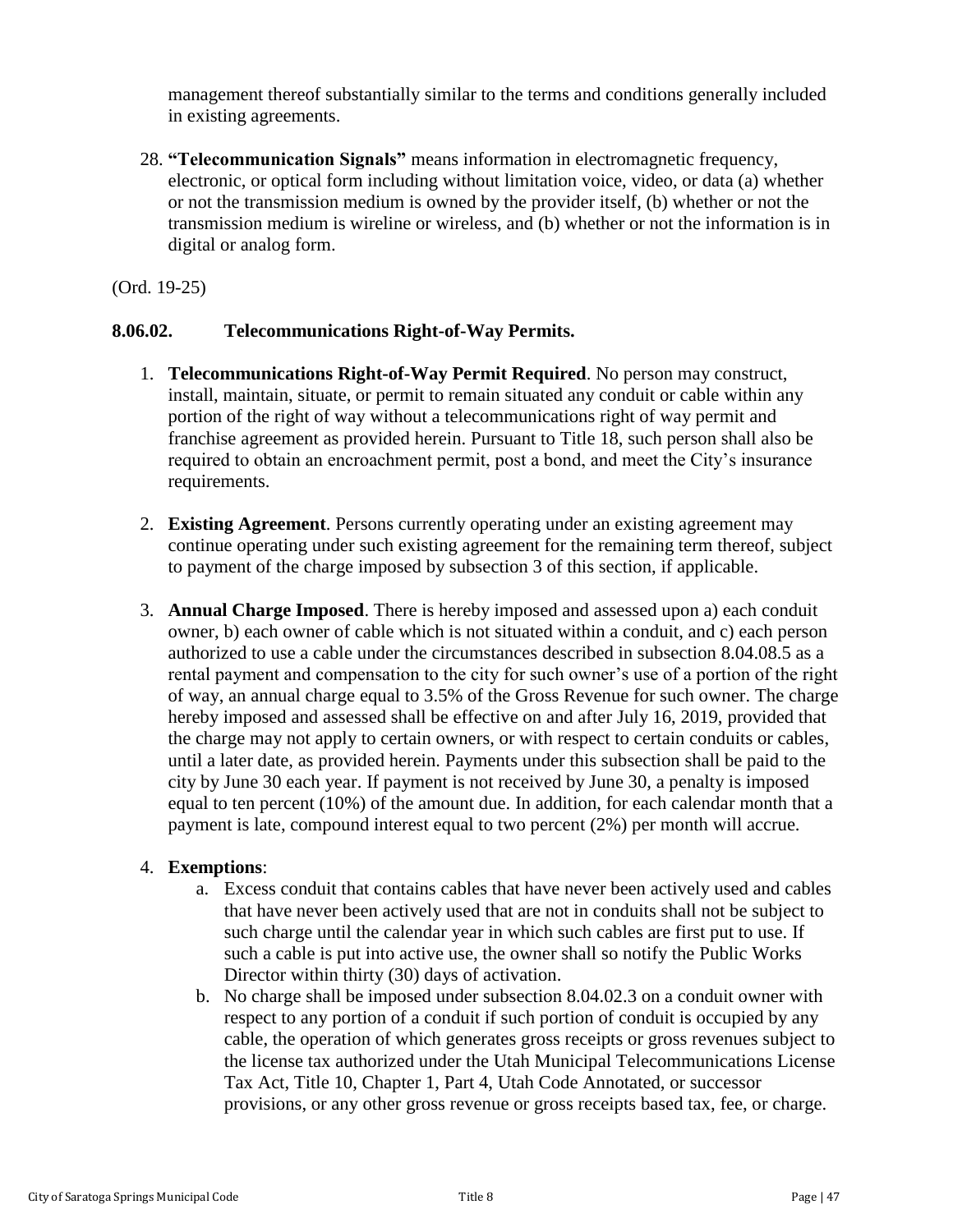- 5. **Exception To Existing Agreements And Charges Imposed**. Any conduit owner or cableowner who is currently operating such conduit or cable under an existing agreement shall be subject to the charge imposed under subsection 3 of this section only if such existing agreement includes language recognizing the possibility that the terms and conditions of such existing agreement may be subject to change. In such event, the charge imposed under subsection 3 of this section shall be payable in lieu of, and not in addition to, the consideration or payment owed to the City under the terms of such existing agreement. Conduit owners or cable owners operating under existing agreements and not so subject to the charge imposed under subsection 3 of this section shall continue providing the consideration or payment to the city of the amounts set forth in such existing agreements until such existing agreements terminate, at which time such conduit owners or cable owners shall be subject to the charge imposed under subsection 3 of this section.
- 6. **Permit Requirements**. Each telecommunication right of way permit shall include a requirement that the permittee provide to the city, and update on at least a semiannual basis, an as built survey of all conduit and cables, and all equipment and improvements ancillary and appurtenant thereto, situated within the right of way, in such electronic format as shall be compatible with the city's computerized GIS system, as determined by the Public Works Director.
- 7. **Federal or State Limits**. To the extent that federal or state law limits the amount of charges which the city may impose on, or the compensation it may require from, a conduit owner or a cable owner, nothing in this section shall require the payment of any greater amount, unless and until the federal or state limits are raised.
- 8. **Severability**. To the extent any requirement of this section or of any telecommunications right of way permit is held by a court of competent jurisdiction, pursuant to a final, nonappealable ruling, to violate federal or state law, such requirement shall be deemed severed from this chapter or such telecommunications right of way permit, and the remainder of the requirements hereof or thereof shall continue in full force and effect

(Ord. 19-25)

# <span id="page-47-0"></span>**8.06.03. Emergency Work.**

Any person with a valid, unexpired telecommunications right-of-way permit who is maintaining pipes, lines, or facilities in the public way may proceed with work upon existing facilities without a permit when emergency circumstances demand the work to be done immediately, provided that all requirements of Title 18 and all requirements of agreements between the permittee and the City are met.

(Ord. 19-25)

# <span id="page-47-1"></span>**8.06.04. No Transfer or Assignment.**

Except as otherwise provided by agreement, Telecommunication Right-of-Way Permits shall not be transferable or assignable and work shall not be performed under a permit in any place other than that specified in the permit. Nothing stated herein shall prevent a permittee from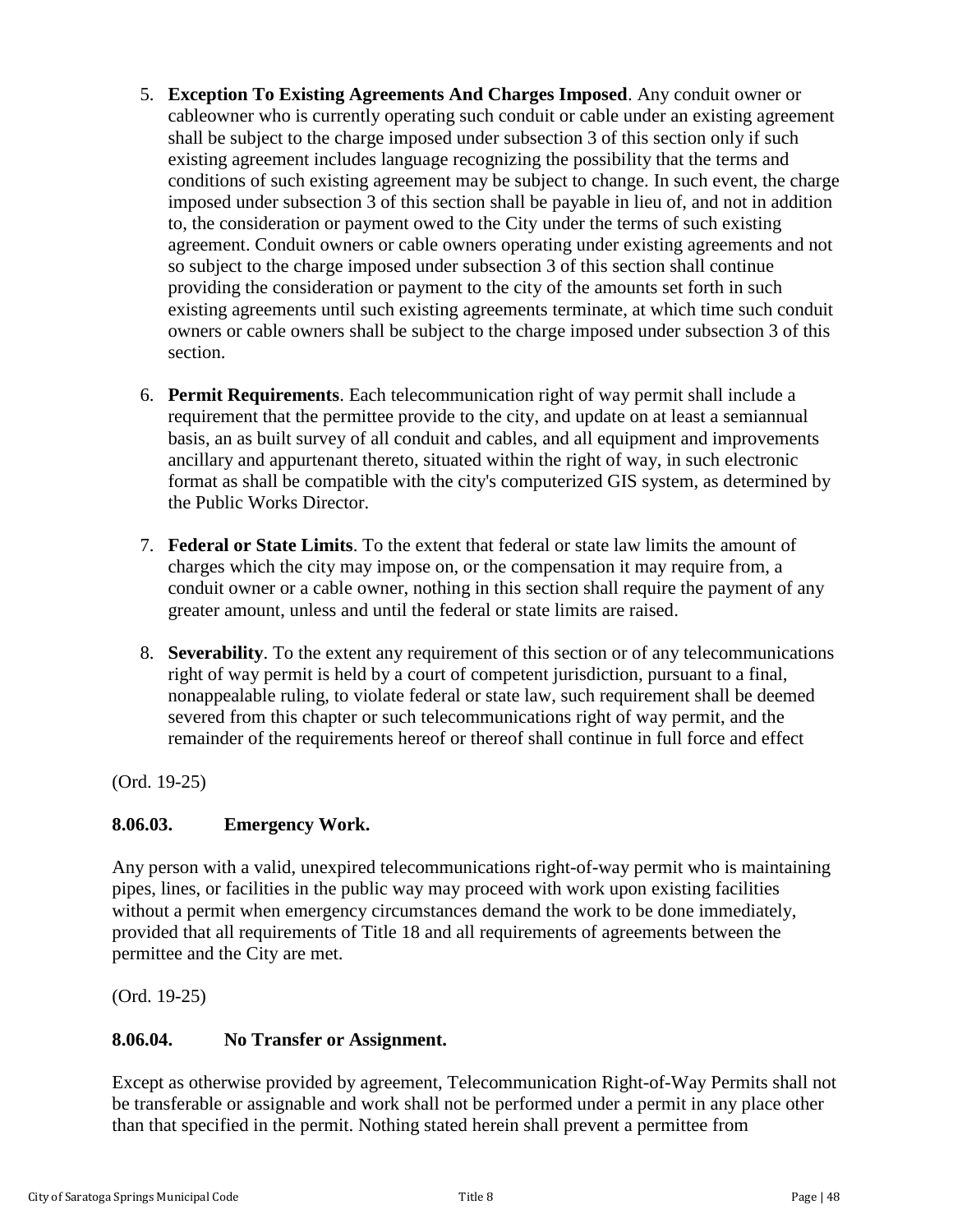subcontracting the work to be performed under a permit; however, the holder of the permit shall be and remain responsible for the performance of the work under the permit and for all bonding, insurance, and other requirements of this Chapter.

(Ord. 19-25)

# <span id="page-48-0"></span>**8.06.05. Compliance with Specifications, Standards, Traffic-Control Regulations; Site Permittee Identification.**

- 1. The work performed pursuant to the Telecommunications Right-of-Way Permit shall conform to engineering regulations adopted by the City, the Manual on Uniform Traffic Control Devices, and other applicable laws, regulations, or generally recognized practices in the industry.
- 2. All excavations shall be conducted in a manner resulting in the minimum amount of interference or interruption of street or pedestrian traffic. Adequate and sufficient barricades or other structures will be available and used where necessary to prevent accidents.

(Ord. 19-25)

# <span id="page-48-1"></span>**8.06.06. Other Highway Permits.**

Holders of permits for work on highways owned or under the jurisdiction of other government entities, but located within the City limits, shall not be required to obtain permits from the City unless the work extends beyond the property of the other government entity. This section shall not apply to telecommunication providers who provide services to customers in the City. Such providers shall be required to obtain a telecommunications right-of-way permit.

(Ord. 19-25)

# <span id="page-48-2"></span>**8.06.07. Insurance Requirements.**

Before a telecommunications right-of-way permit is issued, the applicant shall furnish to the City evidence that the applicant has a comprehensive general liability and property damage policy that includes contractual liability coverage endorsed with the limits per the City's insurance policies. The permittee shall include all subcontractors as insured under its policies or shall furnish separate certificates and endorsements for each subcontractor. All coverages for subcontractors shall be subject to all of the requirements stated herein.

(Ord. 19-25)

# <span id="page-48-3"></span>**8.06.08. Bond–When Required; Conditions; Warranty.**

1. Except as noted in this Chapter, each applicant, before being issued a permit, shall provide the City with an acceptable performance and warranty bond in an amount determined by the Public Works Director and the bond provisions set forth in the City's Land Development Code to guarantee faithful performance of the work authorized by a permit granted pursuant to this Chapter and guarantee the workmanship of the work for a